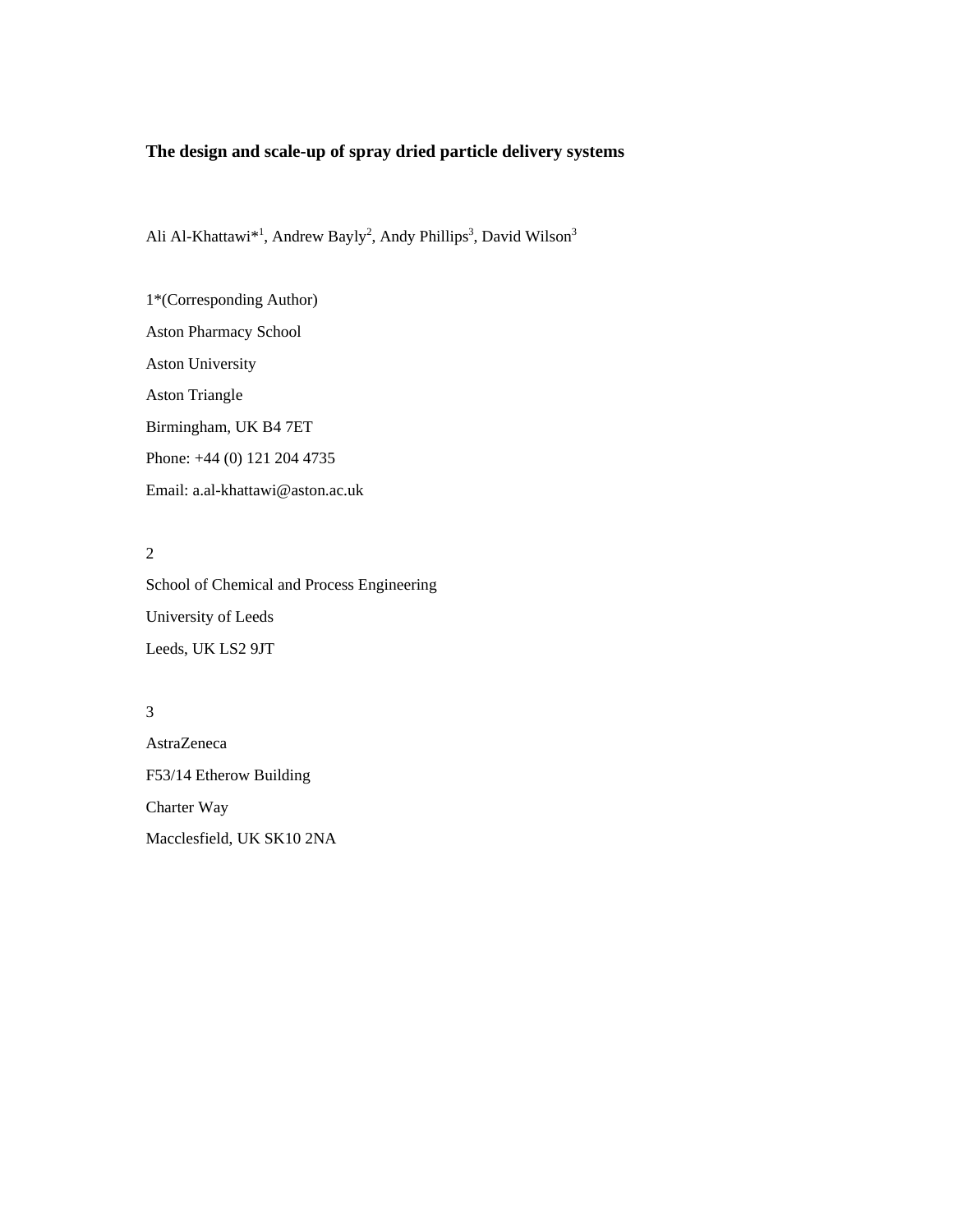**The design and scale-up of spray dried particle delivery systems**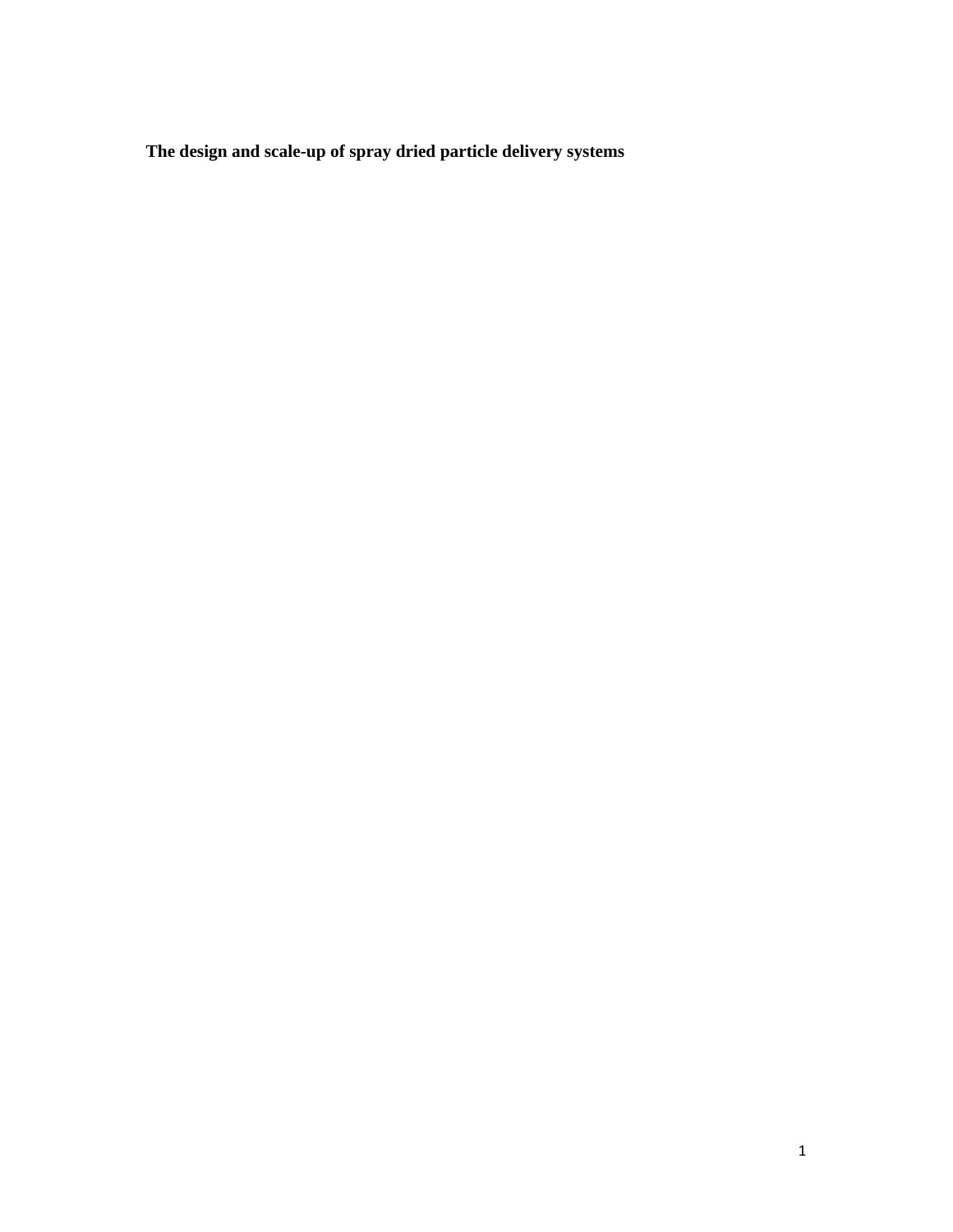### **Abstract:**

### **Introduction:**

The rising demand for pharmaceutical particles with tailored physico-chemical properties has opened new markets for the spray drying technology especially for solubility enhancement, improvement of inhalation medicines and stabilization of biopharmaceuticals. Despite this, the literature on spray drying is scattered and often not addressing the fundamental principles underpinning the robust development of pharmaceutical products. It is therefore necessary to present a clearer picture of the field and highlight the principles and factors influencing particle design and scale-up.

### **Areas covered:**

The review firstly presents a systematic analysis of the trends in development of particle delivery systems using spray drying. This is followed by exploring the mechanisms governing particle formation and the transformations undergone in the various process stages. The next section highlights the particle design factors including those of different equipment configurations and feed/process attributes. Finally, the review summarises the current industrial approaches for scale-up of pharmaceutical spray drying.

# **Expert opinion:**

The spray drying process provides the ability to directly design particles of the desired functionality. This is of great benefit for the pharmaceutical sector especially as product specifications are becoming more encompassing and exacting. One of the biggest barriers to the spray dried product translation remains one of scale-up/scale-down. A shift from the trial and error approaches of the past to fundamental model-based particle design approaches helps to enhance control over product properties. To this end, process innovations and advanced manufacturing technologies are also particularly welcomed.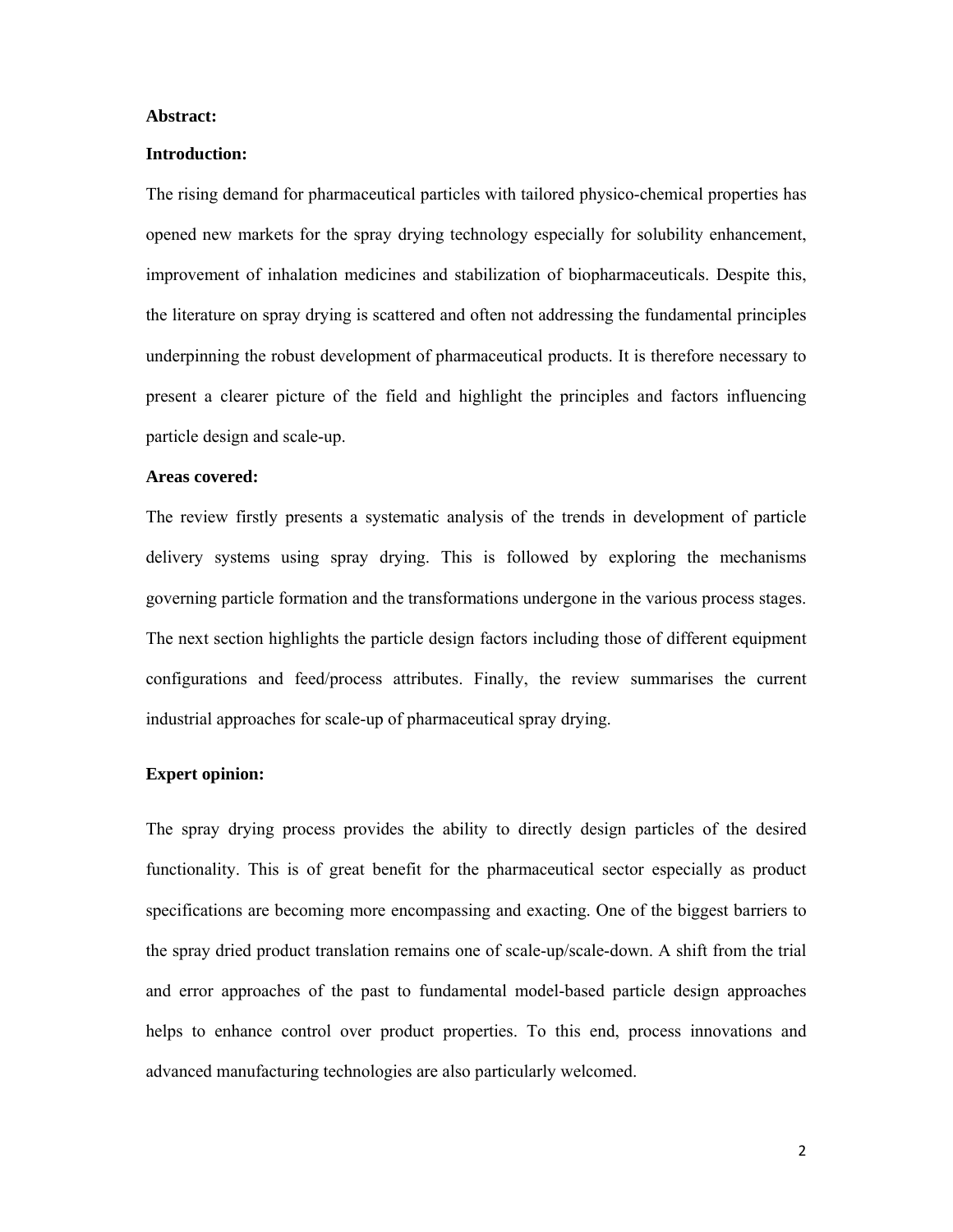**Keywords:** Spray drying, particle design, drug delivery, scale-up, solubility, pulmonary, biopharmaceuticals, controlled-release

## **1. Introduction**

The drive towards continuous processing and to design quality into products promises to streamline pharmaceutical manufacturing in the future [1, 2]. Spray drying is an established continuous process that provides unique particle design capabilities. The control of particle size, morphology, crystallinity and surface texture/area via spray drying enables the design of sophisticated drug delivery systems [3–5]. The process also has regulatory recognition and is available in various configurations and manufacturing scales [6].

The development of particle delivery systems using spray drying requires an understanding of the engineering principles underpinning particle formation [7–9]. Complex interactions in the feed/process stages greatly influence particles' properties [10–14]. Furthermore, scale-up is a current challenge requiring a closer match between early clinical samples and the marketed product to attain bioequivalence [15]. Therefore, discussing the design and scaleup of pharmaceutical particle systems via spray drying is both timely and necessary to facilitate technology adoption.

It has been suggested that spray drying technology will continue to strengthen its position in the pharmaceutical industry and gain a growing share of the market in the coming years [16]. The analysis of 5853 spray drying articles produced from 1990-2016 showed that the number of research articles mentioning spray drying and drug delivery has seen 11-fold increase in 2010-16 compared to the 1990-99 period. This surge in the use of spray drying for drug delivery applications could be attributed to the rise of new challenges in the oral and pulmonary drug delivery fields as will be seen later in this review.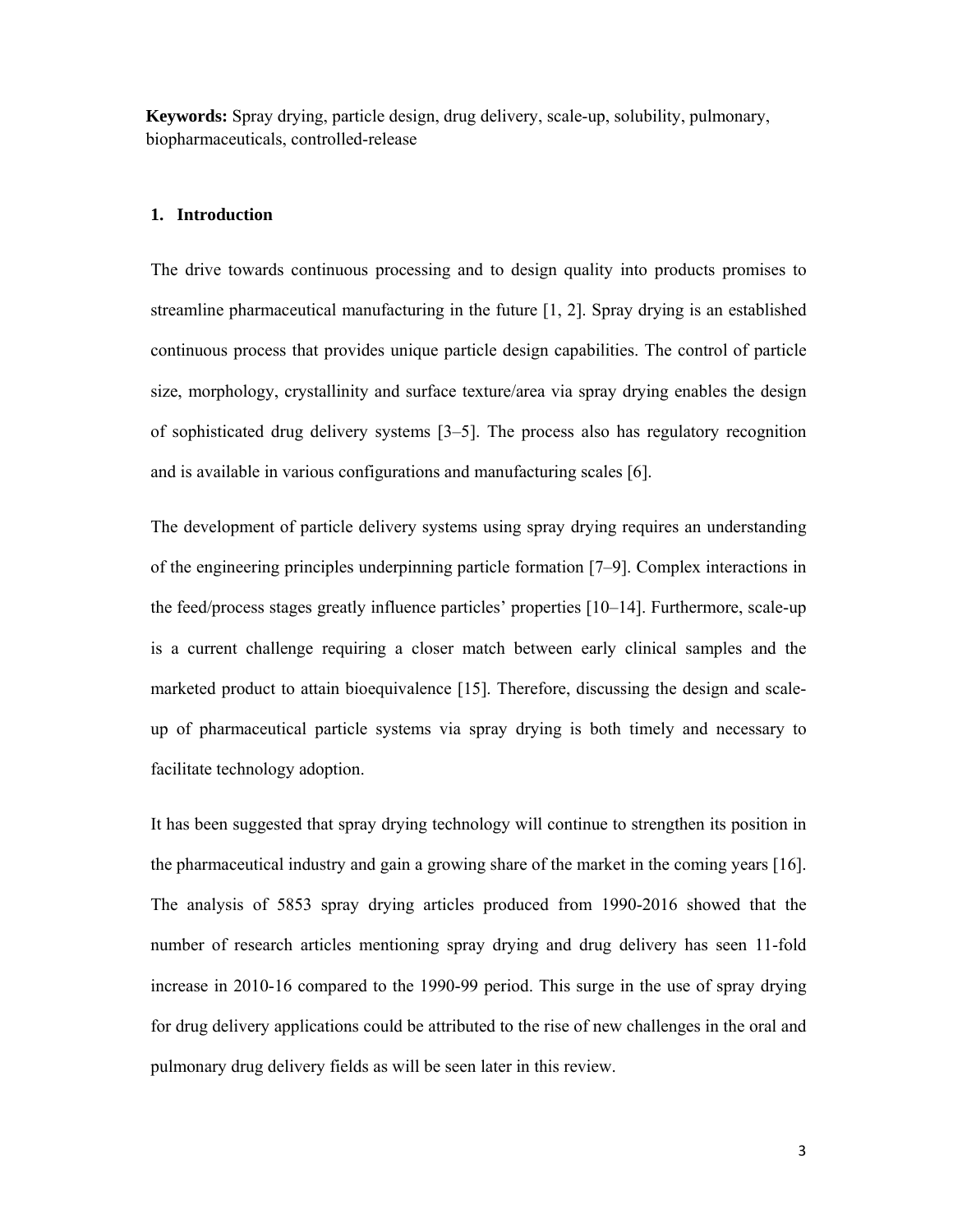Traditionally, spray drying is used in the pharmaceutical excipient industry to process multifunctional excipients e.g. for high-throughput production of microcrystalline cellulose or spray dried lactose [17]. Nevertheless, the last few years have seen new adopters of the technology especially in the UK pharmaceutical contract development and manufacturing organisation (CDMO) industry. The main driving markets are solubility (bioavailability) enhancement of poorly soluble active pharmaceutical ingredients (APIs), formulation of respirable drug delivery systems and the stabilisation of biopharmaceuticals (section 2).

The review will commence with a systematic overview of the particle delivery systems produced via spray drying. This will inform the following discussions on particle transformations and particle design factors. The mechanisms of particle transformations and some of the governing equations in each process stage will be discussed. Then, particle design factors influencing the product properties, namely: equipment configurations and feed/process control will be discussed. Finally, scale-up best industrial approaches will be highlighted. The goal of this review is to guide formulation scientists and process engineers through the available literature on spray drying whilst highlighting the fundamental principles underpinning the use of the technique. Nvivo Pro® 11 software was used to classify the literature and filter it per user generated queries. These included keyword searches for the analysis of 5853 research article summaries published between 1990 and 2016.

### **2. Particle delivery systems**

Spray drying has been used to design many particle delivery systems for various routes of administration (Figure 1). The systematic analysis of literature showed that 90% of all spray drying publications on drug delivery were focused on oral and pulmonary drug delivery research. The drug delivery systems which successfully reached the market were mostly oral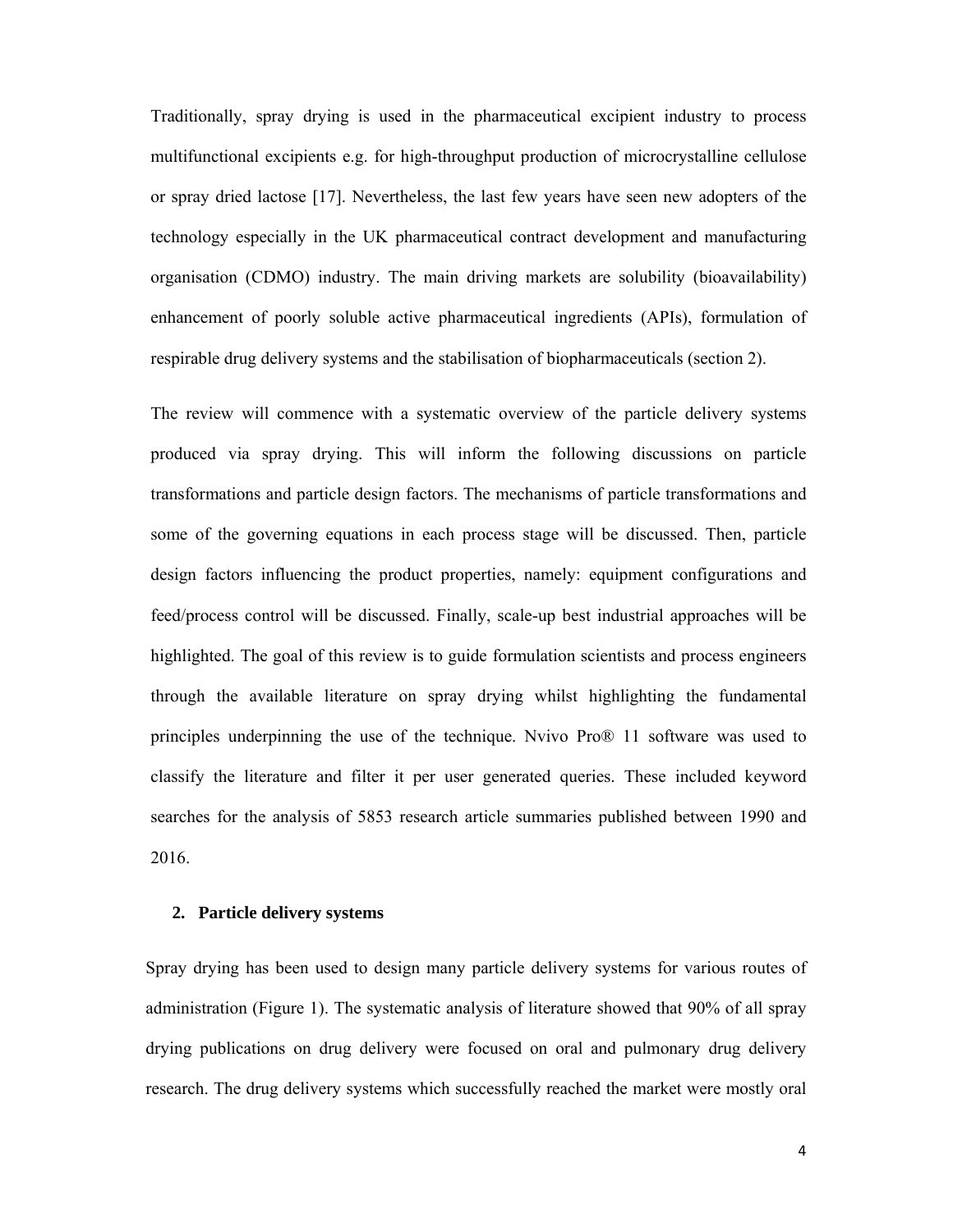solid dispersions e.g. for etravirine [18], ivacaftor [19], and telaprevir [20], pulmonary dry powder inhalers (DPIs) e.g. insulin [21] and tobramycin [22] and biological products e.g. a fibrin-sealant formulation comprising fibrinogen and thrombin to control bleeding during surgery [23].

The number of pulmonary drug delivery applications of spray drying surpassed oral drug delivery applications during 2000-09. However, this has changed by 2010 with each of oral and pulmonary routes having almost equal share (45% each) of the publications on drug delivery (Figure 1). On the other hand, the number of publications discussing spray drying use for parenteral drug delivery was steady over the last 26 years. It is also interesting to find applications of spray drying in emerging areas of drug delivery e.g. nasal, buccal routes.

For oral drug delivery, the fastest growing application of spray drying was solubility enhancement followed by achieving controlled release kinetics (Figure 1 A). For pulmonary drug delivery, the fastest growing application was improvement of aerosolization (aerodynamic) properties followed by solubility enhancement and achieving controlled release kinetics (Figure 1 B). These applications will be discussed in the next few sections.

### **2.1.Solubility enhancement**

Spray drying is an effective option for the solubilisation of even practically insoluble APIs e.g. Telaprevir which has lower solubility than marble [20]. The rapid nature of the process makes it ideal to produce an amorphous form of a crystalline poorly soluble API [24]. The amorphous API produced by spray drying has better apparent solubility which helps to improve its dissolution and eventually enhance drug bioavailability. Nevertheless, it is unusual to find a spray dried amorphous API which is not in combination with other excipients e.g. Hydroxypropyl Methylcellulose Acetate Succinate (HPMCAS) or Polyvinylpyrrolidone (PVP) [25]. These are required for further improvement of the

5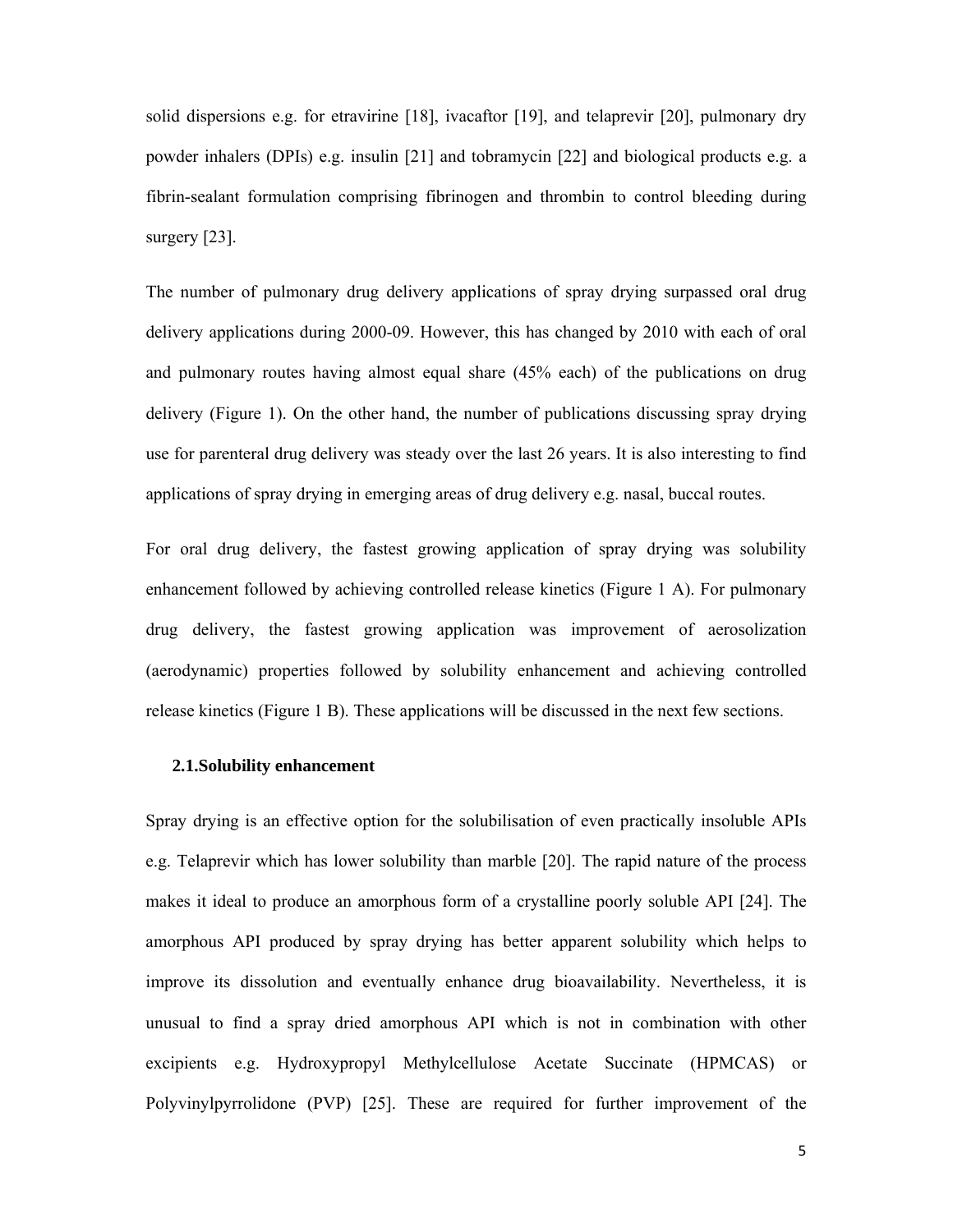solubility and to stabilise the metastable amorphous API against re-crystallisation during storage [24]. Figure 2 shows the development of spray drying solubility enhancement technologies over the years.

The main 3 formulation types used for solubility enhancement via spray drying were solid dispersions, complex formation, and emulsified/self-emulsified drug delivery systems. The main technologies used since 2000 were solid dispersions and complex formation. In solid dispersions, the poorly soluble API and a hydrophilic polymeric carrier are dissolved or made miscible within a common solvent (usually organic volatile solvent). This is then spray dried to form a 'solid solution' where the drug is solubilised within the hydrophilic carrier polymeric chains in the solid state [25, 26]. Therefore, the apparent solubility increases due to better wettability induced by the hydrophilic polymer and the amorphous form of the API after the process. Paudel et al. [25] reviewed the development of spray dried solid dispersions thoroughly. These formulations showed 5-3600 fold enhancement in solubility for various molecules e.g. phenytoin, curcumin etc. [27, 28].

Complex formation involves the molecular association of a poorly soluble API to water soluble molecules such as Cyclodextrins, or formation of a soluble salt using counter-ions. Spray drying usually helps in turning these complexes into flowable powders ready for filling or further processing. Cyclodextrin can impart better solubility by entrapping the poorly soluble API within its hydrophobic core while exposing hydrophilic moieties to the aqueous environment [29, 30]. Salt formation improves the dissolution rate of the poorly soluble API via improving the apparent solubility in the diffusion layer/microenvironment surrounding the solid [31].

Emulsified/self-emulsified drug delivery systems developed by spray drying increased in popularity since 2010. These formulations involve the emulsification of a poorly soluble API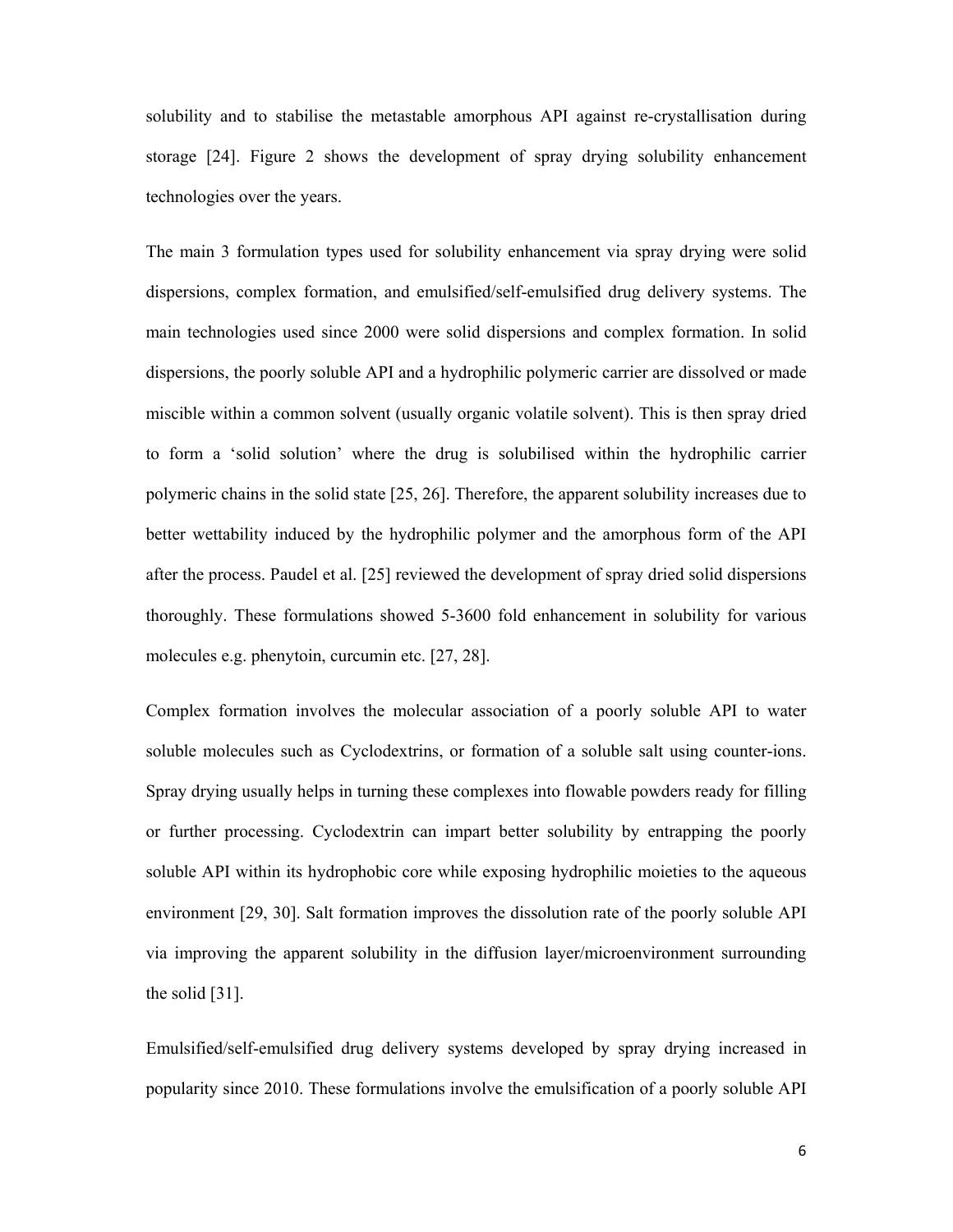in a cocktail of oil and surfactants followed by spray drying to form a powder that can be administered in an oral solid dosage form e.g. tablets or capsules. Upon administration, the formulation self-emulsifies i.e. reconstitutes back as a liquid emulsion containing the solubilised API in the aqueous gut environment. Different types of these systems were reported in literature including solid self-microemulsifying and self-nanoemulsifying drug delivery systems (S-SMEDDS and S-SNEDDS) [32, 33].

Other less common solubilisation technologies developed using spray drying were surface modification of the API with a hydrophilic material and surfactants such as hydroxypropylmethyl cellulose (HPMC) and D-alpha-tocopheryl polyethylene glycol 1000 succinate (TPGS) to increase wettability [34], micronization to increase surface area available for dissolution [35] and co-crystal formation [36].

### **2.2.Optimising aerosolization performance**

Spray drying is a key processing technique mainly for DPIs and occasionally for pressurised metered dose inhalers (pMDIs) [3]. For inhalation, it is desirable that particles have low density  $\leq 0.4$  g/cm<sup>3</sup> and simultaneously small aerodynamic diameter,  $d_a$ , of approx. 2 - 4  $\mu$ m to allow deep lung deposition [37] (See section 4.2.2 for the relation of *da* to particle geometric diameter  $d_g$ ). Particles with  $d_g > 10 \mu$ m predominantly deposit in the mouth and throat whereas particles with  $d_a \leq 1$  remain suspended in the air flow and are eventually exhaled [37, 38]. At the same time, the particles should be dispersed easily upon patient inhalation of the dose which is a big challenge. Optimisation of these aerosolization properties via constructively designing particles with the required size, density and surface properties represents the fastest growing application of spray drying in pulmonary drug delivery (Figure 1 B above).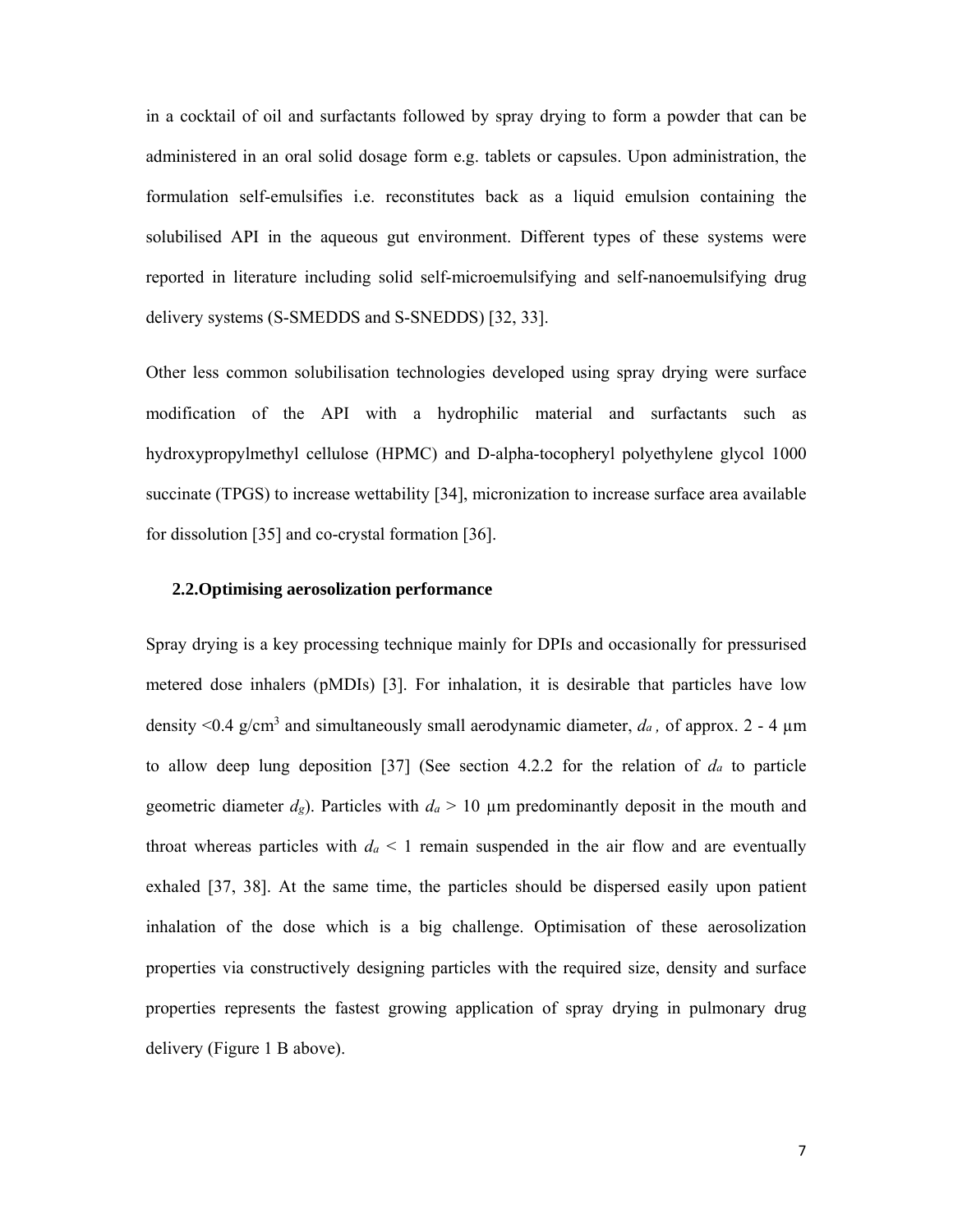Scientists devised two main spray drying strategies to create drug particles with  $d_a$  of 2-4  $\mu$ m whilst retaining good dispersion/flowability. The first is a *Carrier* strategy in which a fine API particle is attached onto the surface of a coarse carrier particle such as lactose or mannitol. This helps to improve the flowability and de-agglomeration of the API during filling/dispersion, while allowing the API to detach from the carrier and continue its journey to the deep lungs [39]. An alternative carrier approach is to fabricate nanoparticles of the API which are aggregated into a micron sized inhalable microsphere dubbed nano-micro composites. These aggregates of nanoparticles retain sufficient porosity (i.e. small *da*) allowing them to travel deeply in the lungs, whilst also showing good dispersion properties due to their combined micron size in the carrier [40].

The second strategy is a *Carrier-Free* one, where a relatively large API particle (> 5 µm) e.g. 10-20 µm in *dg* is produced via spray drying [41]. This is with the condition that *da* is between 2-4 µm through generating hollowness and/or porosity in the produced particle [42]. The larger *dg* gave the added advantage of diminished engulfing of inhaled particles by macrophages [43]. Spray drying can be used to create low density hollow or porous particles depending on feed and process factors [3, 5, 12, 44] as will be discussed later in section 4.2.

#### **2.3.Controlled release**

Spray drying was traditionally used to develop various microencapsulated or matrix based controlled release particle systems [45]. The literature showed that most spray dried controlled release systems were designed to achieve sustained or delayed drug release. The number of sustained release applications was significantly higher than delayed release applications (39 publications compared to 9), because of the wider spectrum of benefits the former brings to parenteral, pulmonary, and oral drug delivery.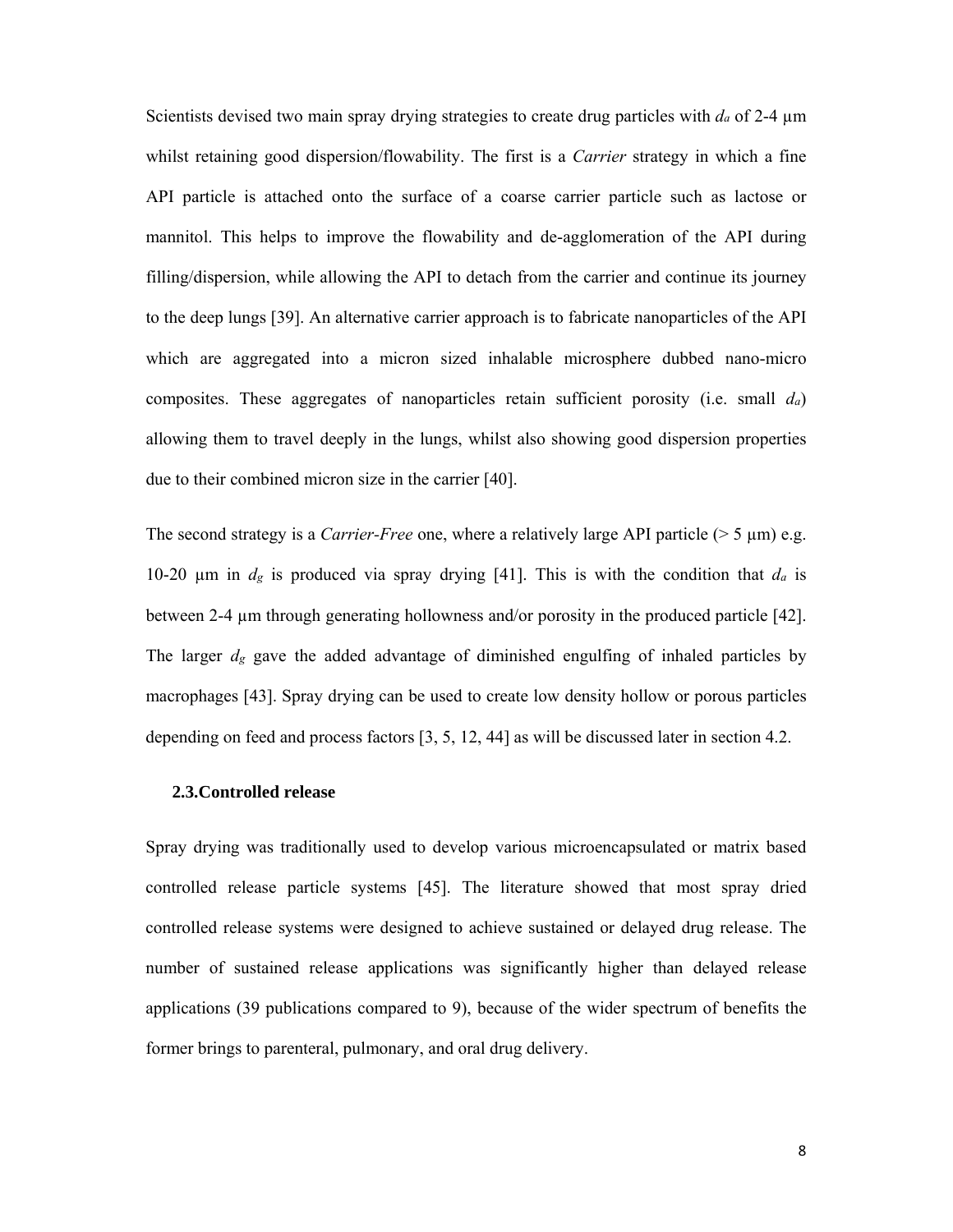Various polymeric and film forming materials were used to encapsulate APIs and achieve a sustained release profile such as Poly(lactide-co-glycolide) (PLGA), Poly(vinyl alcohol) (PVA) [46], Chitosan [47] and Bovine serum albumin (BSA) [48]. The developed microspheres showed different release kinetics ranging from e.g. bi-phasic immediate followed by sustained release to Higuchi type long term sustained release [49–52]. The main applications of these systems were to achieve sustained drug release for pulmonary delivery e.g. for insulin [41] and to maximize therapeutic effect from surgical implants e.g. intracranial implant releasing paclitaxel over 28 days [53]. Few oral drug delivery applications were also found e.g. multi-particulates using methacrylic acid matrix polymer to sustain the release of Ferulic acid [54]. In recent years, combinations of polymeric sustained release systems e.g. chitosan-coated PLGA microspheres, were investigated to avoid macrophage uptake, and enhance the efficacy of anticancer drugs for local lung delivery [55].

Most delayed release drug delivery systems developed by spray drying used a pH-triggering release mechanism. In general, the principle behind these systems is to create an insoluble matrix concealing the API until the delivery system reaches the ionisation pH of the polymer where it dissolves to release the API e.g. polymethacrylate delayed release polymer for intracellular delivery into the phagosome [56].

### **2.4.Stabilisation of biopharmaceuticals**

Spray drying performance is often compared to freeze drying when used for the drying and stabilisation of biopharmaceuticals. Freeze drying is a lengthy batch process where the final product is presented as a powder cake [57]. On the other hand, spray drying is a rapid continuous process with the capability to engineer particle properties. The process is also 4-7 times cheaper than freeze drying considering the capital and operational costs [58]. The spraying (atomisation) element of the spray drying process is essential for its advantageous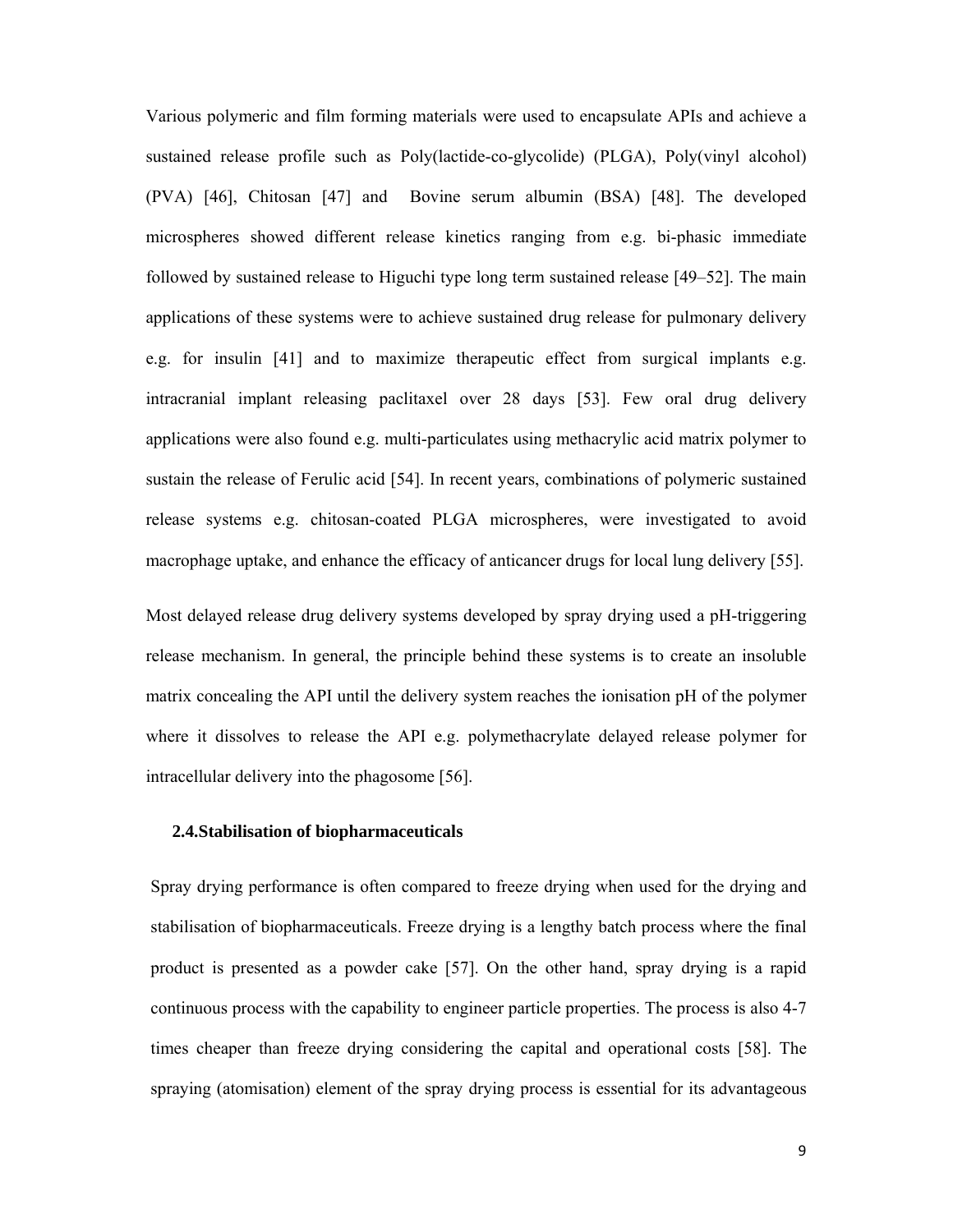particle engineering capability (See sections 3.2 and 4.1). For this reason, recent efforts have re-evaluated the use of spraying as a particle engineering step prior to traditional freeze drying in a process dubbed 'spray freeze drying' [59].

The process of spray drying is sometimes viewed as a harsher method than freeze drying for drying heat-sensitive compounds such as biopharmaceuticals [15, 60, 61]. However, the overwhelming literature evidence confirms suitability of the technique for drying heatsensitive compounds [7, 10, 45, 62–67]. Evaporative cooling during the initial rapid drying process, short residence times and the use of co-current process layout minimize temperature exposure and create milder drying conditions [7, 65]. The inclusion of stabilising excipients such as trehalose, lactose, polyols, inulin, polysorbate-80 etc. further reduces potential denaturation. These excipients stabilise proteins via a number of mechanisms discussed in literature [61, 68, 69], most notably through their ability to substitute for the sudden loss of hydrogen bonding between the protein and its hydration shell, therefore providing structural stability [70]. Furthermore, careful optimization of the drying conditions such as temperature and residence time [71, 72] helps to reduce the temperature 'felt' by the drying material. Moreover, solvent evaporation during the initial stages of drying leads to cooling of the droplets and their surrounding gas environment. The latter is very useful in preventing particle degradation near the harsh inlet conditions. For more information on the spray drying stages see section 3. It is noteworthy that a considerable number of proteins and other heat-sensitive compounds were successfully spray dried during the last decade e.g. probiotic cells, nitrogen-fixing bacteria [73], insulin, bovine serum albumin [74], plasma coagulation proteins fibrinogen and thrombin [23] and influenza antigen vaccine [69].

In recent years, the technique of aseptic spray drying has re-emerged for the drying of biopharmaceuticals [23, 75]. The main advantage offered by spray drying under aseptic

10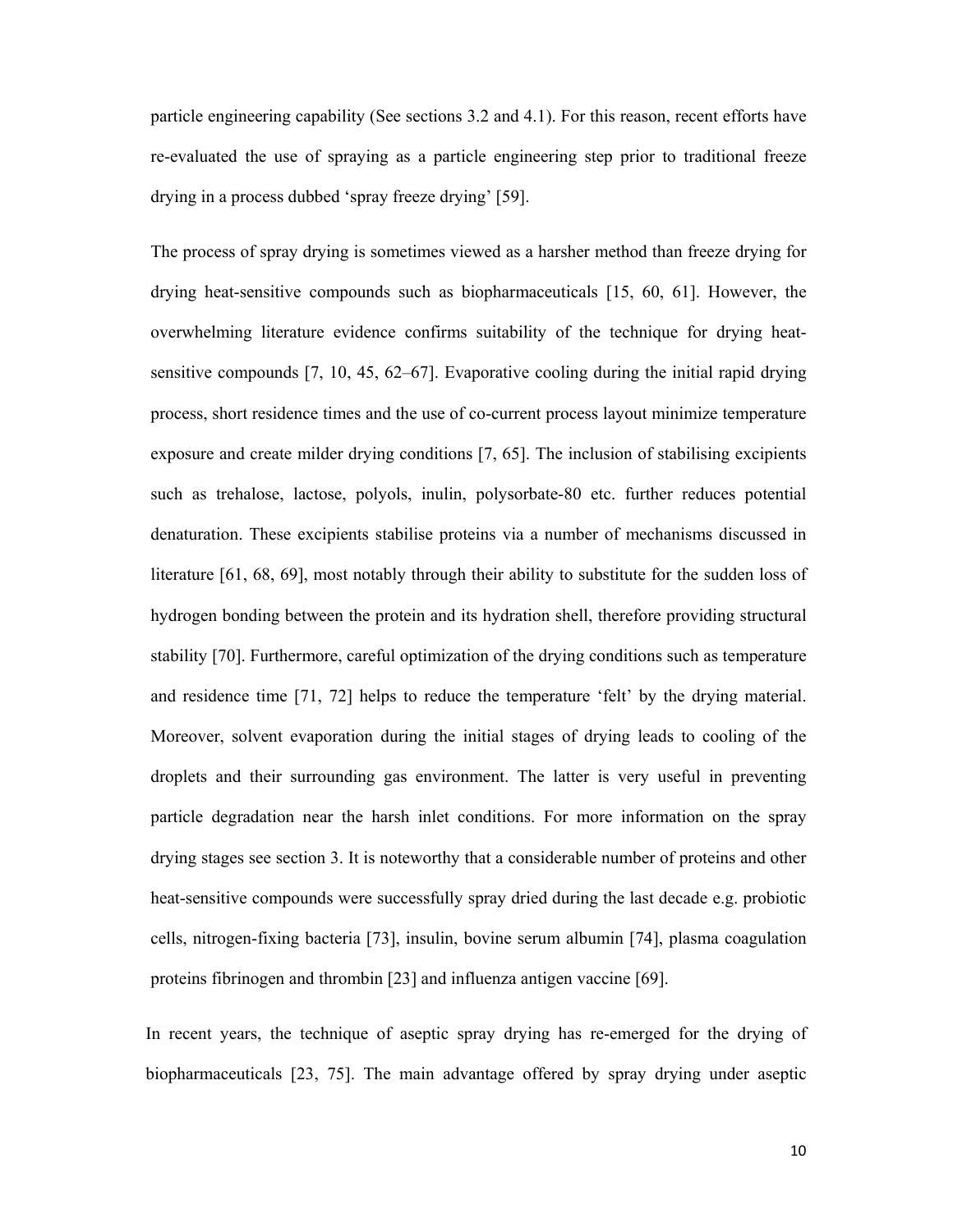conditions is avoiding the terminal sterilization conditions that potentially denature biopharmaceuticals.

### **3. Particle transformations during spray drying**

Spray drying is one of few techniques that can be used for rational design of particles for drug delivery applications. Particle design can be accelerated through better understanding of the key particle transformations taking place during the different stages of spray drying.

A typical co-current spray dryer operation in the pharmaceutical industry includes 4 main stages 1) feed, 2) atomisation, 3) drying and 4) product recovery stages (Figure 3). The figure highlights the main particle transformations expected in each stage.

### **3.1.Feed stage**

Although the feed stage is a preparatory phase to the process, it has a significant impact on the final particle properties and care must be taken to understand any, desired or undesired, chemical or physical transformations that might occur. For example, the feed materials may undergo phase changes such as premature crystallization from solution due to high concentration or low temperature conditions outside the dryer [36]. They may also suffer from chemical incompatibility and degradation if solutions are left standing for a long time. Furthermore, one of the most important interactions in the feed is that of the solute and solvent. Solvent selection not only affects solubilisation of the API or excipients but also the final particle size, morphology, and phase structure through its effect on the evaporation rate [3, 11, 25, 76–79]. The solvent effect could be better understood after discussing the Péclet number concept in the drying stage (section 3.3).

The solute diffusion rate within a drying droplet is related to the rheological properties of the feed. The diffusivity of the solute can be estimated via Stokes-Einstein equation (Equation 1)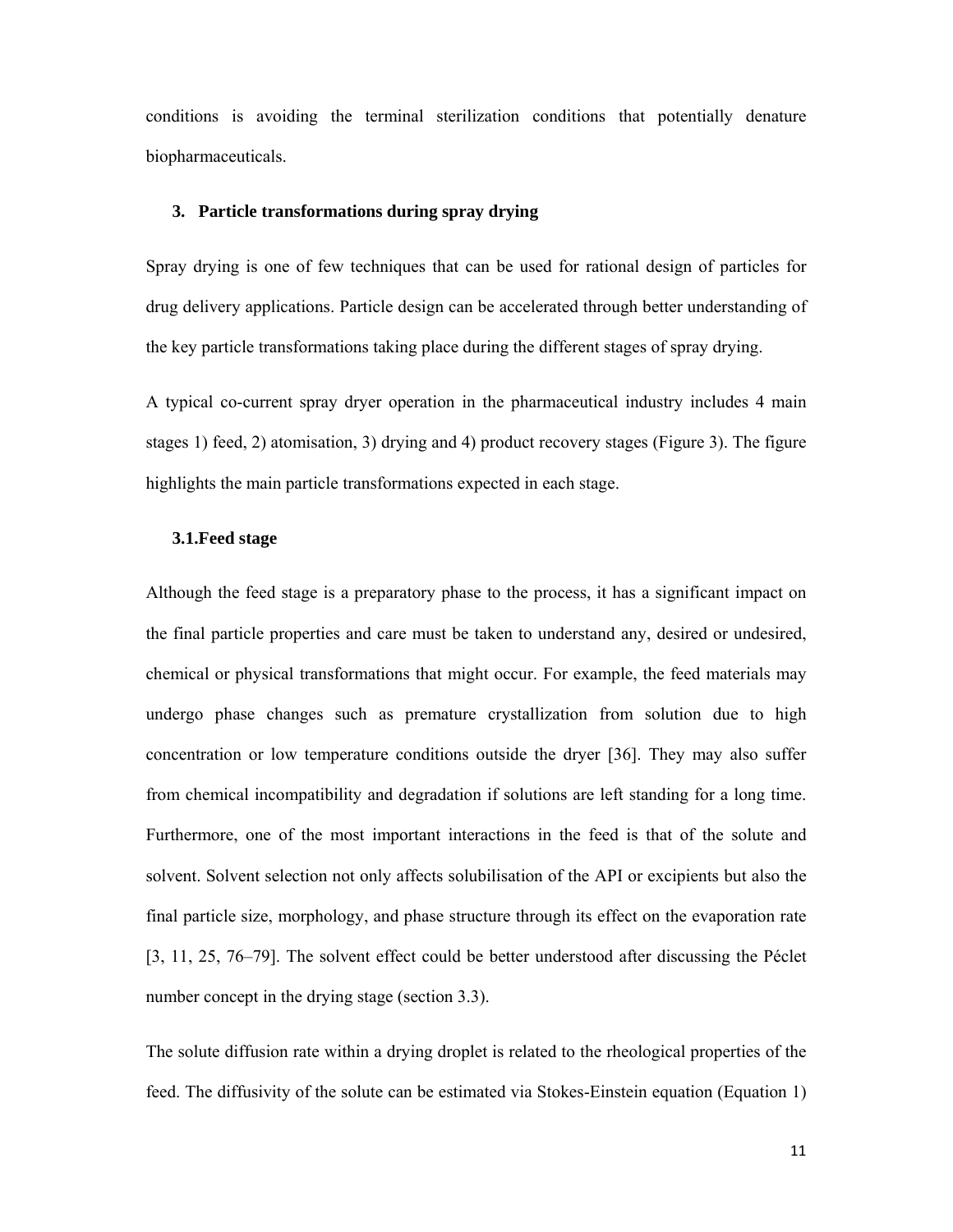which shows that the viscosity,  $\mu$ , and hydrodynamic diameter,  $d_H$ , are inversely related to solute diffusivity, *D*.

$$
D = \frac{k T}{6 \pi \mu d_H}
$$
...Equation 1

(Where k is Boltzmann's constant  $(1.38 \times 10^{-23} \text{ J/K})$  and T is temperature).

The diffusivity (i.e. diffusion rate of feed components) could influence the formation of hollow or dense particles as will be explained later in the drying stage (section 3.3) using the Péclet number. Furthermore, the visosity and molecular weight of feed components could impact the pumping and atomisation process e.g. a highly viscous grade of HPMC potentially dries into filament-like particles instead of spherical particles because of the difficulty to break the highly viscous polymeric sheets into droplets. The sprayability of feed using twofluid atomisers can be explored by comparing the relative magnitude of viscous, surface tension and inertial forces which are captured by the Weber, *We*, Ohnesorge, *Oh*, and Reynolds, *Re*, numbers [80]. These are dimensionless groups that help to characterise droplet breakup and the regions within atomisation e.g. dripping, jet, full atomisation, based on feed viscosity and velocity during atomisation [80].

### **3.2.Atomisation stage**

Atomisation involves disintegration of the feed into droplets creating a high surface area for rapid drying. The liquid feed is atomised into droplets via different mechanisms e.g. pneumatic, mechanical, electrical, or sonic. In most atomisers, the liquid jet leaving the nozzle orifice firstly forms into a sheet which is broken down by shear forces and instabilities into ligaments and subsequently forms into droplets [80]. The latter phenomena are often described as the 'Wave Mechanism' in atomisation literature [81]. The turbulent nature of atomisation and instabilities occasionally lead to unconventional droplet/particle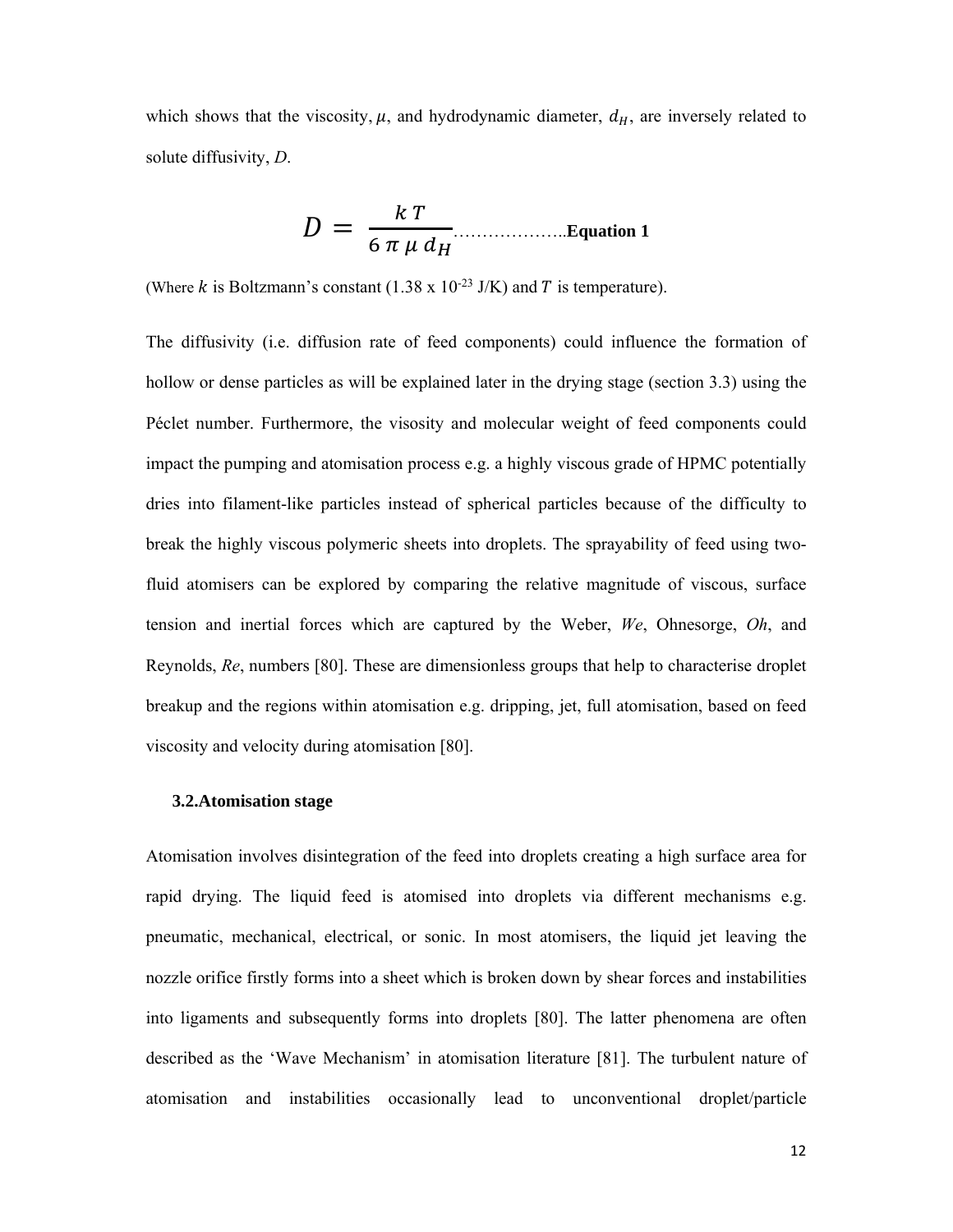morphologies such as filament-like, pear-shaped or even mushroom-like particles [65, 82]. Some of the larger drops may undergo additional instability forming smaller droplets. In fact, the opposite could also occur as the smaller drops tend to coalesce or agglomerate [83]. Due to the complexity of droplet formation, droplet size is difficult to predict but can be measured experimentally using different methods discussed in Lefebvre [80]. Some of these methods such as laser diffraction or phase doppler measurements could be integrated into the process as process analytical technology (PAT) tools to monitor droplet evolution. Nevertheless, if droplet size,  $d_d$ , calculation is necessary, it can be estimated from dried particle size,  $d_p$ , using a simple theoretical mass balance (Equation 2).

$$
d_d = \frac{d_p}{\left(\frac{\rho_d C_0}{\rho_p C_m}\right)^{1/3}}
$$
Equation 2

The above equation requires the prior knowledge of the dried particle size, droplet density  $\rho_d$ (equivalent to feed density), feed solids concentration,  $C_0$ , dried particle density,  $\rho_p$  and dried particle solids concentration,  $C_m$ . The assumptions attached to this equation are that particles are spherical and each particle is formed from a single droplet. In practice, the formation of shrivelled or buckled particles may underestimate the calculated droplet size and give inaccurate results due to loss of sphericity.

#### **3.3.Drying stage**

In the drying stage, typically, the atomised droplet temperature rapidly changes from its initial temperature to an equilibrium temperature, its wet bulb temperature, due to evaporative cooling. Once at this temperature the droplet dries steadily. This period is often called the constant rate period as the surface of the droplet remains saturated with solvent and the evaporative flux remains constant. As the droplet dries further the transport of solvent to the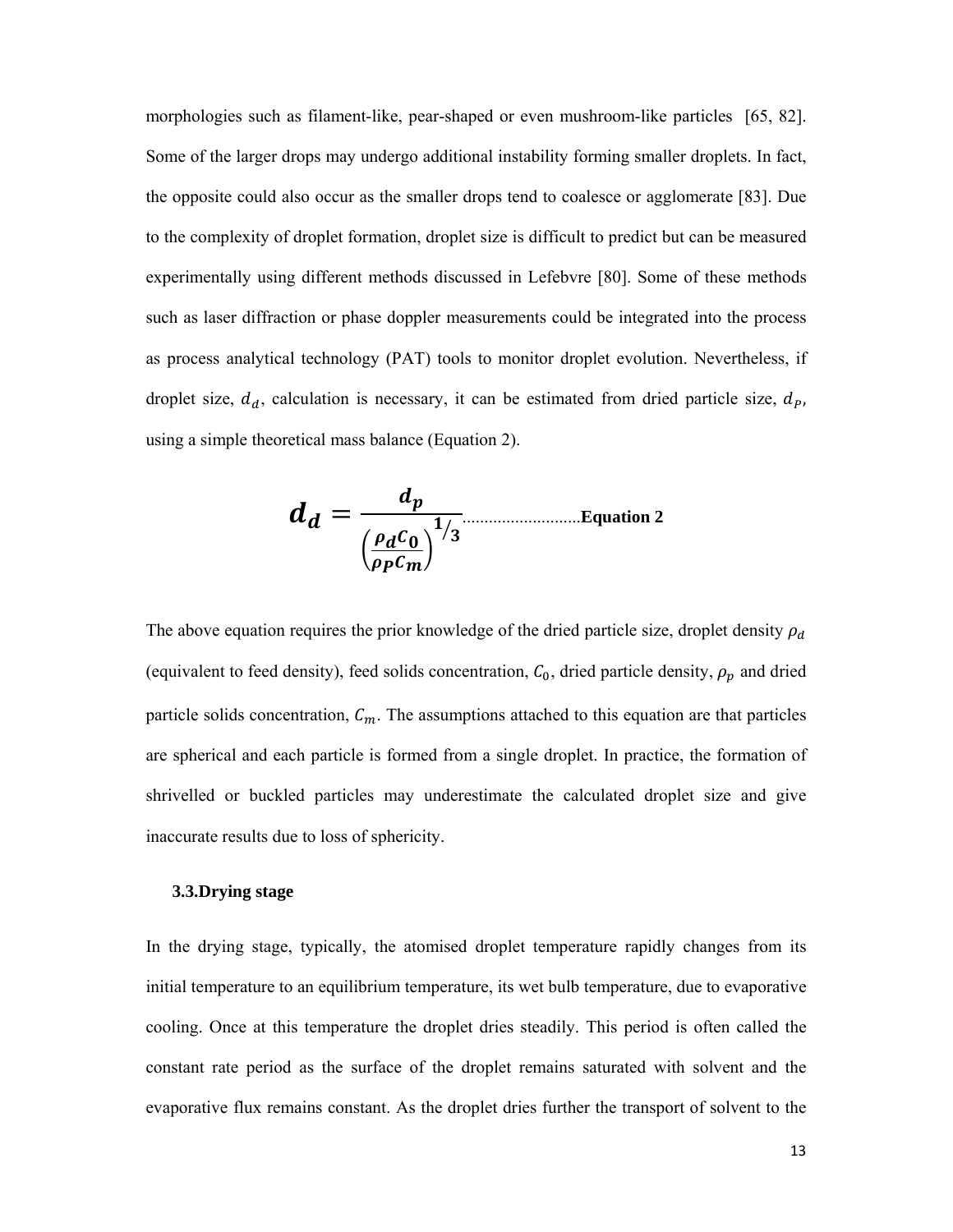droplet surface is hindered via decreasing solvent diffusivity and/or solids formation, consequently the evaporative cooling decreases and the temperature increases continuously. The dried solids formed are either crystalline or an amorphous precipitate.

The formation of crystalline or amorphous solids is difficult to ascertain without experimental effort, however, simple empirical rules such as those of Mahlin and Bergström [84] could be used in a strictly indicative manner. The latter found that the glass forming ability of materials could be correctly predicted based on the molecular weight for 90% of the evaluated APIs in their study. Their conclusions showed that as a 'rule of thumb', drugs with a molecular weight more than 300 g/mol are expected to be converted to the amorphous state using standard process technology (including spray drying).

Spray dried particles exhibit a huge variety of morphologies. These morphologies depend on both the material characteristics during drying, i.e. thermodynamic and material properties in solution, semi-dried and dried state, and on the drying conditions, initial solvent concentration and droplet size. A critical factor in the determination of many of these morphologies is when, and whether, the surface dries to form a shell. The formation of a shell (crust or film) is possible if the solids/solute concentration at the surface is high compared to the bulk. The dimensionless number, the Péclet number, *Pe*, is a useful guide to whether this surface enrichment is possible. The Peclet number is generally defined as a ratio between mass transfer due to convection/advection, represented by a characteristic velocity, *u*, to that due to diffusion represented by the diffusivity divided by a characteristic length, *D/L.* In the case of a drying droplet, it represents the ratio of the velocity of the receding droplet surface, |dr/dt|, which is leading to an increase in concentration at the surface, to the diffusive velocity of the solute or suspended particles, *D/r*, which the concentration gradient is driving away from the surface (Equation 3). *D* is the solute diffusion coefficient and *r* is the droplet radius.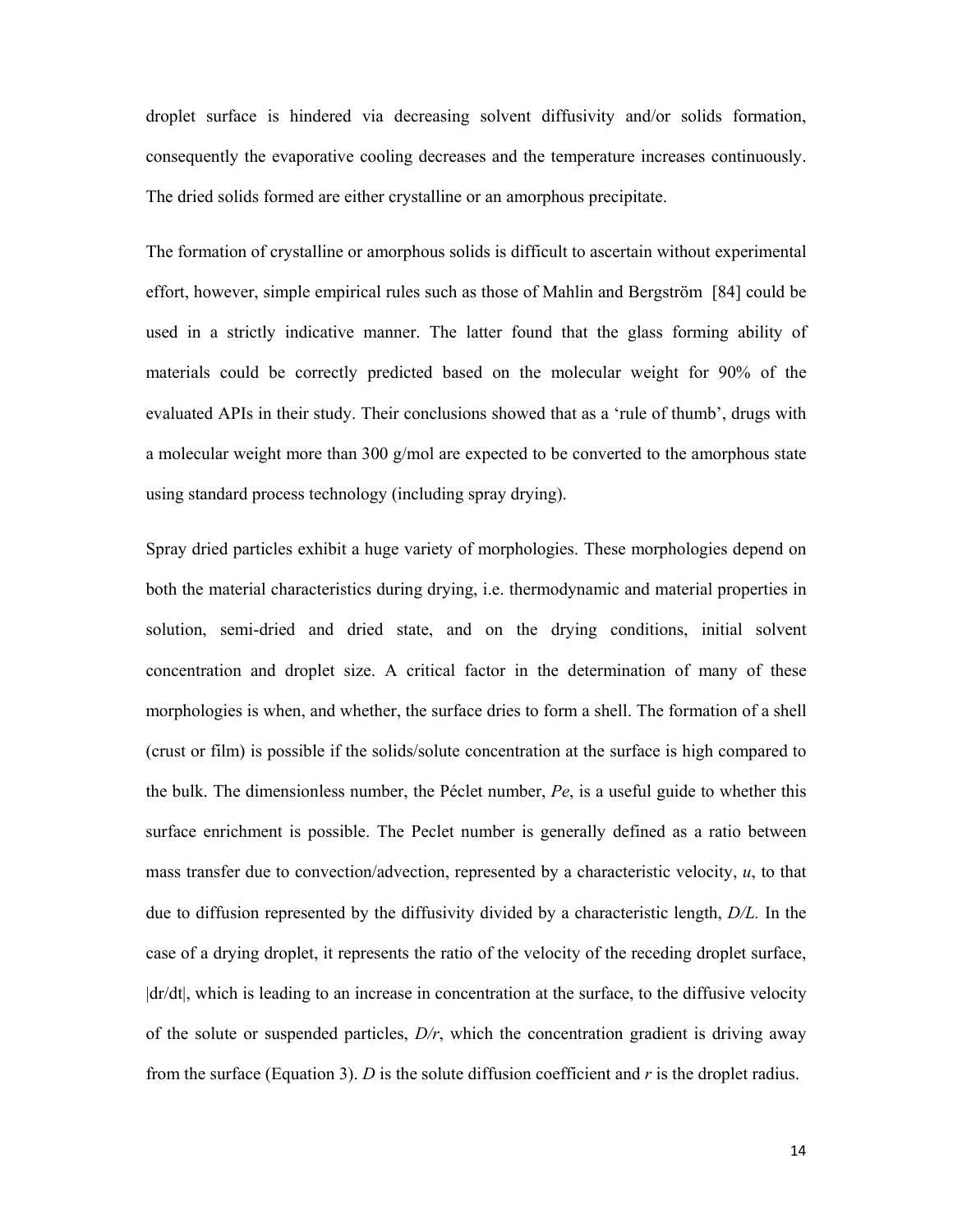࢚࢟ࢉࢋࢂ ࢋ࢚࢜ࢉࢋ࢜ࢊ ൌ Pe ࢛ࡸ ൌ ࢚࢟ࢉࢋࢂ ࢋ࢙࢛࢜ࢌࢌࡰ ቚ ࢘ ൌ ࡰ ቚܜ܌  **3 Equation**................... <sup>ࡰ</sup>

ܚ܌

This equation is often written in terms of an evaporation rate, or flux,  $\kappa$ , which can be defined when *rdr/dt* is constant and the surface area of the droplet linearly decreases with time [13].

݀ଶሺݐሻ ൌ ݀ <sup>ଶ</sup> െ ݐߢ and ߬ௗ ൌ ௗబ మ ...................**Equation 4**

Where  $\tau_d$  is a theoretical droplet drying time, *d* is the droplet diameter and  $d_o$  the initial droplet diameter and

$$
\frac{d(d^2)}{dt} = -\kappa = 8r \frac{dr}{dt}
$$

Consequently

$$
\text{Pe} = \frac{\kappa}{8D}
$$
Equation 5

As shown schematically in Figure 4, if the conditions inside the dryer allow rapid solvent evaporation rate  $\uparrow \kappa$ , the velocity of the receding surface is faster than the solute/solvent can diffuse away from it, i.e.  $Pe > 1$ , resulting in accumulation of solids/solute at the surface and the potential for shell formation. Conversely, if the conditions result in a lower evaporation rate  $\downarrow \kappa$ , the solute which is accumulating at the surface is redispersed by diffusion towards the centre of the droplet  $\uparrow D$  i.e. Pe<1, and shell formation will not occur (Figure 4).

It is noteworthy that Pe is not the sole criterion for shell or dense particle formation and other factors (depending on the system under consideration) such as initial feed concentration, surface activity and solubility level for dissolved systems or the solids concentration, size and inter-particle forces for suspended systems may also determine the particle structure. Some of these factors are discussed below in section 4.2.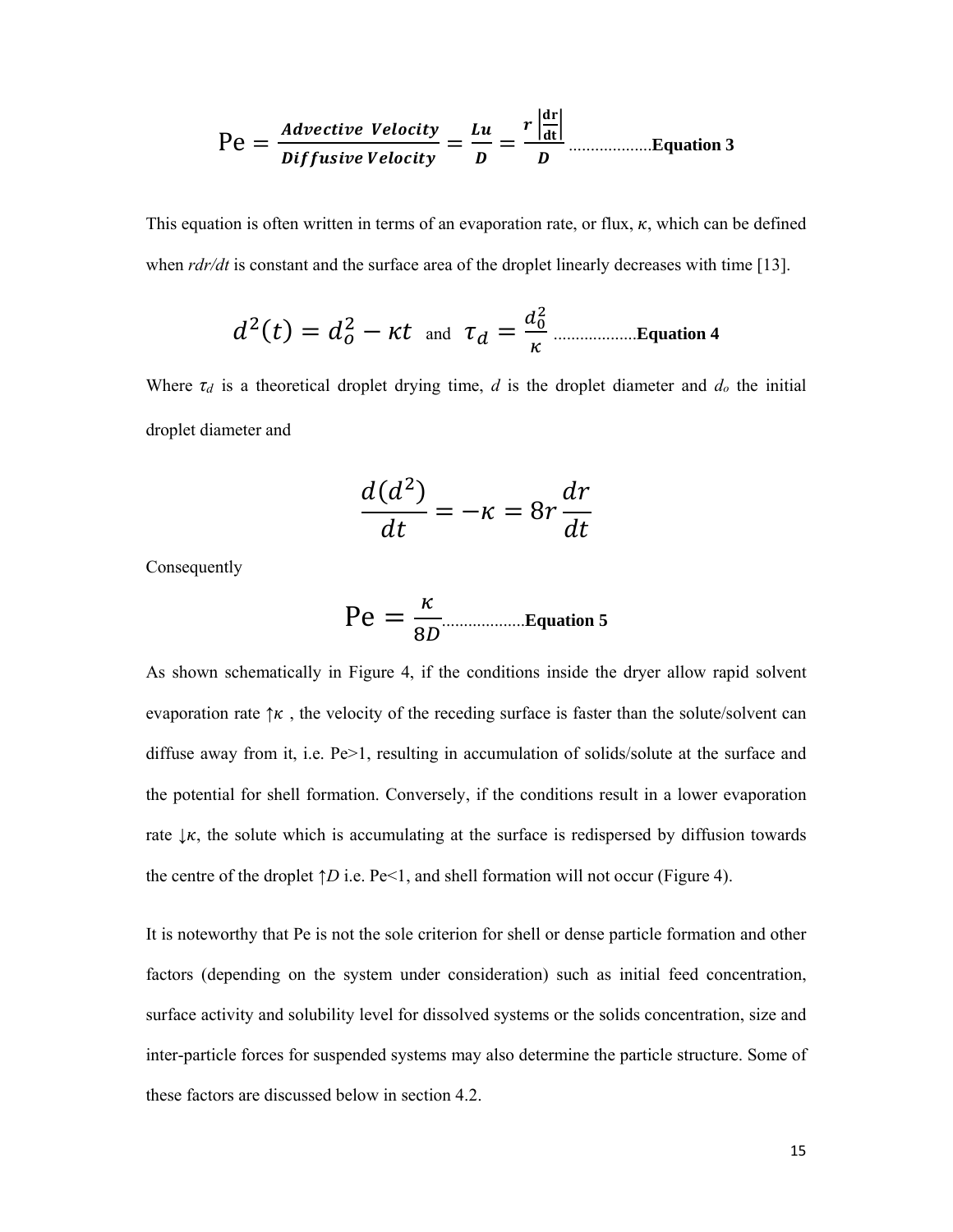Shell formation represents a strong barrier to solvent evaporation leading to increased local temperature in the droplet, occasionally above the boiling temperature  $T_b$  of the solvent which causes build-up of internal pressure. Bubble nucleation also occurs if entrained gas is present in the droplet e.g. from atomisation stage [83]. Depending on the permeability and mechanical properties of the shell, the particle may relieve the pressure by inflation-deflation cycles (shrivelled or buckled particles), cracking (open hole or cracked particles), or even explosion (shattered particles). At the end, all liquid is evaporated and the particle reaches the outlet temperature *Tout.* A more detailed analysis of temperature history of single droplets during drying can be found in Nešić and Vodnik [85], and Handscomb et al. [86].

### **3.4.Product recovery stage**

The formation of deposits on the dryer walls represent one of the major factors affecting product recovery from spray drying. The unsteady gas flows experienced in the process are largely responsible for driving the particles towards the walls, particularly near the outlet pipes [87, 88]. In many systems, the formation of deposits is initiated when the local temperature conditions i.e. outlet temperature, *Tout*, cause the droplet/particle surface temperature,  $T_{surface}$ , to exceed the glass transition temperature,  $T_{g}$ , of the materials by about 20 $^{\circ}$ C. When this happens, the materials transition from the highly viscous (10 $^{12}$  Pa.s) less sticky glassy state to the less viscous  $(10^6 \text{--} 10^8 \text{ Pa.s})$  highly sticky rubbery state [89, 90].

This is exacerbated if the combined  $T_g$  of the materials in the droplet is naturally low due to their high molecular mobility or hygroscopicity. The combined *Tg* for two component mixtures could be found using the modified Gordon-Taylor equation (Equation 6, could be derived for  $> 2$  components) [24]:

ܶ ௫ ൌ ௪భ்భା ௪మ்మ ௪భା ௪మ ..............................**Equation 6**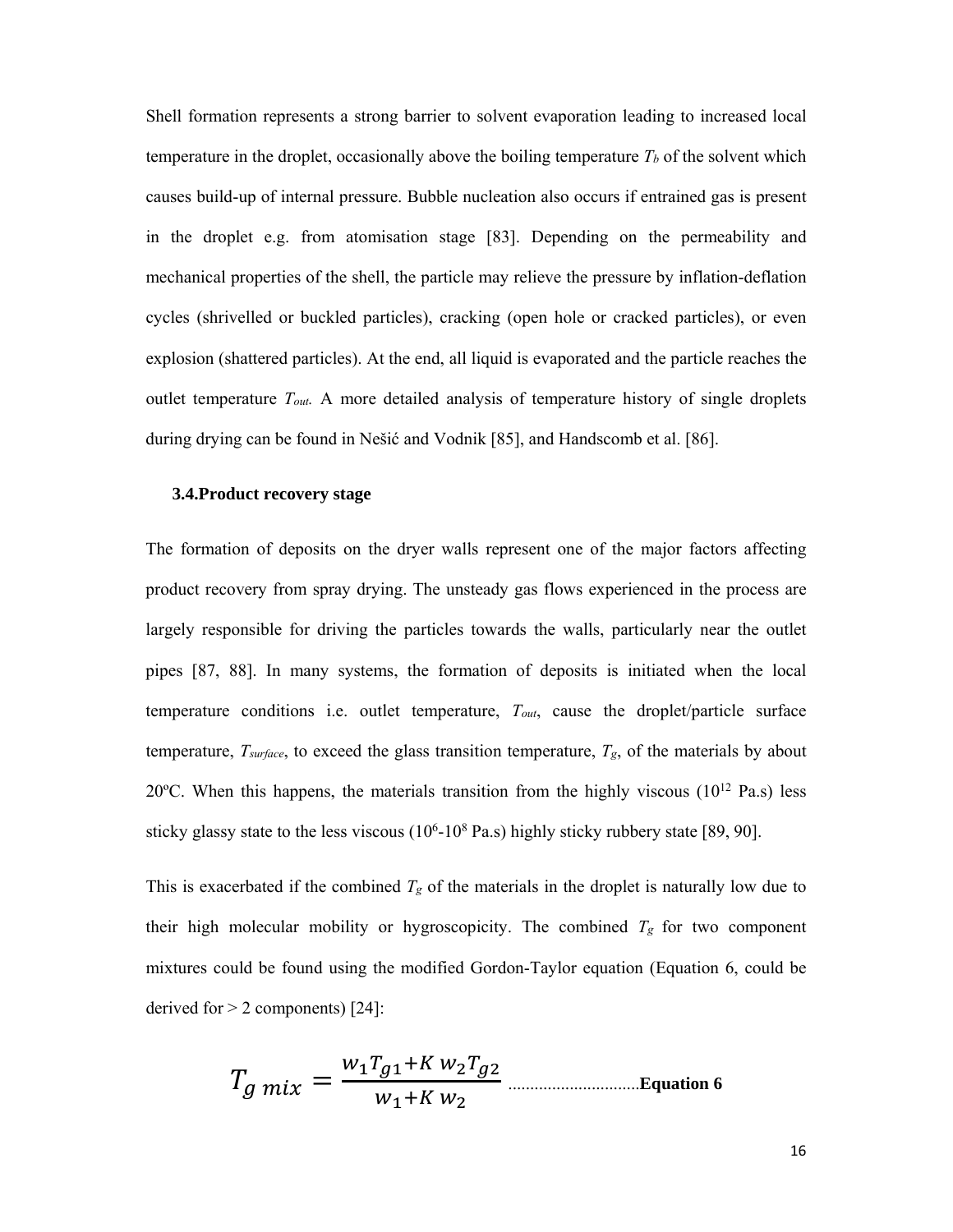Where  $w_1$  and  $w_2$  are the weight fractions of components 1 and 2,  $T_{gl}$  and  $T_{g2}$  are glass transition temperatures of components 1 and 2, and *K* is a constant that could be calculated from the density  $\rho$  and  $T_g$  of components using Equation 7:

$$
K = \frac{T_{g1}\rho_1}{T_{g1}\rho_2}
$$
... *Equation 7*

Therefore, it was suggested that when the viscosity of the droplet surface goes below a critical level of  $10<sup>7</sup>$  Pa.s, the material may remain as a syrup which has the tendency to stick even at low moisture contents [91]. On the other hand, a particle may bounce off the wall (rebound) if the conditions and material properties are well optimised, leading to minimal deposits.

Cyclones are ideal powder collection systems for pharmaceuticals [92] because they are efficient, easy to clean and widely available on both small and commercial scales. A cyclone is a conical shaped apparatus which separates particles by their inertia. Particles entering the cyclone with the gas stream follow its downward spiral path which throws them outward to the cyclone wall by their inertia. As a result, the particles may collide with the wall, lose momentum and become disengaged from the flow [93]. The solids continue to descend by sliding on the conical wall and are received in the collection bin. This main gas stream which carries the particles in a downward spiral is usually termed 'the main vortex'. However, at some point near the bottom of the cyclone cone 'the vortex end position' [94], the flow reverses itself travelling in an upwards spiral this time termed the 'inner' or 'core' vortex. This revered inner flow leads to the exit of the cyclone 'the vortex finder region' and carries lighter smaller particles out towards filters. That is why cyclones are generally not sufficiently effective at separating/collecting particles which are smaller than 5  $\mu$ m [95]. Powders of this size are required for pulmonary drug delivery applications (see section 2.2),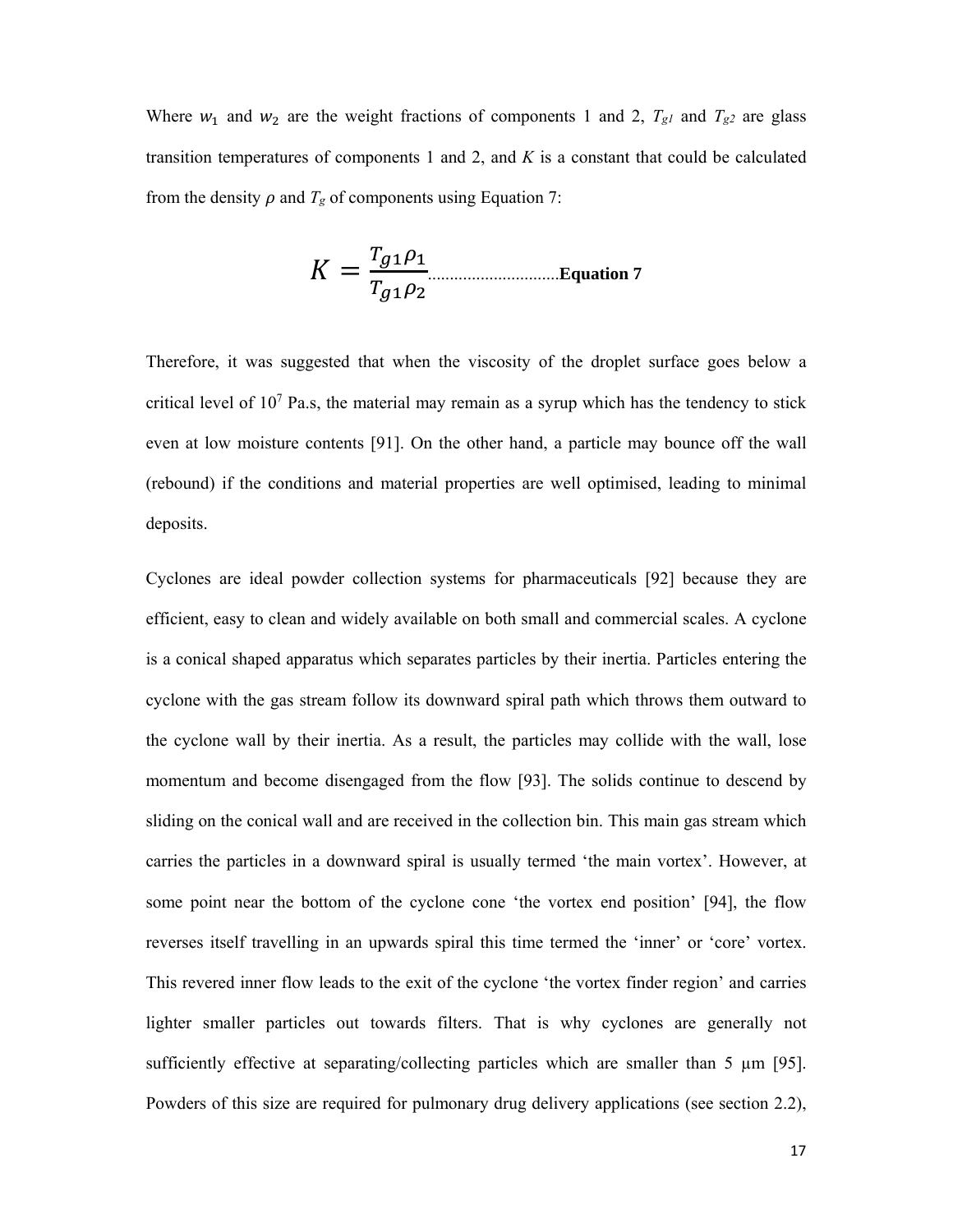hence, careful optimisation of the cyclone yield is sometimes necessary especially for amorphous or highly hygroscopic substances which already suffer from a stickiness issue as described earlier. Other collectors such as electrostatic precipitators may become more suitable for collecting much smaller particles in the nano-size range [95].

Cyclone performance is described by its collection efficiency and pressure drop which in turn depend on the velocity, solids concentration and pressure fields within the cyclone [93]. Each cyclone has a specific particle size range to collect above its cut-off diameter, *D50*. E.g. a cyclone with  $D_{50}$  of 2 µm is unable to capture 50% of particles  $\leq 2$  µm in size [10]. Pressure drop describes the resistance to gas flow in a cyclone [95, 96]. Pressure losses mostly dominate in the vortex finder and exit duct regions. Factors which decrease the strength of the vortex (indicated by a decrease in its tangential velocity) can cause a decrease in the cyclone pressure drop and vice versa [93]. Experiments have shown that increasing wall friction coefficient, concentration of solids, or length of the cyclone decrease pressure drop [93]. The use of narrow high-efficient cyclones was also reported to increase vortex strength (higher tangential velocity) thereby increasing pressure drop [96].

### **4. Particle design factors**

The design of pharmaceutical particles using spray drying is influenced by equipment configuration and feed & process factors.

## **4.1.Equipment configuration**

A strong link exists between spray dryer equipment configuration and particle design that is often overlooked in the literature due to the widespread use of small-scale fixed geometry equipment. The main equipment configurations which affect the quality attributes of spray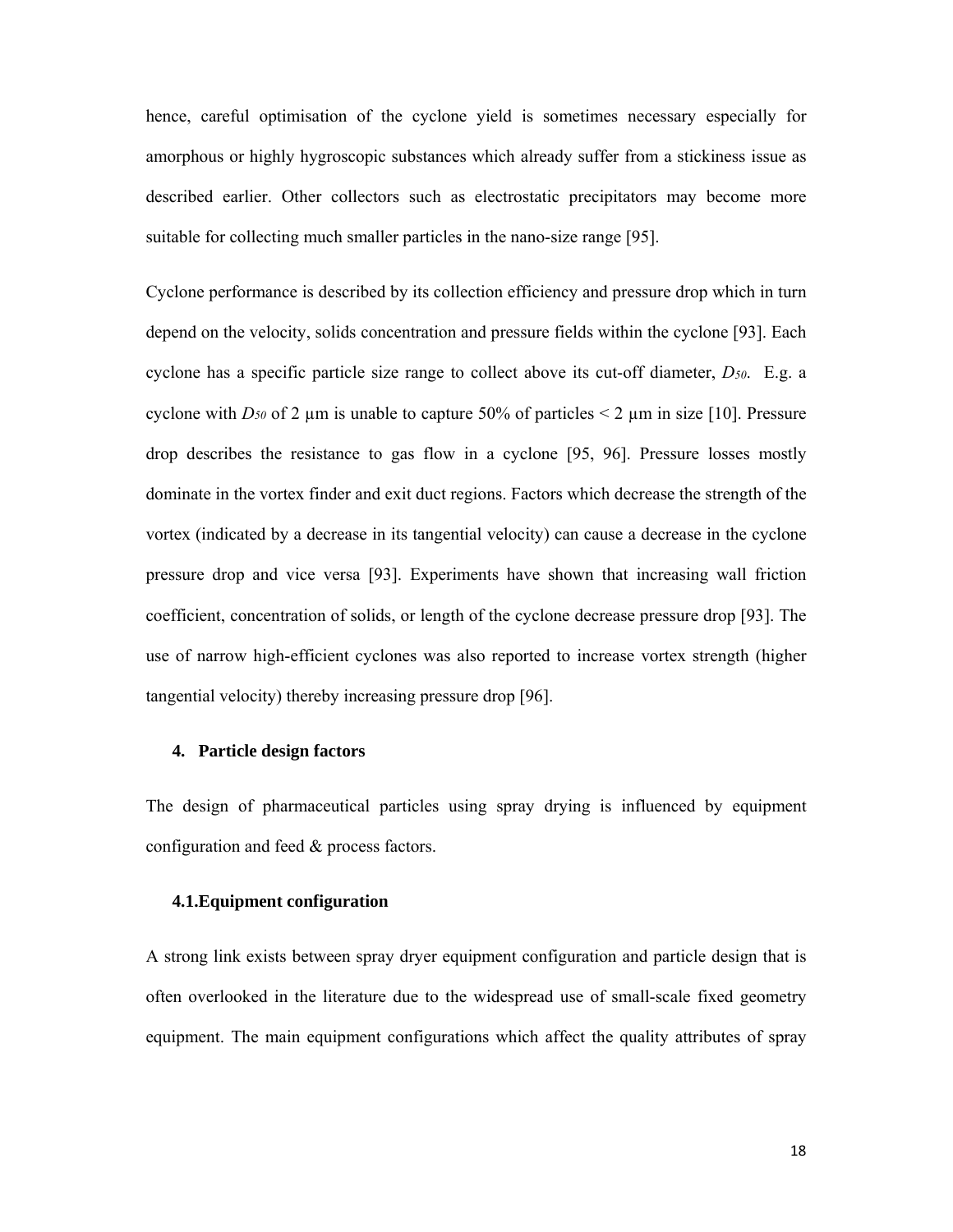dried product are process layout (co-current, counter current), drying chamber dimensions, choice of closed/open cycle mode, atomisation device, and powder collection system.

#### *4.1.1. Process layout*

Pharmaceutical spray dryers mostly use a co-current process layout i.e. the gas flow and droplet atomisation are in the same direction (Figure 3), because of the milder temperature conditions experienced in this process layout and the thermal sensitivity of pharmaceutical materials [65].

#### *4.1.2. Drying chamber dimensions*

Chamber dimensions is an important process configuration which largely dictates the aerodynamics of air/gas flow and eventually affects droplet residence time. An average value for residence time (disregarding the aerodynamics and droplet size distribution) is roughly estimated through dividing the chamber volume *V* by the inlet gas volumetric flow rate *U* [87]. Hence, a chamber with a bigger volume potentially leads to longer residence time and achieves a lower moisture content. However, this may also lead to higher extent of thermal degradation. In pharmaceutical spray drying, the level of moisture or residual solvent content of a powder is sometimes difficult to control without the use of secondary drying equipment such as externally mounted fluid beds [97] or secondary drying chambers [98].

### *4.1.3. Choice of closed/open cycle mode*

Open or closed cycle configurations of a spray dryer could affect particle properties e.g. residual solvent content (moisture) and porosity [12, 64]. In the closed cycle mode, a higher amount of solvent vapour exists in the recycled drying gas [6, 64] which causes the solvent evaporation rate to drop, ultimately leading to higher residual solvent content. The latter could in turn decrease particle *Tg* [64] or cause incomplete pore formation and lower particle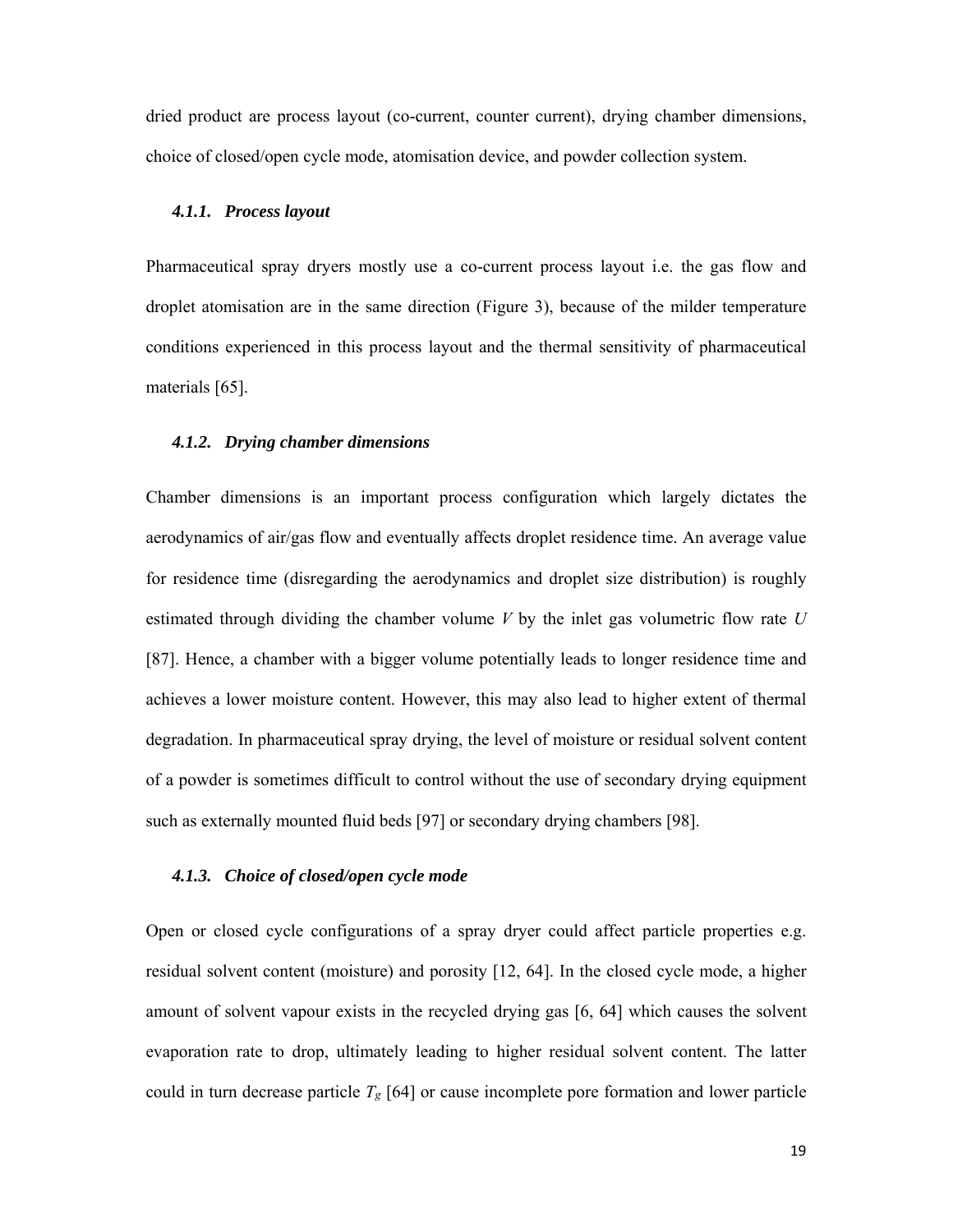porosity [12]. To avoid these pitfalls, a small amount of fresh drying gas could be channelled into the closed cycle loop to reduce the amount of solvent vapour and improve evaporation efficiency [6].

### *4.1.4. Atomisation device*

Two fluid atomisers are mostly used to produce particles which are in the fine range e.g. 1-30 µm. These are the standard atomisers for preparing DPI formulations requiring small particle size  $(d_a$  between 2-4  $\mu$ m). On the other hand, ultrasonic and pressure atomisers can produce larger droplets which dry into large flowable particles e.g. 100-300  $\mu$ m useful for oral dosage forms [6]. Schaefer and Lee [99] prepared large flowable particles of protein or disaccharide using an ultrasonic nozzle on a relatively long chamber small-scale spray dryer [100]. Pressure nozzles are mainly used in large scale spray dryers [4]. The use of monodisperse droplet generators (MDGs) was also featured for producing powders with narrow particle size distribution [101]. Pietiläinen [102] reported the use of MDGs in the preparation of particles for precise dosing of APIs in inhalation applications. Nandiyanto and Okuyama [103] described an aerosol-assisted spray method to produce agglomeration-free monodispersed particles.

### *4.1.5. Powder collection system*

As mentioned earlier, the choice of cyclone should consider its cut-off value and the desired particle size to maximize collection efficiency. Cyclones could also affect the dried particle morphology by causing weak thin-walled particles to fracture during the powder recovery stage [15]. There are other options for collecting particles such as filters, bag houses, or electrostatic separators, however, cyclones continue to be the most successful option for pharmaceutical applications.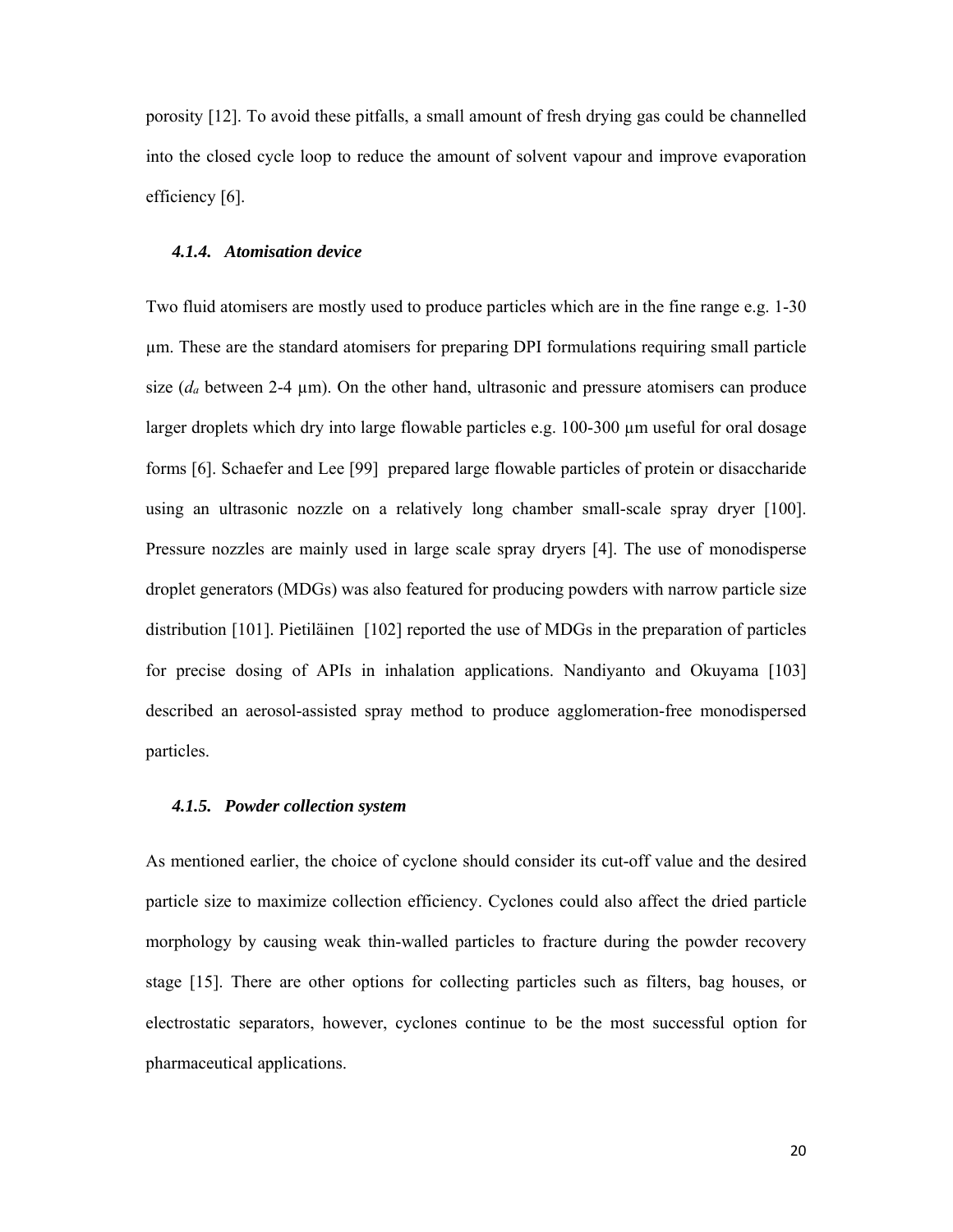### **4.2.Feed and process factors**

There are few experimental schemes which link feed and process factors to the final particle structure. The earliest of these reported important theoretical predictions of droplet drying behaviour to help understand morphological transformations in spray dryers [104]. Other schemes focused on the solubility of materials [105, 106] and crystallisation within droplets [107]. There are comprehensive schemes such as those of [108] showing the general conditions required for drying different particle morphologies. Furthermore, Nandiyanto and Okuyama [103] reported particle design concepts applicable for inorganic materials based on high temperature processing. Vicente et al. [109] highlighted some critical factors for the formation of particles in spray drying. The different feed and process primary factors relevant to pharmaceuticals were assimilated from the above literature schemes in Table 1. The impact of these factors on product attributes (e.g. particle size, phase structure etc.) and process smooth operation (e.g. yield, formation of deposits, thermal efficiency) is also highlighted. Table 1 also shows different measurable properties or indicators that could be investigated during spray drying process development.

The primary feed factors reported in Table 1 were those of the solute such as thermal, phase behaviour, physico-chemical, rheological and surface properties, and of the solvent such as its toxicity, flammability, and volatility. The primary process factors were atomisation mechanism, feed rate, gas flow rate and drying temperature.

### *4.2.1. Thermal/phase properties on product stability*

The thermal properties of API represent a very important parameter especially in the case of heat-sensitive compounds e.g. biopharmaceuticals. As mentioned earlier in section 2.4, the drying of biopharmaceuticals via spray drying necessitates the use of protective excipients and the optimization of temperature conditions (*Tin/Tout*) to prevent denaturation. Thermal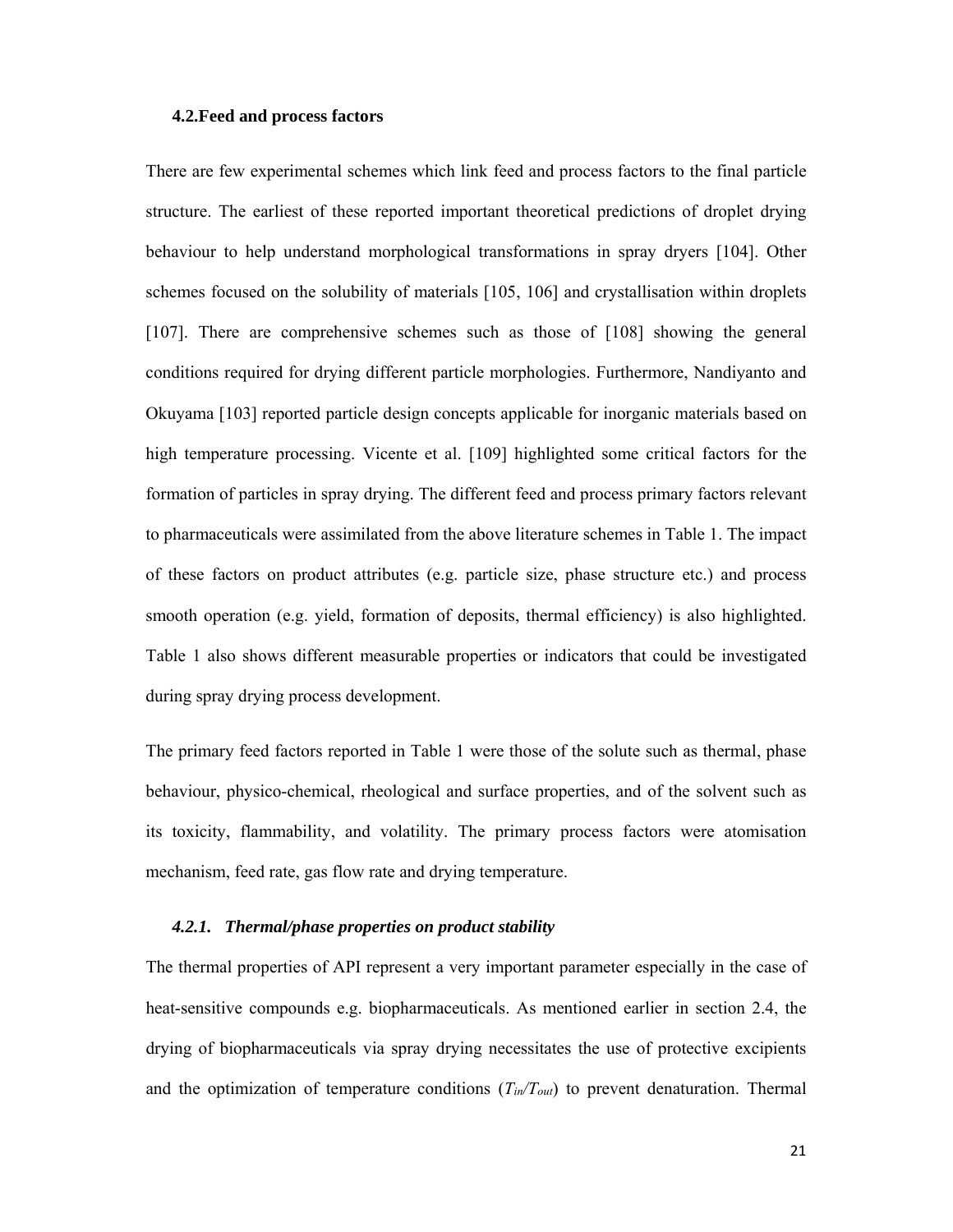properties are also important for the preparation of stable solid dispersions (section 2.1). An indication of resultant material's *Tg* helps in selecting a suitable polymer that would drive the combined *Tg* above the storage temperature. Hancock and Zografi [24] provided a 'rule of thumb' to estimate  $T_g$  from melting point  $T_m$  of the counter-part crystalline material prior to processing. The basis is an empirical idea that the ratio of  $T_m/T_g$  of most screened pharmaceutical materials is approximately equal to 1.36. More recently, a study [110] confirmed this value through validating it with 71 drug-like compounds.

### *4.2.2. Concentration and composition of components on particle size and porosity*

Achieving a specific particle size via controlling the atomised droplet size is vital for both oral and pulmonary dosage forms. The solutes concentration in a given feed solvent is another critical factor to be considered [10]. Generally, particle size increases with increasing the concentration of solids in the drying droplet [81] as could also be inferred from Equation 2 (section 3.2). Contrarily, some researchers reported a limited influence for concentration and dependence of particle size on atomisation [109]. Powders for oral solid dosage forms generally require a particle size above 100  $\mu$ m to provide good flowability [111]. Contrarily, powders for inhalation require small particle size (*d* of  $\approx$  5 µm) and optimised aerodynamic properties (*da* of 2-4 µm) (Section 2.2). Particle *da* is a function of its geometric size *dg* (interchangeable with  $d_p$ ) where  $d_a = d_g \sqrt{\rho_e / \rho_w \chi}$ ). Where  $\rho_e$  represents the envelope density of the particle (interchangeable with  $\rho_p$ ),  $\rho_w$  the density of water and  $\chi$  the shape factor for non-spherical particles  $(\chi)$  is 1 for spherical particles) [112]. The creation of porous or hollow particles lowers  $\rho_e$  and consequently  $d_a$ , thus facilitating the travel of particles to the alveolar region of the lungs. Different methods were reported in the literature for the creation of porous particles via spray drying [113]. The basic principle in most of these is the evaporation of a volatile material from a drying particle leaving pores behind. Volatile materials such as ammonium carbonate/bicarbonate [5, 12, 98] and fluorocarbons [3] were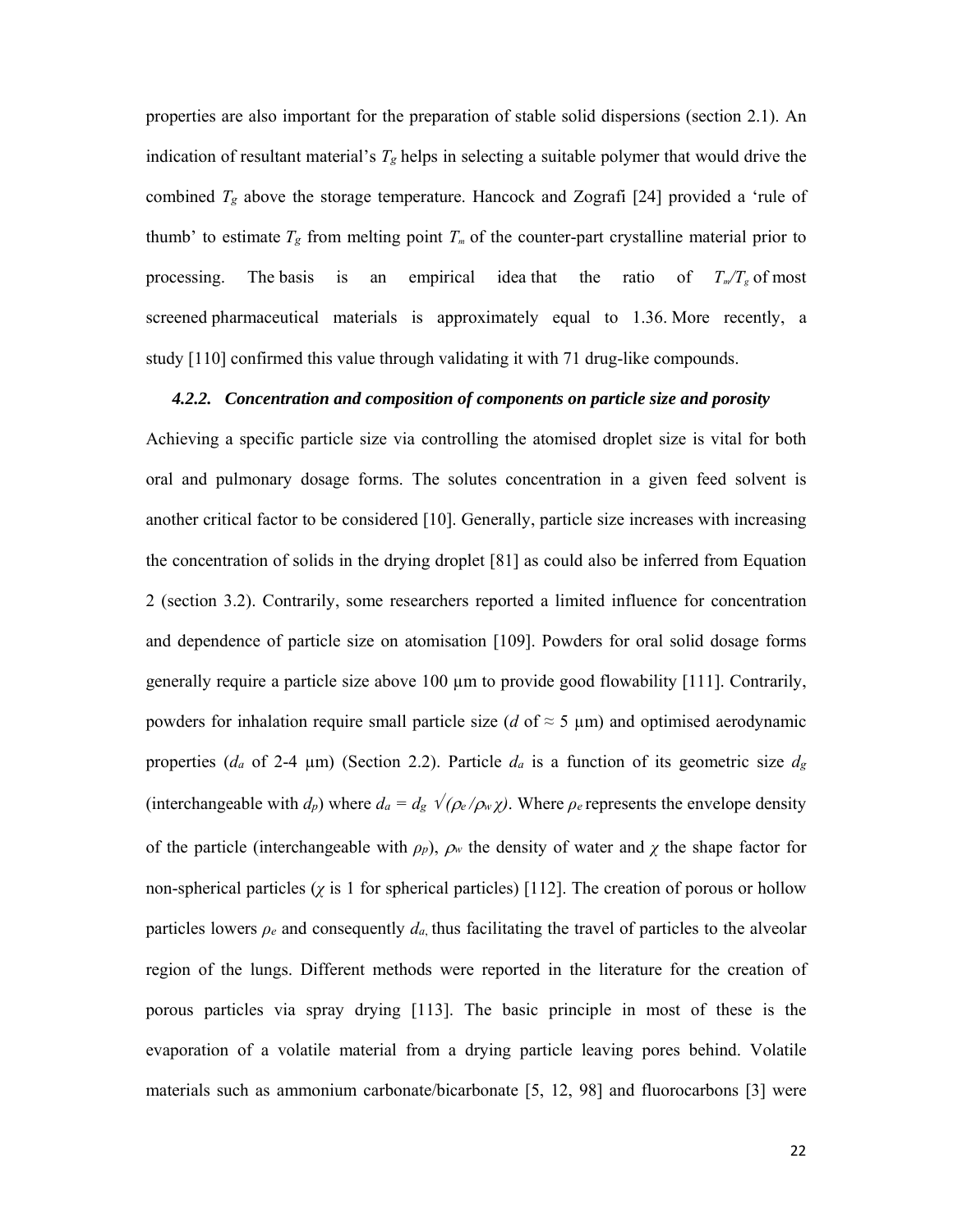used previously. On the other hand, the development of porous low density powders constitutes a challenge during filling into individual dose units and upon re-dispersion of the powder. Therefore, trileucine or leucine are used in a number of DPI formulations due to their role in further enhancing the dispersion properties and reducing agglomeration [51, 69, 114, 115].

#### *4.2.3. Choice of solvent and physico-chemical properties on particle morphology*

As mentioned earlier, the choice of solvent or solvent mixtures can affect particle formation. Depending on its evaporative capacity i.e. latent heat of vaporization  $\lambda$ , a solvent could influence the movement of solute molecules towards the drying droplet centre. According to Péclet, this results in either  $\kappa > 8D$  and shell formation if the solvent evaporates quickly or  $\kappa$ < *8D* and dense particle formation if the surface accumulation is slower than solute diffusion towards the droplet centre. More research is required into the effect of solvent or mixture of solvents on particle morphology through the effect on solubility of components in multicomponent mixtures [116]. For multicomponent solutions, component segregation inside the drying droplet and eventually in the dried particle may also be observed. This potentially occurs if the components have significantly different values for diffusion coefficient and solubility [117]. On the other hand, for solid nano-/microparticles initially dispersed in the evaporating droplet, inter-particle forces may restrict diffusion, therefore the potential for such interactions on the final particle structure may be considered.

Morphology, as well as surface habit, are important for good flowability of powders e.g. spherical particles have better flowability than needle shaped particles. Surface roughness attained from the habit of primary particles (or crystallites) helps the inter-locking of particles [118] during the compression of tablets and also necessary for the design of carrier particles for inhalation. The addition of certain excipients to the feed e.g. sucrose or lactose was reported to reduce the formation of dents on the surface of particles [119]. Surface activity of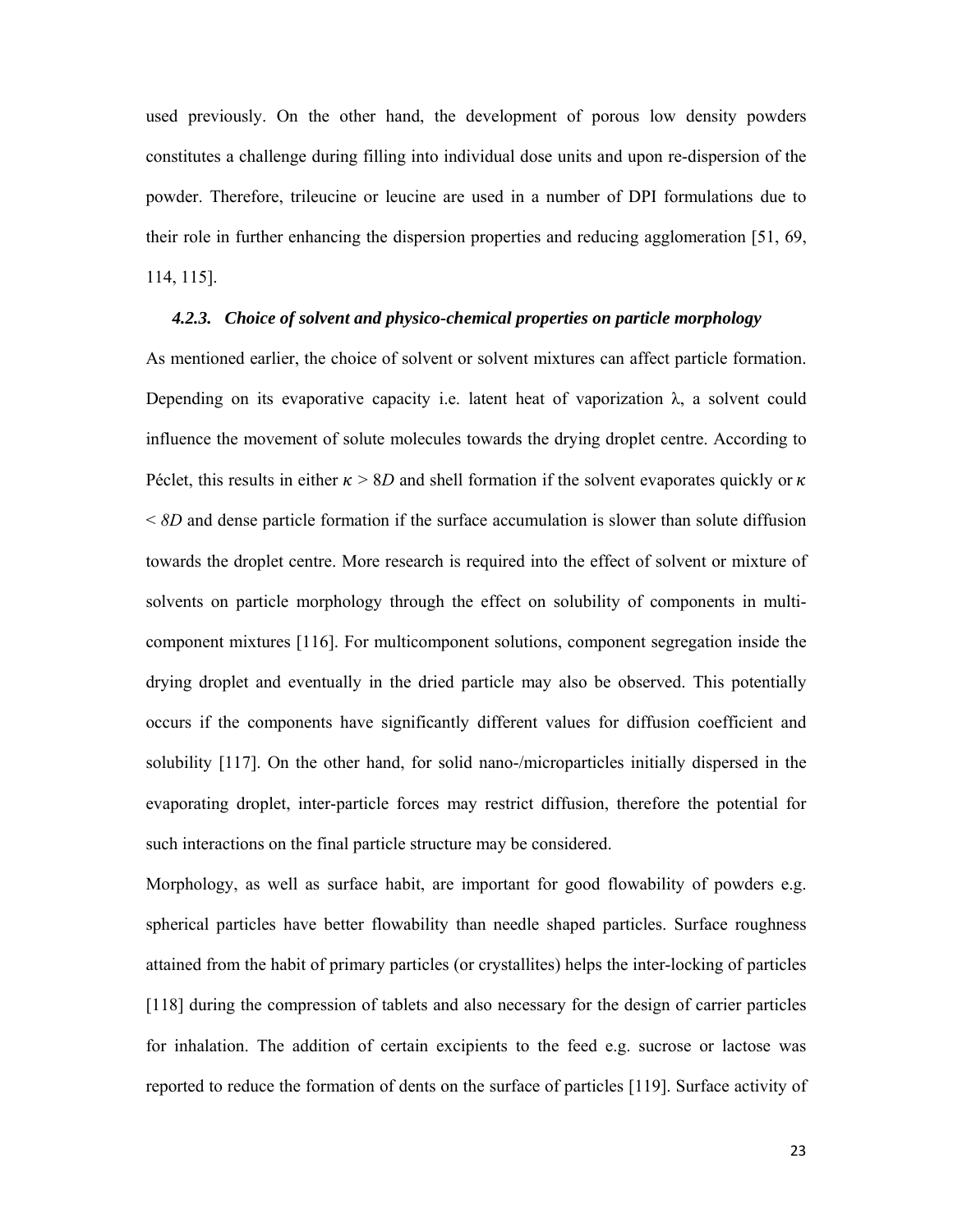some proteins drives them towards the air-liquid interface of droplets during drying and could lead to their denaturation [120]. However, the addition of surfactants e.g. polysorbate 80 or sodium dodecyl sulfate hindered protein (bovine serum albumin) adsorption at the water/airinterface during drying and reduced protein inactivation or aggregation [121]. Finally, one of the key challenges of the controlled release systems produced via spray drying is managing the thickness of the film formed on the surface of particles to allow controlled drug diffusion and avoid burst drug release.

### *4.2.4. Gas and feed flow rates on particle size and moisture content*

Increasing gas flow rate, *U*, changes the aerodynamics within the dryer which in turn influence particle size and moisture content if the residence time becomes longer or causes wall deposits if turbulent flows are created.

Increasing the feed flow rate, *F*, decreases *Tout* and vice versa, which in turn will affect the moisture content,  $T_g$  and yield as will be explained next. Increasing  $F$  also increases the droplet size and eventually the particle size (Equation 2).

#### *4.2.5. Temperature conditions on process yield*

The relationship between temperature conditions (*Tin / Tout*) and process yield was explored by Imtiaz-Ul-Islam and Langrish [122] through a concept termed the 'stickiness barrier'. They found that for sugar rich materials which usually turn amorphous upon rapid drying, yield increases with increasing *Tin* (consequently *Tout*). This is because the increase in temperature leads to a decrease in moisture content and therefore higher materials' *Tg*. Thus, the materials in the particle would be less susceptible to stickiness due to higher chance of staying in the glassy highly viscous state as explained previously (section 3.4). However, yield would decrease as *Tin* increases further, due to no more reduction in the moisture content (i.e. *Tg* is almost constant at this stage). This phase is called the 'stickiness barrier' period which is characterised by very low yield due to particle temperature close to or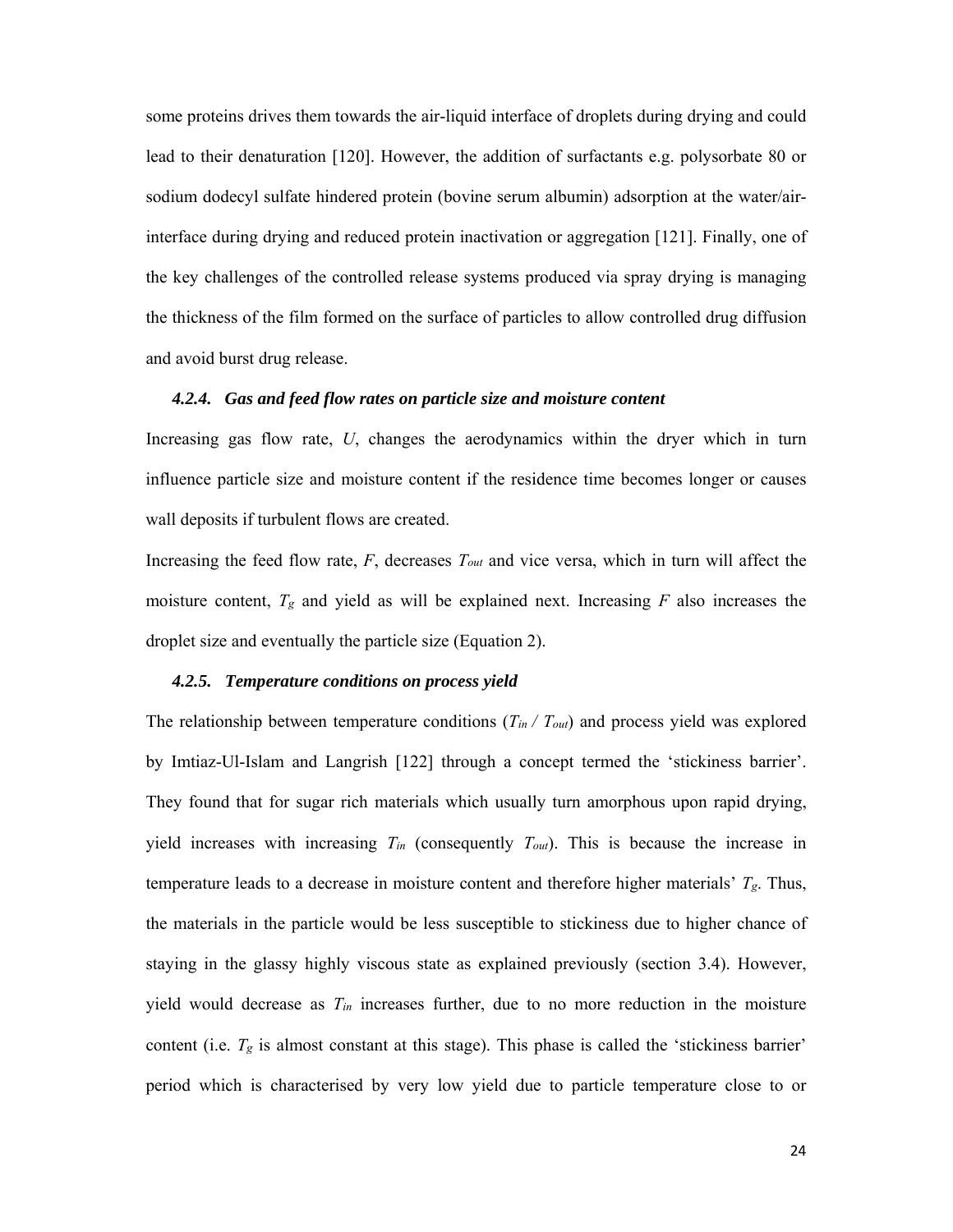exceeding  $T_g$ . Further increase in the temperature, however, will cause recrystallization of the amorphous form and yet increases yield again. Note that many amorphous materials may not recrystallize upon the higher temperature and undergo decomposition instead.

### **5. Scale-up approaches**

In most situations, the biggest challenge in scale-up is delivering the same particle size and structure, and consequently properties and performance, on the production scale as those designed and optimised on the small scale. In dryers, this is more challenging than some other unit operations because of the significant interaction between process conditions and product structure and properties [123]. The complexities, and number, of the numerous interacting mechanisms happening across all length scales in a spray dryer make classical process scale-up approaches, using dimensional analysis, of limited use. Similarity cannot be maintained for all the important mechanisms and associated dimensionless groups even if geometric similarity was preserved (which in reality it never is).

One of the objectives in dryer scale-up is recognising the scale-independent process parameters necessary to achieve the target particle properties [123]. Ideally, one would match the following key parameters across scales 1) feed properties and feed moisture content; 2) atomised droplet size distribution; 3) the droplet drying history and history distribution; 4) the desired particle/droplet collision history to form agglomerates and 5) avoid wall contacts and build-up at all scales. Attempts have been made to do this for some systems [124], and matching drying history might be possible if the extra drying time at full scale is not having a significant effect on drying. However, in most cases it is not possible, and differences are seen across scales in particle size, morphology, and product residual solvent/moisture content. The differences are attributable to scale-driven limitations and practical differences in tower design at different scales.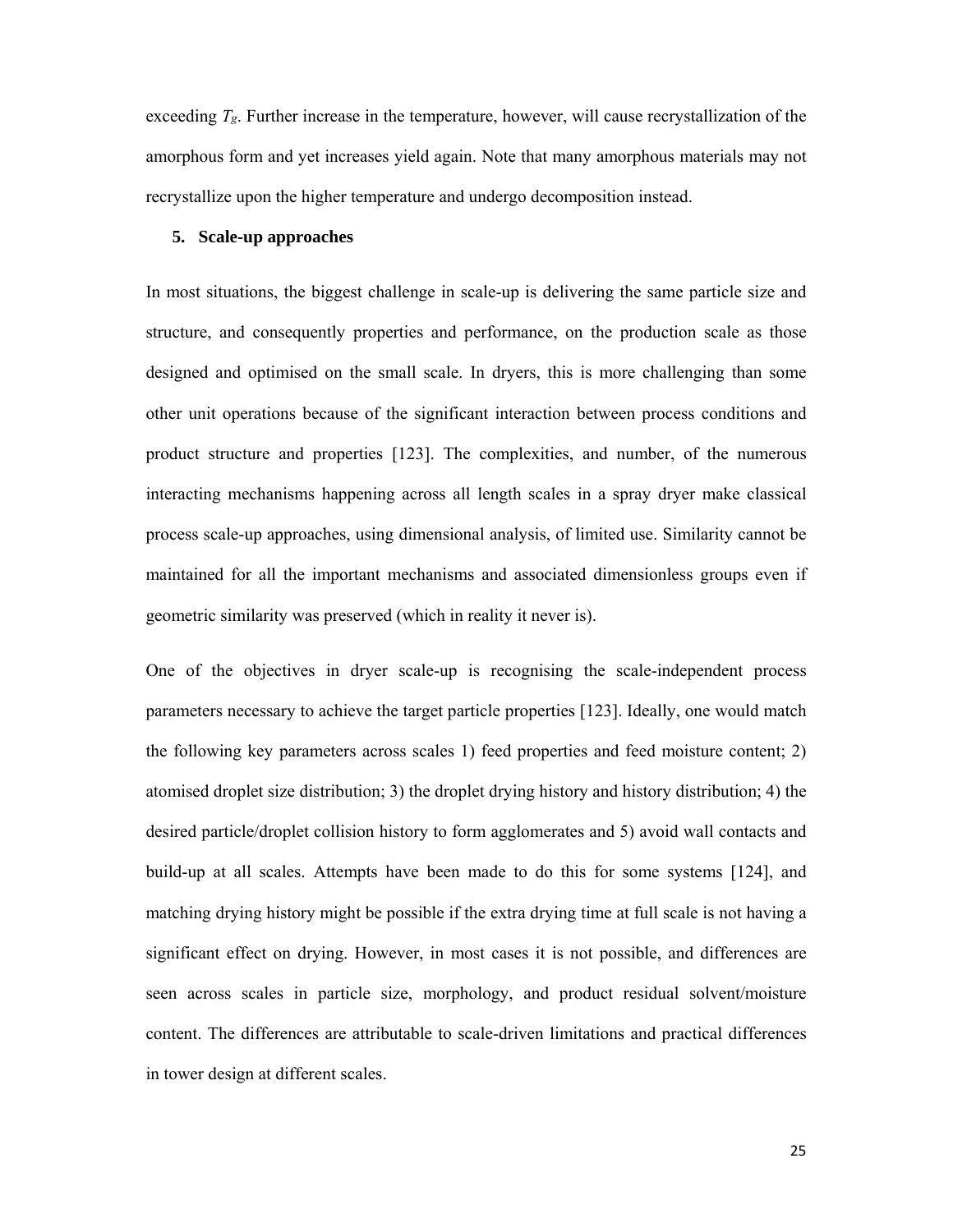On the small scale, relatively dilute feeds tend to be used to reduce the higher pressure drops which occur in scaled down feed lines and limitations in small scale pump capability. The particle size is also necessarily small on the small scale due to the very low residence times available for drying. Lab dryers in particular have very low residence times,  $\leq 1$  s [125], and even pilot scale towers have shorter residence times, for example, particle residence times of 20 s on the pilot scale compared with 40 s on the production scale [124]. Small scale spray dryers are typically equipped with two-fluid nozzles producing small particles whereas large scale spray dryers use pressure nozzles producing larger particles (see section 4.1) [64]. It is possible, from a practical point of view, to adjust the feed composition (e.g. initial concentration) to match the residence/drying time of the scaled-up process. However, such changes need to be approached carefully to avoid variation in product quality or extra regulatory burden.

It is also important to realise that heat loss from the dryer walls and yield vary between the scales [97]. In particular, yields on the small-scale spray dryer are limited to 60-70% due to a large fraction of fine particles lost in the filters and formation of wall deposits (see section 3.4). The latter happens due to incomplete drying and poor thermal efficiency on the smallscale and can significantly change the product properties. Whereas on the production scale chamber deposits must be minimized by optimising the operation to achieve hygienic (or even aseptic) conditions (the better thermal efficiency intrinsically helps) [97]. In the next sections, the alternative main approaches for scale-up of pharmaceutical spray drying are summarised.

### **5.1.Basis for scale-up approach**

This is one of the traditional approaches for scale-up which mostly relies on the experience and 'know-how' of the spray dryer designer [97]. Scale-up via this approach requires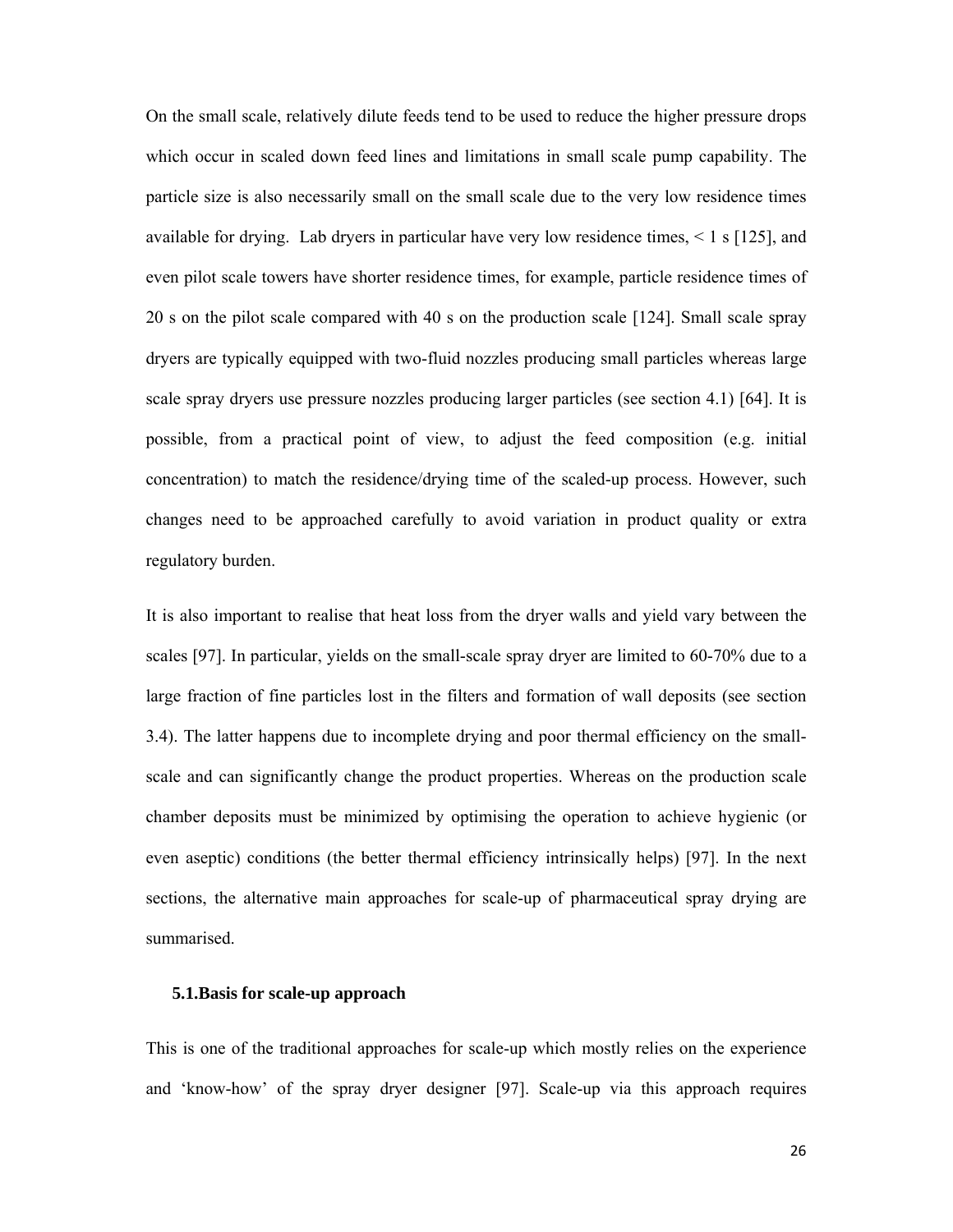sufficient prior knowledge on heat-mass transfer, the effect of humidity, individual's practical expertise (process and component scale-up) and some information on the properties of product from pilot-scale experiments. The basis for this approach is the use of 'well-proven' techniques from practical experience rather than engaging in a theoretical intensive exercise.

Basis for scale-up links the process factors to product properties via the mechanisms occurring within the tower. These could be fixed factors such as dryer geometry and feed composition or variables such as operating conditions, e.g. atomiser pressure and inlet temperature, linked to the possible outputs from the process i.e. desired properties of the product [126]. The use of the notion 'fixed factors' here refers to the fact that changes to geometry of the process or feed composition are not preferable options given the consequences of such interventions on other business or regulatory aspects of the product. For example, changes to process components may necessitate further design and process engineering with all the associated costs. Similarly, changes to the feed composition, while sometimes inevitable, are not recommended as first option due to potential requirement of new costly bioequivalence studies to establish similarity [127]. After identification of the fixed and variable factors of scale-up, different numerical or empirical models and experimental tools are used to investigate the effect of each critical factor on the process outputs. The outcome of this procedure is identification of the key process parameters that may result in a product with similar attributes over the different scales.

#### **5.2.Thermodynamic space approach**

Scale up via this approach commences with extensive experimental work to establish a stable lab-scale process. This is necessary to derive the optimal product and process parameters such as temperature,  $T_{in}$  or  $T_{out}$ , condenser temperature,  $T_{cond}$ , as well as drying gas rate,  $U$ , and feed flow rate, *F*. Energy and mass balance calculations and liquid vapour equilibrium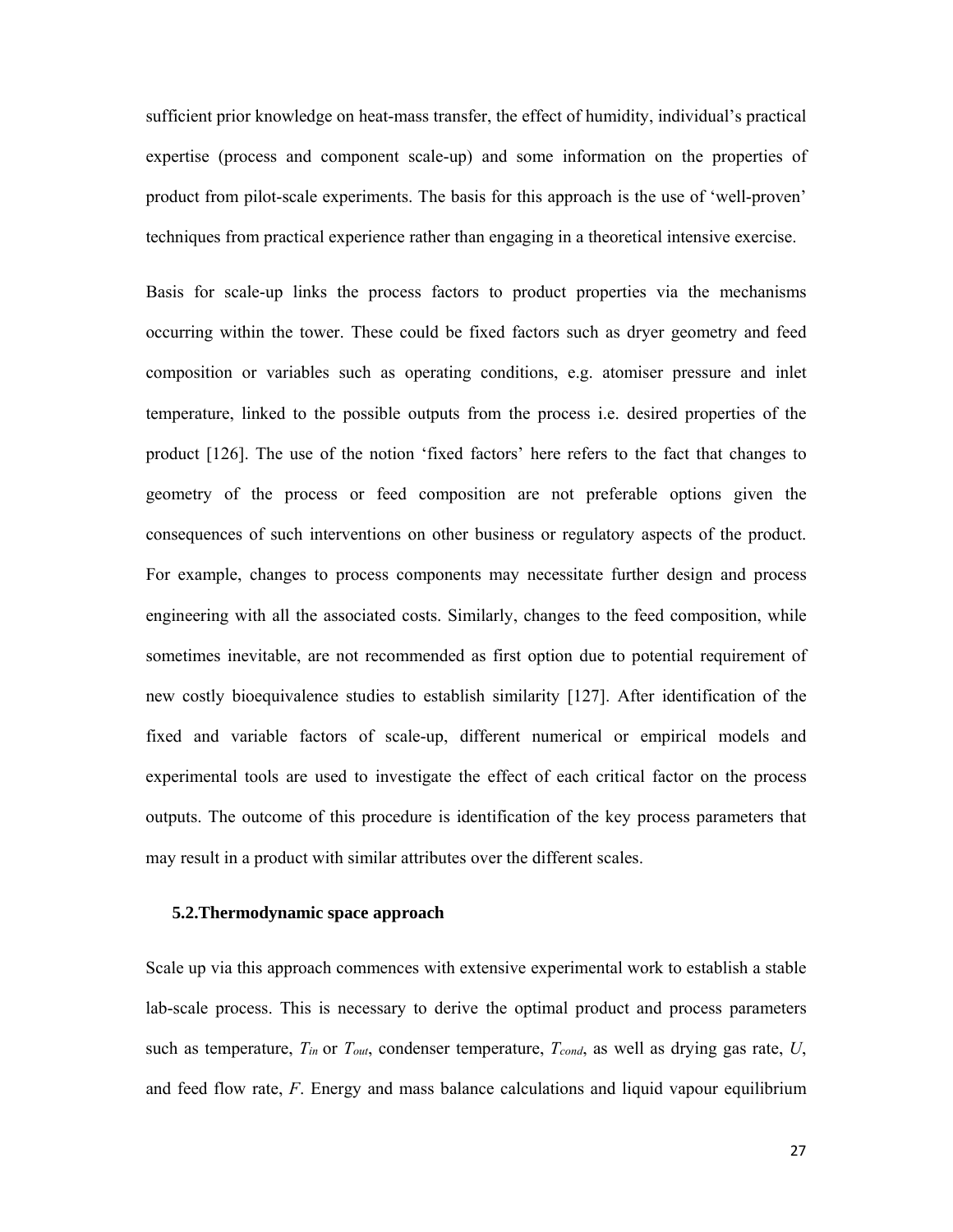models are then used to derive parameters such as *Crout* which is the concentration of solvent in the gas phase relative to its concentration at saturation. The value of *Crout* obtained from small scale measurements relates to the residual solvent within the sample and consequently influences materials'  $T_g$  [64]. One of the criteria in this scale-up methodology is to maintain the same value of *Crout* at the large scale via modifying *F* and *Tout.* The next step is estimation of the droplet size obtained from the atomisation process mainly via empirical droplet size correlations. Those correlations are nozzle and product dependent and may not describe the complex fluid dynamics of droplet formation. This is followed by experimental measurements of particle bulk density and the use of a simple mass balance calculation to estimate the dried particle size [64, 128].

### **5.3.Iterative mathematical-statistical models**

The use of mathematical and statistical models for process optimization and scale-up have risen since design of experiments (DOE) is playing a bigger role in quality by design (QbD) pharmaceutical development. The main purpose of these models is to generate a design space based on experimental observations from a limited number of experiments [4]. This could be cost-effective considering the nature of the scale-up task which requires extensive experimental effort. Several studies have considered the effect of process parameters on critical quality attributes (CQAs) or established the design space for a lab-scale spray drying process [129–131]. However, the design space created on the small scale may not apply at larger scales due to the differences mentioned earlier e.g. temperature, initial drop size, residence time etc. Therefore, a common practice is to re-validate the design space upon scale-up. It is also important to mention that DOE studies performed on the small-scale help in defining the critical process parameters (CPPs) which could then be considered during the scale-up operation. Additionally, this is a growing area of research where incremental advances are made towards more robust and scalable models.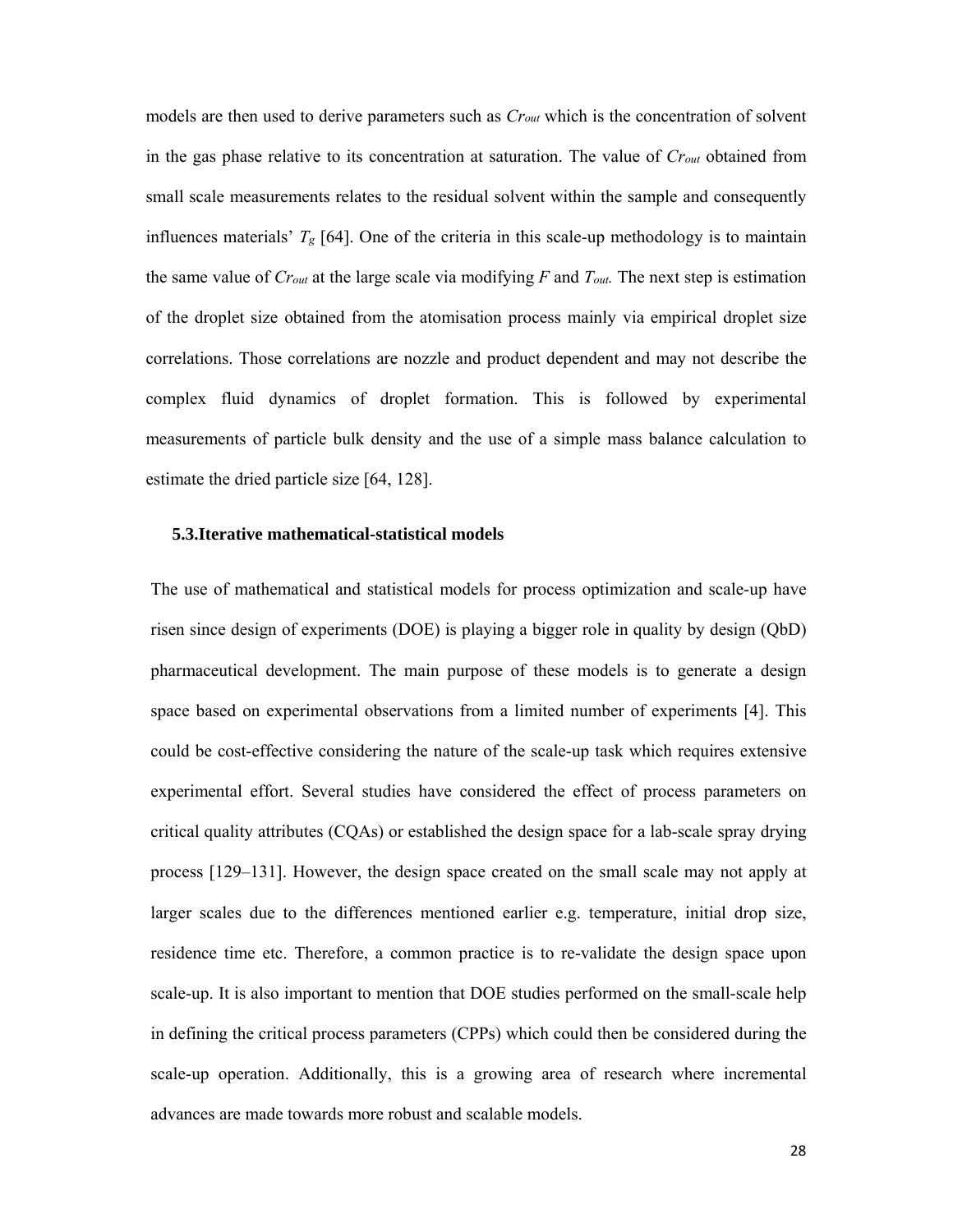### **5.4.Fundamental models**

The use of computational fluid dynamics (CFD) to solve fluid motion equations enabled the prediction of gas flow aerodynamics, droplet-gas contact and droplet trajectories during spray drying. This has made CFD a very useful tool for the scale-up of spray drying as the theoretical information obtained on fluid dynamics facilitates the decision to build commercial scale plant [7]. Furthermore, optimization of spray drying yield and understanding the deposition within spray dryers has also been attempted using CFD when combined with experimentally obtained droplet drying models of the large scale process [88]. However, there are number of challenges with this approach, such as the need for computationally expensive unsteady models of the turbulent flow and the challenge in obtaining good quality drying data [7]. It has also been highlighted that the models are only based on a limited number of representative drops [87]. In reality, thousands of droplets are produced in a spray dryer with complex interactions such as coalescence and agglomeration unaccounted for using current models. In addition, validation runs are required at least on a pilot scale plant to ensure the robustness of the simulation data [7, 132]. Due to the complexities of the CFD models, and the experts required to run them, simpler rate base models can also be used e.g. [133, 134] and whilst they may be more limited in geometry related aspects of optimisation, can still be a useful tool for scale-up [7].

## **5.5.Hybrid approach**

This is in fact a combination of some of the above approaches utilising the best practices from each. It starts with initial experimental screening of the best formulations to establish feed composition, solvent type etc. and defining process constraints e.g. maximum and minimum operational process parameters necessary for smooth process operation. This is followed by creating a thermodynamics map for the effect of feed rate and outlet temperature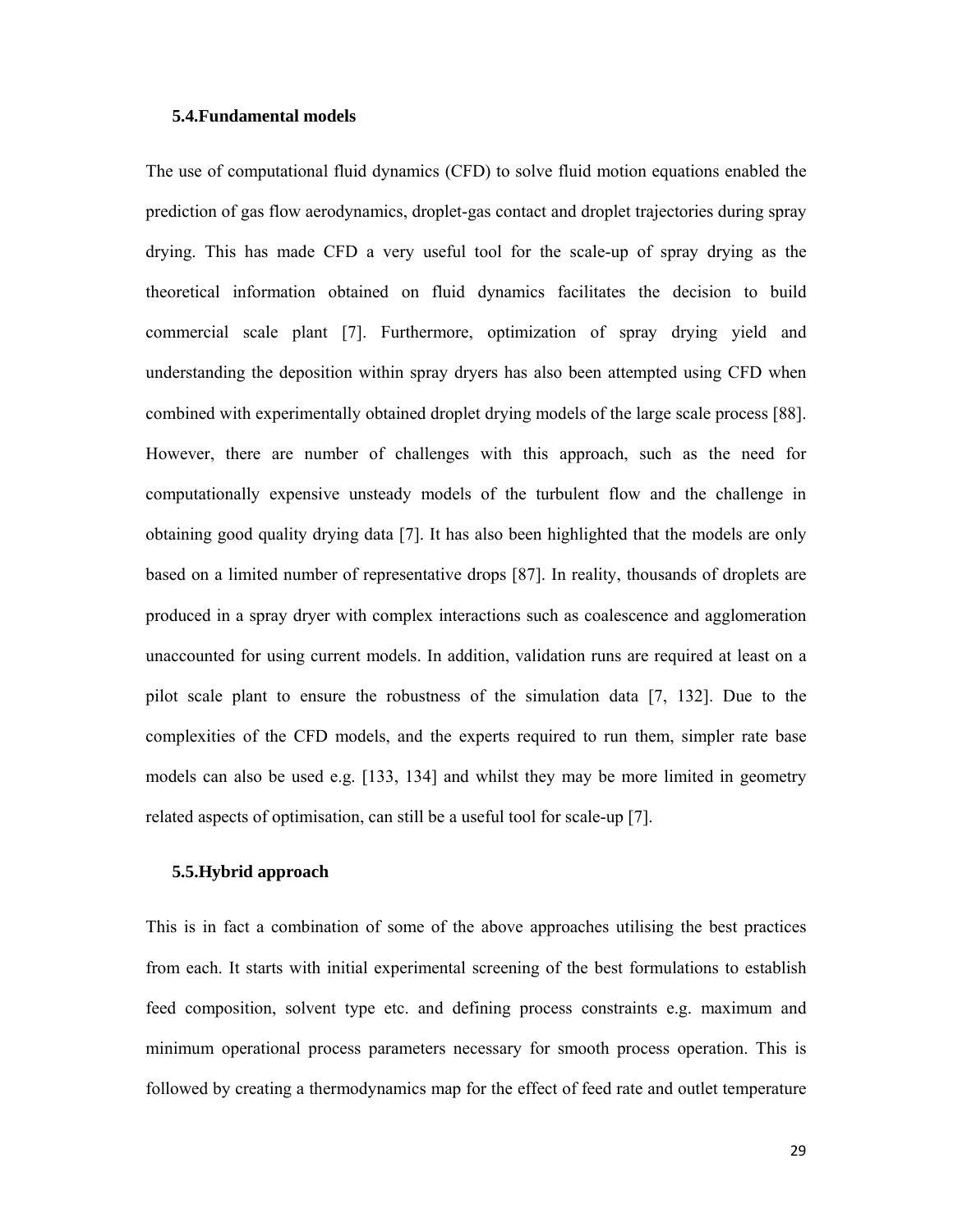on maximizing drying efficiency on small scale. The next stage is to use CFD to predict droplet drying kinetics followed by iterating the CFD model via experimental phase doppler measurements of the atomised droplet size. Finally, a verification run is carried out on the pilot scale to validate the CFD results and establish scale-up procedure [132].

### **6. Conclusions**

Spray drying has been used to design many particle delivery systems. It represents an effective option for the solubilisation of even practically insoluble APIs via solid dispersions especially for oral drug delivery. Spray drying is also a major processing technique in the pulmonary drug delivery area to constructively design particles with the required size, density and surface properties. The technique has also been used to microencapsulate APIs and achieve controlled release kinetics for oral, pulmonary and parenteral delivery. The overwhelming literature evidence supports the use of spray drying for drying heat-sensitive compounds e.g. biopharmaceuticals. However, the conditions of the process and feed parameters have to be controlled to avoid denaturation.

The feed stage of the process significantly impacts the final particle properties and the product recovery from the process. The ability to control particle size and density for different applications e.g. small size and low density for inhalation or large size and high density for oral dosage forms via modifying the atomisation device or drying conditions is probably the techniques' biggest advantage. There has been a number of schemes linking process parameters to particle attributes such as size and morphology to eventually enable product specification control. However, this is continuing to pose a challenge given the complexity and interactions within the process. The formation of crystalline or amorphous solids during the drying process is a very difficult product attribute to ascertain without experimental effort. Dryer scale-up is also very challenging given the samples produced on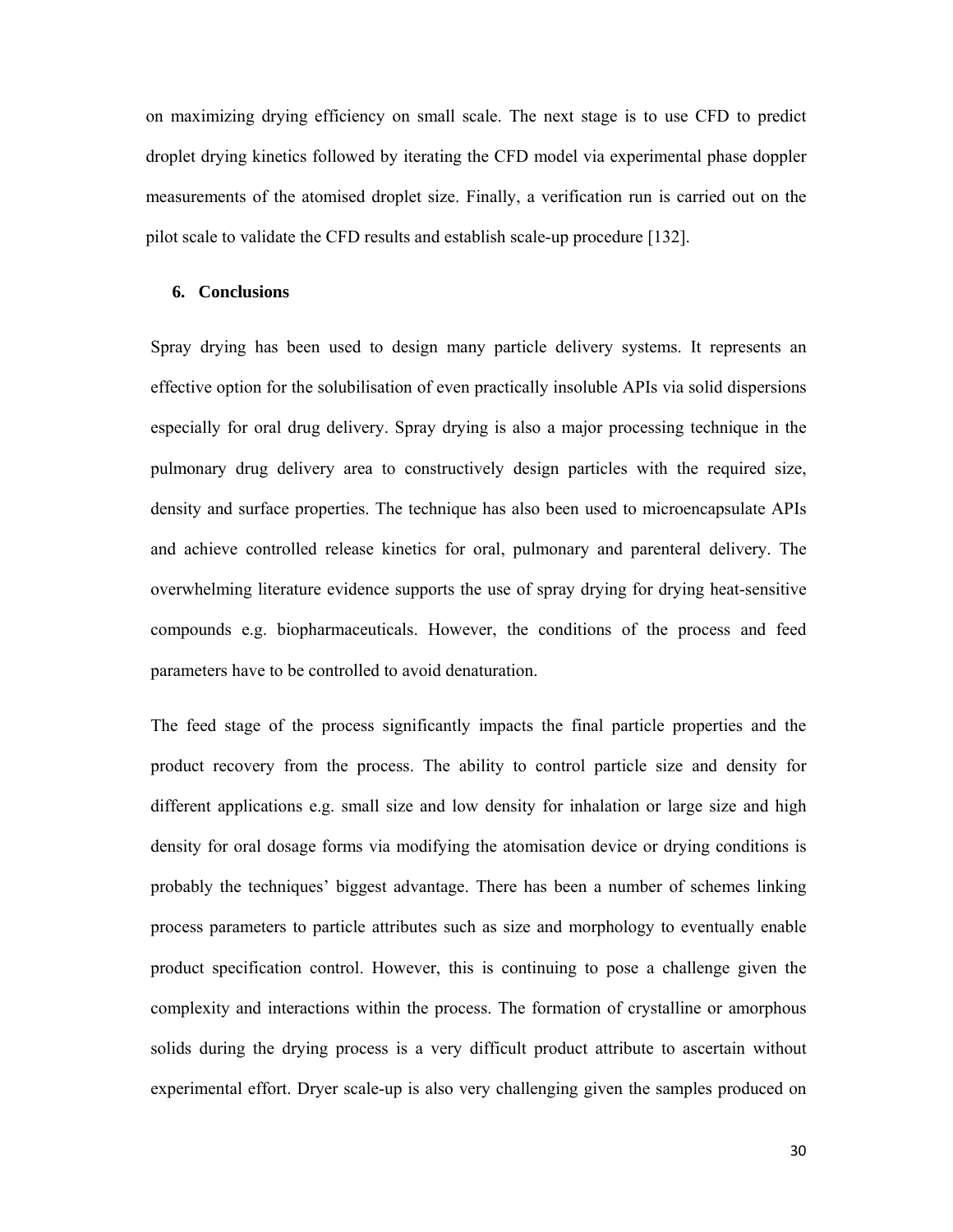the small scale may not represent the large-scale product attributes due to variations in the process conditions.

#### **7. Expert opinion**

The spray drying process is well established in many industrial sectors; however, it is only in recent years that the benefits of the process are being seen and realised by the pharmaceutical sector, as the needs of new therapeutics drive product developers beyond existing, established, manufacturing routes. Many of these benefits come from the ability to directly formulate and design particles of the desired functionality. Much of the research reported are formulation studies which explore the link between formulation and functionality often using lab-scale trial and error approaches. These studies are typically limited in their breadth of application beyond the investigated formulation space.

The complexities of the spray drying process and the phenomena occurring at both particle and process scales make both studying and modelling these systems very challenging, however, advances in both experimental and modelling approaches have been made. These include conceptual models based on the Péclet number [113] and more complex models [106] that have helped us understand the mechanisms and predict behaviour. On a single particle level the ability to predict the particle 'structure' for a given formulation, particle size, solvent level and drying condition remains a long standing need and challenge.

The link between material physical properties and particle structure remains an open area for active research. An increased attention to physical property specification, testing and control is a natural evolution of current pharmaceutical trends. Recent innovations in material characterisation and data analysis approaches have shown that not only API size but shape can play an important role in the manufacturability of pharmaceutical products [135]. Regulatory authorities are well aware that API physical properties can have influence beyond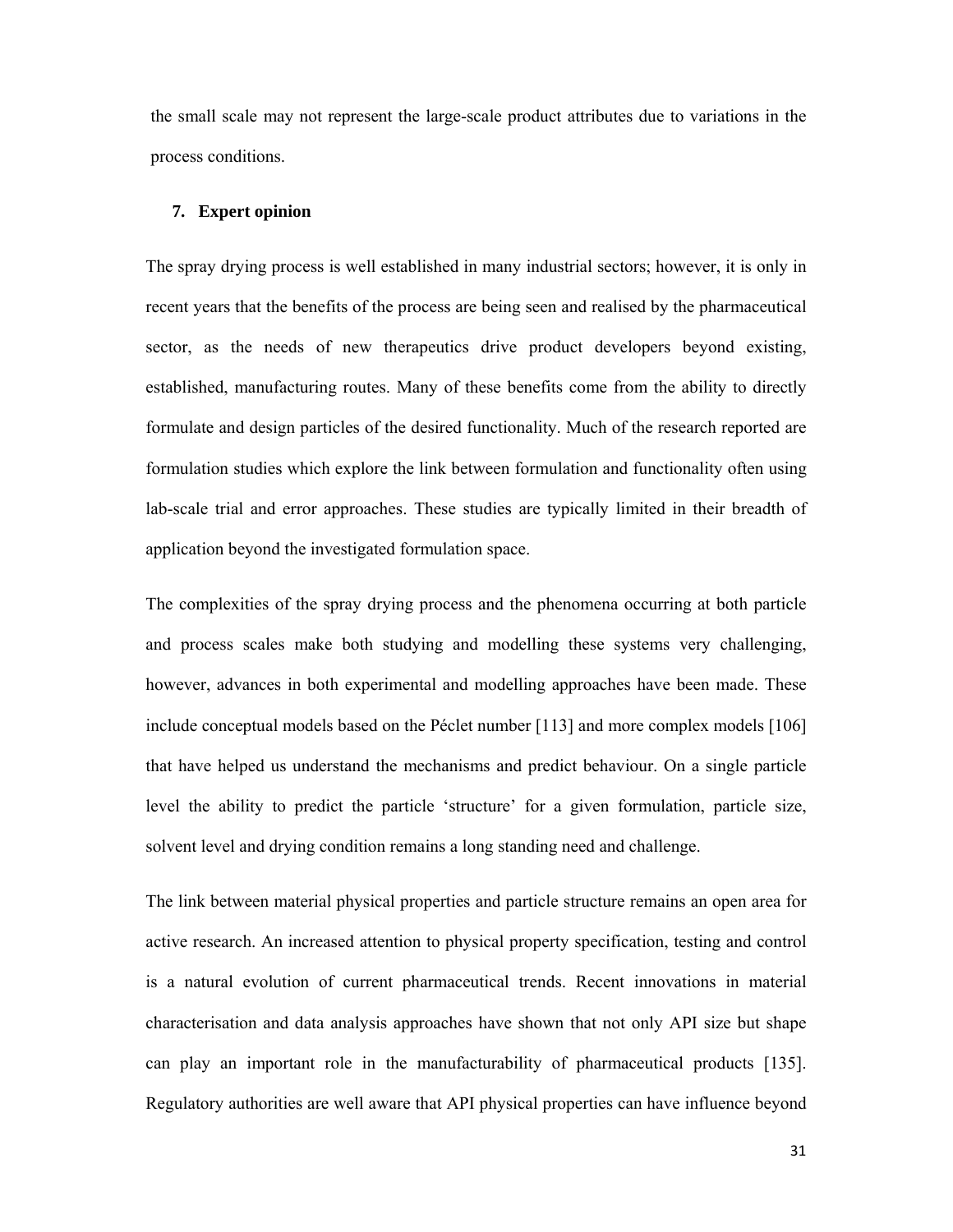dissolution rates governed by surface area. Examples of other influenced properties recognized by the regulator include product processability, content uniformity and product appearance (See ICH Q6A Specifications Decision Tree 3) [136]. Consequently, it is quite probable that API physical specifications will become more encompassing and exacting in the future. Improved control over these properties, potentially offered by advanced manufacturing technologies, is welcomed.

Perhaps the biggest barriers to the spray dried product translation remains one of scale-up and scale-down i.e. the ability to make particles in the large scale that are of the same properties as that made on the small scale. Developments in CFD are enabling the prediction of differences in drying behaviour, though, the challenge remains that of the short residence time on the small scale. The ability to robustly and simply measure drying rates is also a key need that would enable CFD and modelling approaches to be more widely used in the product development cycle. Furthermore, in early phase drug development, material is not available for scale-up and the physical limitations of scale-down experiments mean it can be very hard to generate samples representative of material that could be obtained long-term at larger scale – a particular limitation when you consider that samples may be required that are manufactured to Good Manufacturing Practice (GMP) standards. Improved understanding and technological developments of small scale manufacture combined with companies and labs capable of operating it under suitable conditions is critical to driving the use of spray drying and maximising the value it can bring.

The adoption of spray drying technology for creating drug delivery applications is especially evident in the areas of solid dispersions formulation for solubility enhancement and for the formulation of aerosolised particles for DPIs. In the future, the introduction of new or improved spray drying technologies could help accelerate the design and robust manufacture of precision medicines, bio-derived APIs and targeted drug delivery systems. This is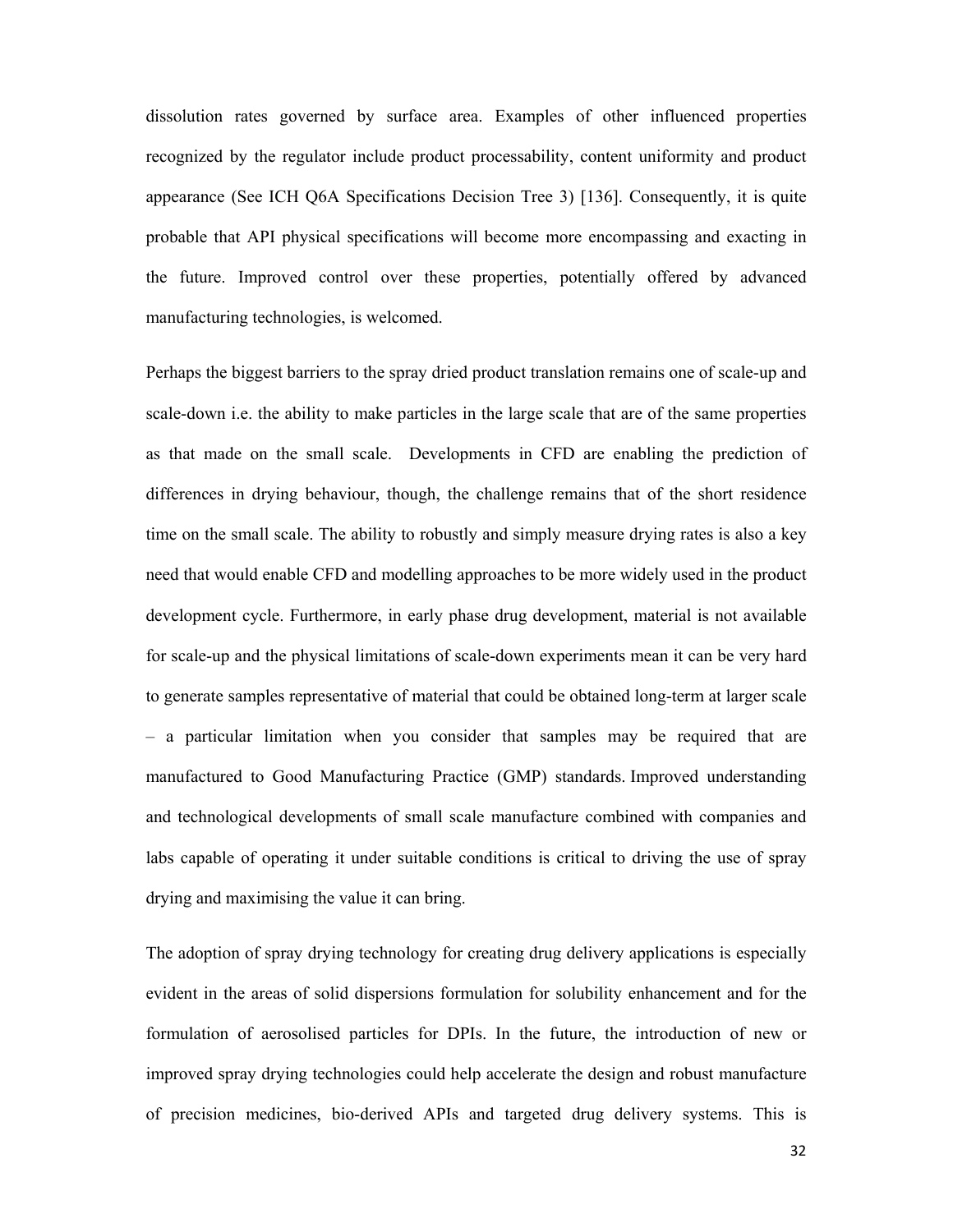strengthened by the current record of spray drying as a continuous and regulatory approved process.

Furthermore, it is expected that more modelling techniques will be used to design spray drying processes/systems tailored for the pharmaceutical sector rather than reapplication of  $20<sup>th</sup>$  century technology. Product design approaches encompassing model-based 'digital design' methods and associated experimental techniques will hopefully come together for an integrated work modality. There is also an increased interest in a continuous verification model that would essentially look to link process parameters to product physical properties via PAT tools and ultimately predict product performance of spray dried products.

#### **Bibliography**

- [1] Plumb K. Continuous Processing in the Pharmaceutical Industry Changing the Mind Set. *Chem Eng Res Des* 2005; 83: 730–738.
- [2] Lee SL, O'Connor TF, Yang X, et al. Modernizing Pharmaceutical Manufacturing: from Batch to Continuous Production. *J Pharm Innov* 2015; 10: 191–199.
- [3] Dellamary LA, Tarara TE, Smith DJ, et al. Hollow Porous Particles in Metered Dose Inhalers. 2000; 17: 168–174.
- This paper discusses the creation of porous particles for inhalation.
- [4] Costa E, Fiilipe N, Andrade G, et al. Scale-up & QBD Approaches for spray-dried Inhalation Formulations. *www.ondrugdelivery.com*, 2014, pp. 3–8.
- [5] Al-Khattawi A, Koner J, Rue P, et al. A pragmatic approach for engineering porous mannitol and mechanistic evaluation of particle performance. *Eur J Pharm Biopharm* 2015; 94: 1–10.
- This paper discusses the creation of porous particles for oral drug delivery.
- [6] Masters K. *Spray drying handbook*. 5th ed. Harlow: Longman Scientific & Technical, 1991.
- •• This book is very useful for students and industry people interested in learning about spray drying.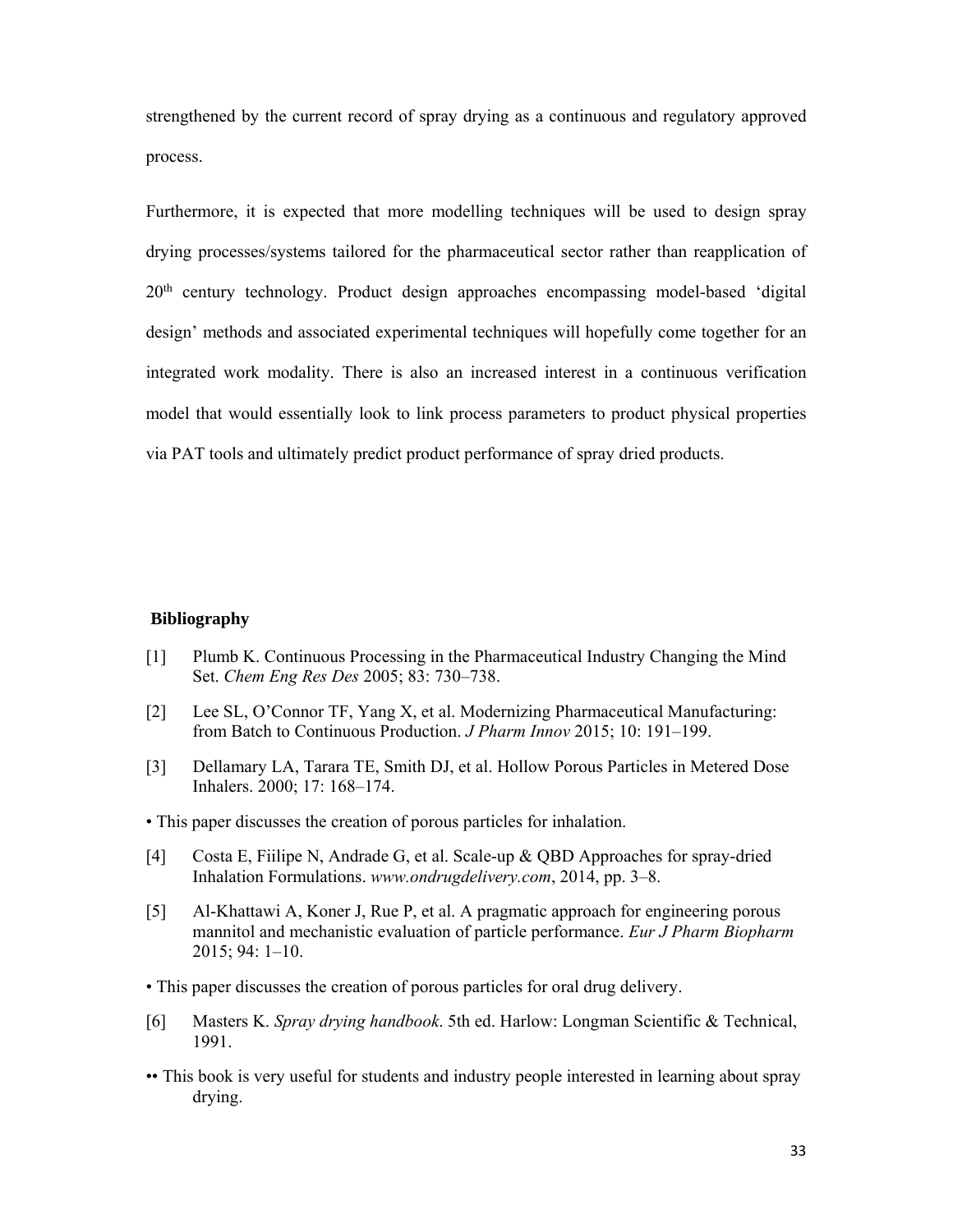- [7] Oakley DE. Scale-Up of Spray Dryers With the Aid of Computational Fluid Dynamics. *Dry Technol* 1994; 12: 217–233.
- This paper discusses the scale-up of spray drying with the aid of CFD.
- [8] Okuyama K, Abdullah M, Lenggoro IW, et al. Preparation of functional nanostructured particles by spray drying. *Adv Powder Technol* 2006; 17: 587–611.
- [9] Mezhericher M, Levy a., Borde I. Theoretical Models of Single Droplet Drying Kinetics: A Review. *Dry Technol* 2010; 28: 278–293.
- An important review on the theoretical models for single droplet drying.
- [10] Mosén K, Bäckström K, Thalberg K, et al. Particle Formation and Capture During Spray Drying of Inhalable Particles. *Pharm Dev Technol* 2005; 9: 409–417.
- [11] Al-Obaidi H, Brocchini S, Buckton G. Anomalous properties of spray dried solid dispersions. *J Pharm Sci* 2009; 98: 4724–37.
- [12] Nolan LM, Tajber L, McDonald BF, et al. Excipient-free nanoporous microparticles of budesonide for pulmonary delivery. *Eur J Pharm Sci* 2009; 37: 593–602.
- [13] Vehring R, Foss WR, Lechuga-Ballesteros D. Particle formation in spray drying. *J Aerosol Sci* 2007; 38: 728–746.
- This paper discusses particle formation and some of the equations governing the drying stage.
- [14] Schiffter H, Lee G. Single-droplet evaporation kinetics and particle formation in an acoustic levitator. Part 2: drying kinetics and particle formation from microdroplets of aqueous mannitol, trehalose, or catalase. *J Pharm Sci* 2007; 96: 2284–95.
- [15] Foster T, Leatherman M. Powder characteristics of proteins spray-dried from different spray-dryers. *Drug Dev Ind Pharm* 1995; 21: 1705–1723.
- [16] PRNewswire. *Pharmaceutical Spray Drying Market, 2014- 2024*http://www.reportlinker.com/p02185204/Pharmaceutical-Spray-Drying-Market-2014-2024.html (2014).
- [17] Rojas J, Kumar V. Effect of polymorphic form on the functional properties of cellulose: A comparative study. *Carbohydr Polym* 2012; 87: 2223–2230.
- [18] EMEA CHMP. *INTELENCE: Etravirine*http://www.ema.europa.eu/docs/en\_GB/document\_library/EPAR\_- \_Public\_assessment\_report/human/000900/WC500034183.pdf (2008).
- [19] EMEA CHMP. *Assessment Report Kalydeco*. 2012.
- [20] Kwong AD, Kauffman RS, Hurter P, et al. Discovery and development of telaprevir: an NS3-4A protease inhibitor for treating genotype 1 chronic hepatitis C virus. *Nat Biotechnol* 2011; 29: 993–1003.
- [21] Neumiller JJ, Campbell R keith. Technosphere Insulin: An Inhaled Prandial Insulin Product. *Biodrugs* 2010; 24: 165–172.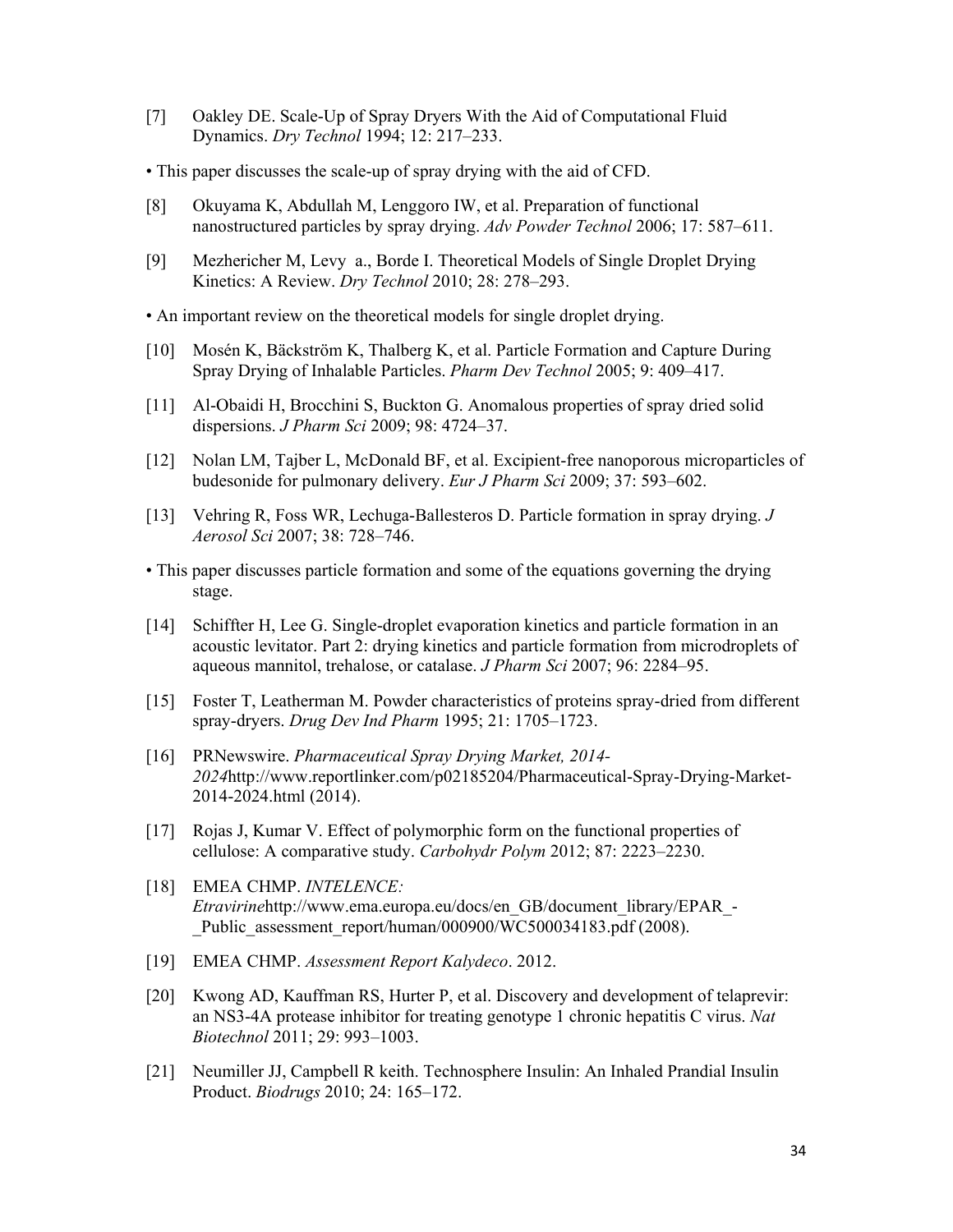- [22] VanDevanter DR, Geller DE. Tobramycin administered by the TOBI® Podhaler® for persons with cystic fibrosis: a review. *Med Devices Evid Res* 2011; 4: 179–188.
- [23] FDA. FDA approves Raplixa to help control bleeding during surgery: First spray-dried fibrin sealant approved by the agency. *FDA News Release*http://www.fda.gov/newsevents/newsroom/pressannouncements/ucm445247.ht m (2015, accessed 30 November 2016).
- [24] Hancock B, Zografi G. Characteristics and significance of the amorphous state in pharmaceutical systems. *J Pharm Sci* 1997; 86: 1–12.
- This paper discusses the amorphous state in pharmaceutical systems in detail.
- [25] Paudel A, Worku ZA, Meeus J, et al. Manufacturing of solid dispersions of poorly water soluble drugs by spray drying: formulation and process considerations. *Int J Pharm* 2013; 453: 253–84.
- This paper provides an in-depth account of solid dispersions formulation development using spray drying.
- [26] Greenhalgh DJ, Williams AC, Timmins P, et al. Solubility parameters as predictors of miscibility in solid dispersions. *J Pharm Sci* 1999; 88: 1182–1190.
- [27] Widanapathirana L, Tale S, Reineke TM. Dissolution and Solubility Enhancement of the Highly Lipophilic Drug Phenytoin via Interaction with Poly(Nisopropylacrylamide-co-vinylpyrrolidone) Excipients. *Mol Pharm* 2015; 12: 2537– 2543.
- [28] Teixeira CCC, Mendonca LM, Bergamaschi MM, et al. Microparticles Containing Curcumin Solid Dispersion: Stability, Bioavailability and Anti-Inflammatory Activity. *AAPS PharmSciTech* 2016; 17: 252–261.
- [29] Mihajlovic T, Kachrimanis K, Graovac A, et al. Improvement of aripiprazole solubility by complexation with (2-hydroxy)propyl-β-cyclodextrin using spray drying technique. *AAPS PharmSciTech* 2012; 13: 623–31.
- [30] Sonje VM, Kumar L, Puri V, et al. Effect of counterions on the properties of amorphous atorvastatin salts. *Eur J Pharm Sci* 2011; 44: 462–470.
- [31] Serajuddin ATM. Salt formation to improve drug solubility. *Adv Drug Deliv Rev* 2007; 59: 603–616.
- [32] Kim DW, Kang JH, Oh DH, et al. Development of novel flurbiprofen-loaded solid self-microemulsifying drug delivery system using gelatin as solid carrier. *J Microencapsul* 2012; 29: 323–330.
- [33] Kamel AO, Mahmoud AA. Enhancement of human oral bioavailability and in vitro antitumor activity of rosuvastatin via spray dried self-nanoemulsifying drug delivery system. *J Biomed Nanotechnol* 2013; 9: 26–39.
- [34] Ha ES, Ok J, Noh J, et al. Fabrication and evaluation of celecoxib microparticle surface modified by hydrophilic cellulose and surfactant. *Int J Biol Macromol* 2015; 72: 1473–1478.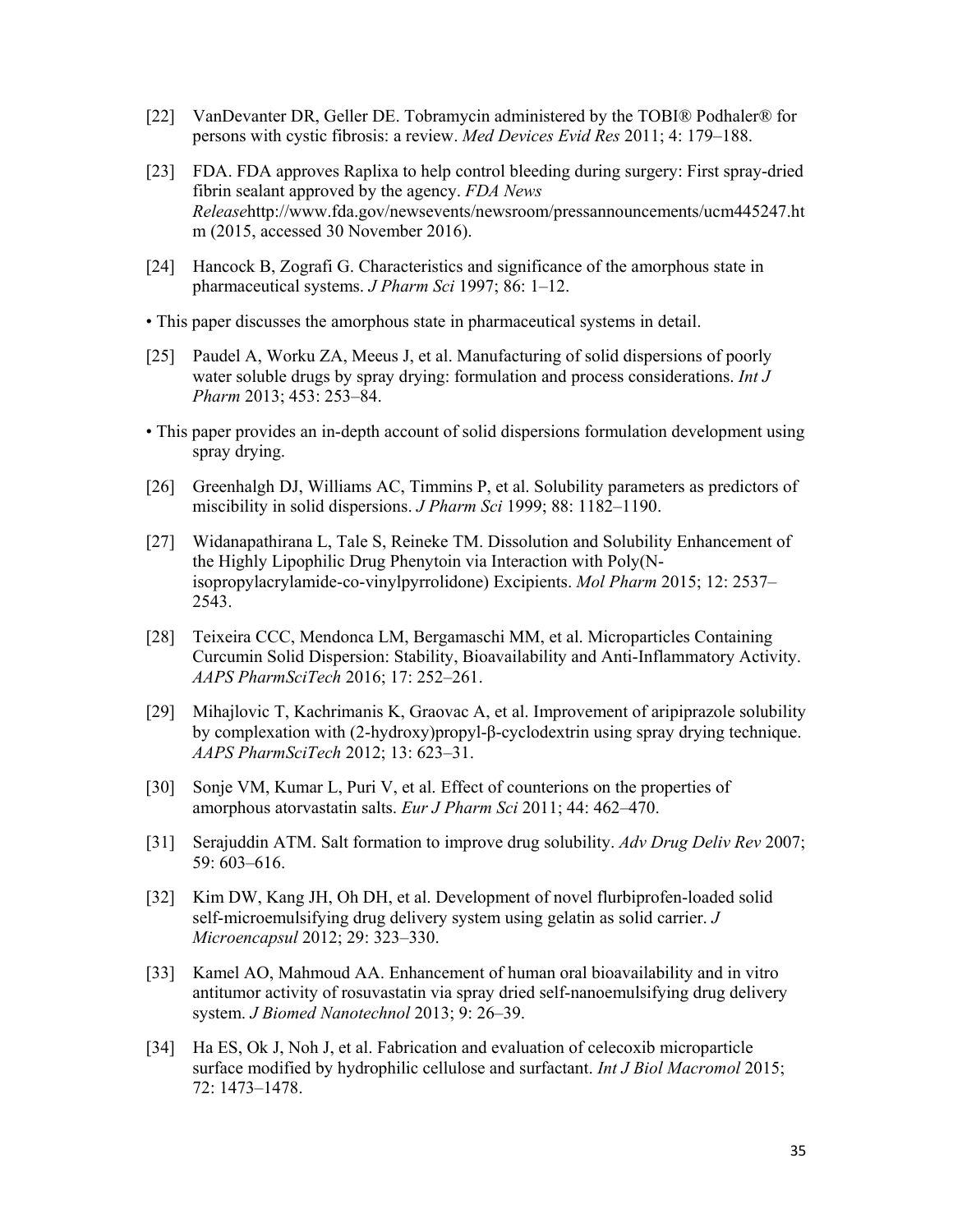- [35] Martins RM, Machado MO, Pereira S V., et al. Engineering Active Pharmaceutical Ingredients by Spray Drying: Effects on Physical Properties and In Vitro Dissolution. *Dry Technol* 2012; 30: 905–913.
- [36] Patil SP, Modi SR, Bansal AK. Generation of 1:1 Carbamazepine:Nicotinamide cocrystals by spray drying. *Eur J Pharm Sci* 2014; 62: 251–257.
- [37] Seville PC, Li H, Learoyd TP. Spray-Dried Powders for Pulmonary Drug Delivery. *Crit Rev Ther Drug Carr Syst* 2007; 24: 307–360.
- [38] Tsapis N, Bennett D, Jackson B, et al. Trojan particles: large porous carriers of nanoparticles for drug delivery. *Proc Natl Acad Sci U S A* 2002; 99: 12001–5.
- [39] Littringer EM, Mescher A, Schroettner H, et al. Spray dried mannitol carrier particles with tailored surface properties - The influence of carrier surface roughness and shape. *Eur J Pharm Biopharm* 2012; 82: 194–204.
- [40] El-Sherbiny IM, Smyth HDC. Biodegradable nano-micro carrier systems for sustained pulmonary drug delivery: (I) Self-assembled nanoparticles encapsulated in respirable/swellable semi-IPN microspheres I. *Int J Pharm* 2010; 395: 132–141.
- [41] Edwards DA, Hanes J, Caponetti G, et al. Large Porous Particles for Pulmonary Drug Delivery. *Science (80- )* 1997; 276: 1868–1871.
- [42] Vanbever R, Mintzes JD, Wang J, et al. Formulation and Physical Characterization of Large Porous Particles for Inhalation. *Pharm Res* 1999; 16: 1735–1742.
- [43] Edwards DA. Delivery of biological agents by aerosols. *AIChE J* 2002; 48: 2–6.
- [44] Straub J a, Chickering DE, Church CC, et al. Porous PLGA microparticles: AI-700, an intravenously administered ultrasound contrast agent for use in echocardiography. *J Control Release* 2005; 108: 21–32.
- [45] Re M. Microencapsulation by Spray Drying. *Dry Technol* 1998; 16: 1195–1236.
- This paper discusses microencapsulation using spray drying in a number of industries.
- [46] Gavini E, Sanna V, Juliano C, et al. Compressed biodegradable matrices of spray-dried PLGA microspheres for the modified release of ketoprofen. *J Microencapsul* 2003; 20: 193–201.
- [47] Sun Y, Cui F, Shi K, et al. The Effect of Chitosan Molecular Weight on the Characteristics of Spray-Dried Methotrexate-Loaded Chitosan Microspheres for Nasal Administration. *Drug Dev Ind Pharm* 2009; 35: 379–386.
- [48] Nettey H, Haswani D, Oettinger CW, et al. Formulation and testing of vancomycin loaded albumin microspheres prepared by spray-drying. *J Microencapsul* 2006; 23: 632–642.
- [49] Edwards DA, Hanes J, Caponetti G, et al. Large Porous Particles for Pulmonary Drug Delivery. *Science (80- )* 1997; 276: 1868–1871.
- [50] Kusonwiriyawong C, Atuah K, Alpar OH, et al. Cationic stearylamine-containing biodegradable microparticles for DNA delivery. *J Microencapsul* 2004; 21: 25–36.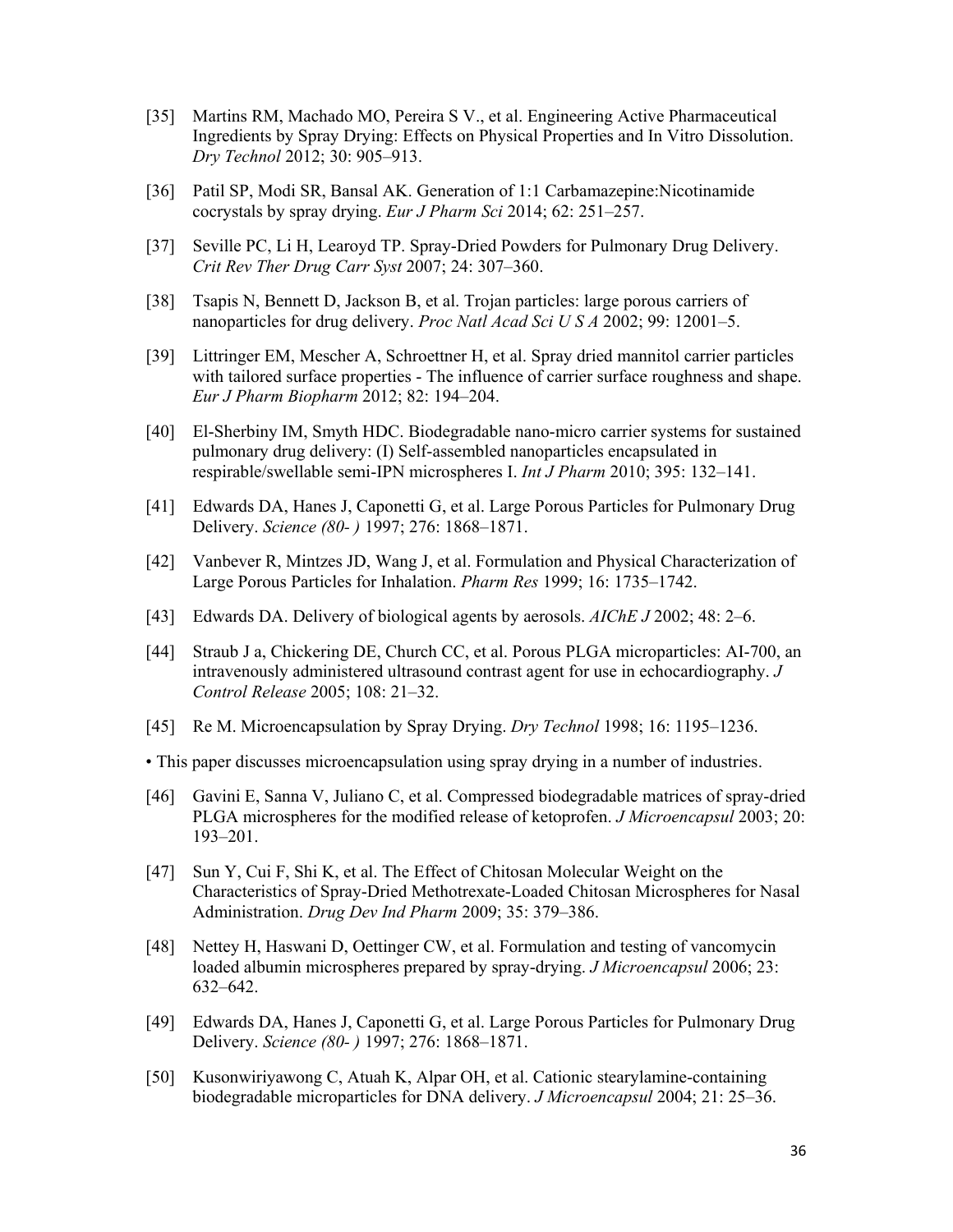- [51] Tawfeek H, Khidr S, Samy E, et al. Poly(glycerol adipate-co-ω-pentadecalactone) Spray-dried microparticles as sustained release carriers for pulmonary delivery. *Pharm Res* 2011; 28: 2086–2097.
- [52] Kilicarslan M, Gumustas M, Yildiz S, et al. Preparation and Characterization of Chitosan-Based Spray-Dried Microparticles for the Delivery of Clindamycin Phosphate to Periodontal Pockets. *Curr Drug Deliv* 2014; 11: 98–111.
- [53] Lee LY, Ranganath SH, Fu Y, et al. Paclitaxel release from micro-porous PLGA disks. *Chem Eng Sci* 2009; 64: 4341–4349.
- [54] Nadal JM, Gomes MLS, Borsato DM, et al. Spray-dried Eudragit® L100 microparticles containing ferulic acid: Formulation, in vitro cytoprotection and in vivo anti-platelet effect. *Mater Sci Eng C Mater Biol Appl* 2016; 64: 318—328.
- [55] Guo X, Zhang X, Ye L, et al. Inhalable microspheres embedding chitosan-coated PLGA nanoparticles for 2-methoxyestradiol. *J Drug Target* 2014; 22: 421–427.
- [56] Kohane DS, Anderson DG, Yu C, et al. pH-triggered release of macromolecules from spray-dried polymethacrylate microparticles. *Pharm Res* 2003; 20: 1533–1538.
- [57] Ameri M, Maa Y-F. Spray Drying of Biopharmaceuticals: Stability and Process Considerations. *Dry Technol* 2006; 24: 763–768.
- The paper discusses some spray drying process considerations for biopharmaceuticals.
- [58] Chávez BE, Ledeboer a. M. Drying of Probiotics: Optimization of Formulation and Process to Enhance Storage Survival. *Dry Technol* 2007; 25: 1193–1201.
- [59] Ledet GA, Richard AG, Bostanian LA, et al. Spray-Drying of Biopharmaceuticals. In: *Lyophilized Biologics and Vaccines*. 2015, pp. 273–297.
- [60] Yoshii H, Neoh TL, Furuta T, et al. Encapsulation of Proteins by Spray Drying and Crystal Transformation Method. *Dry Technol* 2008; 26: 1308–1312.
- [61] Haque MA, Adhikari B. Drying and Denaturation of Proteins in Spray Drying Process. In: *Handbook of Industrial Drying*. 2015, pp. 971–983.
- [62] Sosnik A, Seremeta KP. Advantages and challenges of the spray-drying technology for the production of pure drug particles and drug-loaded polymeric carriers. *Adv Colloid Interface Sci* 2015; 223: 40–54.
- [63] Haggag Y a., Faheem AM. Evaluation of nano spray drying as a method for drying and formulation of therapeutic peptides and proteins. *Front Pharmacol* 2015; 6: 1–5.
- [64] Gil M, Vicente J, Gaspar F. Scale-up methodology for pharmaceutical spray drying. *Chim oggi/Chemistry Today* 2010; 28: 18–22.
- [65] Broadhead J, Edmond Rouan SK, Rhodes CT. The spray drying of pharmaceuticals. *Drug Dev Ind Pharm* 1992; 18: 1169–1206.
- This paper provided a general overview of the technique, properties of spray dried powders and a long list of applications.
- [66] Walton DE. the Morphology of Spray-Dried Particles a Qualitative View. *Dry Technol*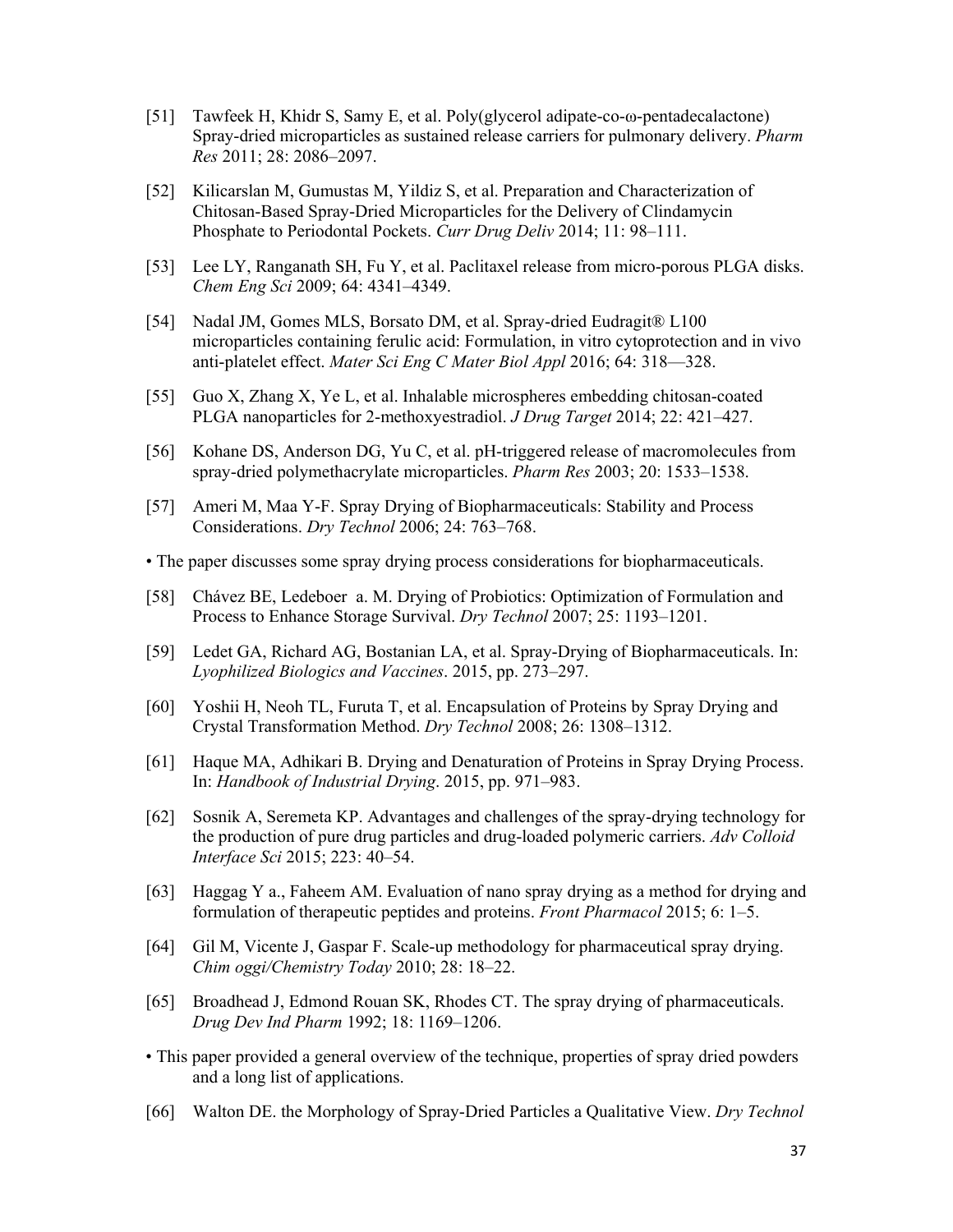2000; 18: 1943–1986.

- This is a comprehensive review of the morphology of spray dried particles.
- [67] Wan LSC, Heng PWS, Chia CGH. Spray Drying as a Process for Microencapsulation and the Effect of Different Coating Polymers. *Drug Dev Ind Pharm* 1992; 18: 997– 1011.
- [68] Moran A, Buckton G. Adjusting and understanding the properties and crystallisation behaviour of amorphous trehalose as a function of spray drying feed concentration. *Int J Pharm* 2007; 343: 12–7.
- [69] Sou T, Morton D, Williamson M, et al. Spray-Dried Influenza Antigen with Trehalose and Leucine Produces an Aerosolizable Powder Vaccine Formulation that Induces Strong Systemic and Mucosal Immunity after Pulmonary Administration. *J Aerosol Med Pulm Drug Deliv* 2015; 28: 361–371.
- [70] Andya JD, Maa Y-F, Costantino HR, et al. The Effect of Formulation Excipients on Protein Stability and Aerosol Performance of Spray-Dried Powders of a Recombinant Humanized Anti-IgE Monoclonal Antibody1. *Pharm Res* 1999; 16: 350–358.
- [71] Harvie DJE, Langrish TAG, Fletcher DF. A Computational Fluid Dynamics Study of a Tall-Form Spray Dryer. *Food Bioprod Process* 2002; 80: 163–175.
- [72] Tewa-Tagne P, Degobert G, Briançon S, et al. Spray-drying nanocapsules in presence of colloidal silica as drying auxiliary agent: formulation and process variables optimization using experimental designs. *Pharm Res* 2007; 24: 650–61.
- [73] Choińska A, Mituła P, Śliwka P, et al. Bacteriophage encapsulation: trends and potential applications. *Trends Food Sci Technol* 2015; 45: 212–221.
- [74] Lee SH, Heng D, Ng WK, et al. Nano spray drying: A novel method for preparing protein nanoparticles for protein therapy. *Pharm Nanotechnol* 2011; 403: 192–200.
- [75] Masters K, Vestergaard I. Aseptic and Closed Cycle Spray Drying in Pharmaceutical Biochemicals manufacture. *Process Biochem* 1975; 10: 1–21.
- [76] Rizi K, Green RJ, Donaldson M, et al. Production of pH-responsive microparticles by spray drying: investigation of experimental parameter effects on morphological and release properties. *J Pharm Sci* 2011; 100: 566–79.
- [77] Bain D, Munday D, Smith A. Solvent influence on spray-dried biodegradable microspheres. *J Microencapsul* 1999; 16: 453–474.
- [78] Esposito E, Roncarati R, Cortesi R, et al. Production of Eudragit microparticles by spray-drying technique: influence of experimental parameters on morphological and dimensional characteristics. *Pharm Dev Technol* 2000; 5: 267–78.
- [79] Wu JX, Yang M, van den Berg F, et al. Influence of solvent evaporation rate and formulation factors on solid dispersion physical stability. *Eur J Pharm Sci* 2011; 44: 610–620.
- [80] Lefebvre AH. *Atomization and Sprays*. Boca Raton: CRC Press, 1989.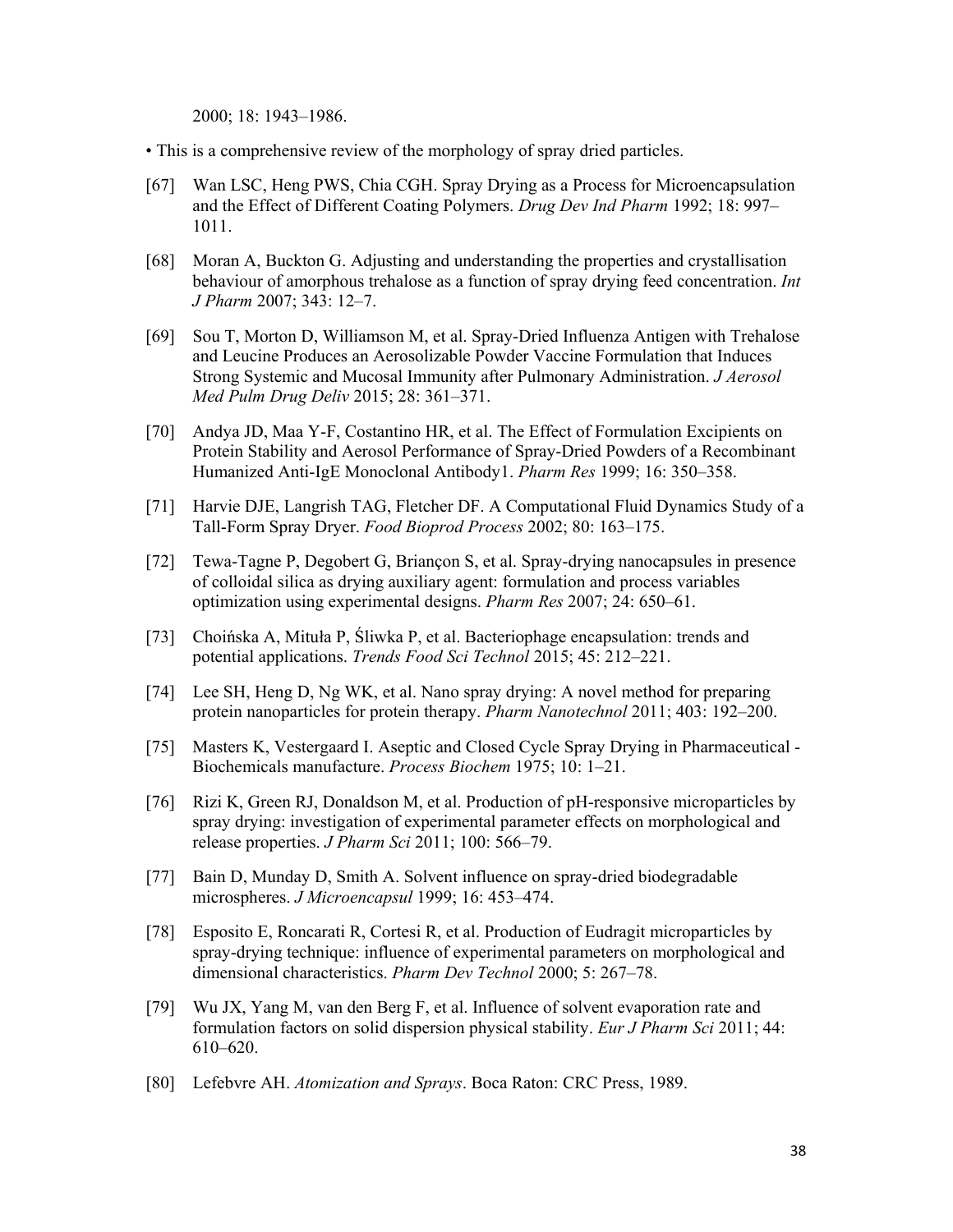•• This is an important book on atomisation and spray formation mechanisms.

- [81] Thybo P, Hovgaard L, Andersen SK, et al. Droplet size measurements for spray dryer scale-up. *Pharm Dev Technol* 2008; 13: 93–104.
- [82] Iskandar F, Gradon L, Okuyama K. Control of the morphology of nanostructured particles prepared by the spray drying of a nanoparticle sol. *J Colloid Interface Sci* 2003; 265: 296–303.
- [83] El-Sayed TM, Wallack DA, King CJ. Changes in particle morphology during drying of drops of carbohydrate solutions and food liquids. 1. Effect of composition and drying conditions. *Ind Eng Chem Res* 1990; 29: 2346–2354.
- [84] Mahlin D, Bergström C a S. Early drug development predictions of glass-forming ability and physical stability of drugs. *Eur J Pharm Sci* 2013; 49: 323–32.
- [85] Nešić S, Vodnik J. Kinetics of droplet evaporation. *Chem Eng Sci* 1991; 46: 527–537.
- [86] Handscomb CS, Kraft M, Bayly AE. A new model for the drying of droplets containing suspended solids. *Chem Eng Sci* 2009; 64: 628–637.
- [87] Fletcher DF, Guo B, Harvie DJE, et al. What is important in the simulation of spray dryer performance and how do current CFD models perform? *Appl Math Model* 2006; 30: 1281–1292.
- [88] Ullum T, Sloth J, Brask a., et al. Predicting Spray Dryer Deposits by CFD and an Empirical Drying Model. *Dry Technol* 2010; 28: 723–729.
- [89] Ozmen L, Langrish TAG. Comparison of Glass Transition Temperature and Sticky Point Temperature for Skim Milk Powder. *Drying Technology* 2002; 20: 1177–1192.
- This paper discusses the concept of sticky point temperature in relation to powder deposition in dryers.
- [90] Palzer S. Agglomeration of Dehydrated Consumer Foods. In: Salman AD, Hounslow MJ, Seville JPK (eds) *Granulation*. Elsevier B.V., 2007, pp. 591–671.
- [91] Bhandari B., Howes T. Implication of glass transition for the drying and stability of dried foods. *J Food Eng* 1999; 40: 71–79.
- [92] Graham LJ, Taillon R, Mullin J, et al. Pharmaceutical process/equipment design methodology case study: Cyclone design to optimize spray-dried-particle collection efficiency. *Comput Chem Eng* 2010; 34: 1041–1048.
- [93] Cortes C, Gil A. Modeling the gas and particle flow inside cyclone separators. *Prog Energy Combust Sci* 2007; 33: 409–452.
- [94] Peng W, Hoffmann AC, Dries HWA, et al. Experimental study of the vortex end in centrifugal separators: The nature of the vortex end. *Chem Eng Sci* 2005; 60: 6919– 6928.
- [95] Maa YF, Nguyen PA, Sit K, et al. Spray-drying performance of a bench-top spray dryer for protein aerosol powder preparation. *Biotechnol Bioeng* 1998; 60: 301–309.
- [96] Maury M, Murphy K, Kumar S, et al. Effects of process variables on the powder yield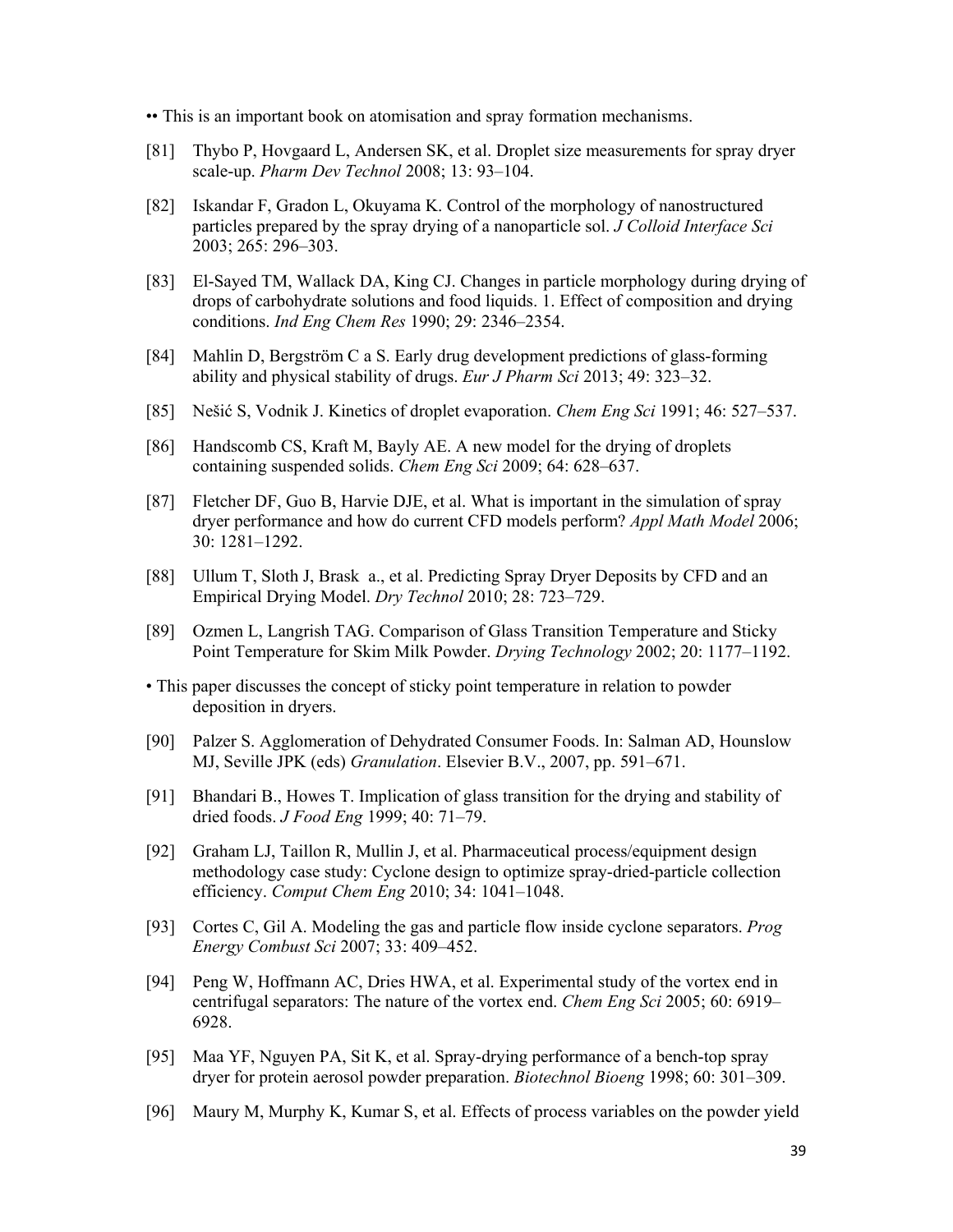of spray-dried trehalose on a laboratory spray-dryer. *Eur J Pharm Biopharm* 2005; 59: 565–573.

- [97] Masters K. Scale-Up of Spray Dryers. *Dry Technol* 1994; 12: 235–257.
- [98] Straub J a., Chickering DE, Lovely JC, et al. Intravenous Hydrophobic Drug Delivery: A Porous Particle Formulation of Paclitaxel (AI-850). *Pharm Res* 2005; 22: 347–355.
- [99] Schaefer J, Lee G. Post-chamber inactivation of catalase powder during spray drying in bench-top machines. *Powder Technol* 2015; 277: 231–236.
- [100] Schaefer J, Lee G. Making large, flowable particles of protein or disaccharide in a mini-scale spray dryer. *Pharm Dev Technol* 2015; 1–9.
- [101] Rogers S, Wu WD, Lin SXQ, et al. Particle shrinkage and morphology of milk powder made with a monodisperse spray dryer. *Biochem Eng J* 2012; 62: 92–100.
- [102] Pietiläinen J. *Spray Drying Particles from Ethanol-Water Mixtures Intended for Inhalation*. 2013.
- [103] Nandiyanto ABD, Okuyama K. Progress in developing spray-drying methods for the production of controlled morphology particles: From the nanometer to submicrometer size ranges. *Adv Powder Technol* 2011; 22: 1–19.
- [104] Charlesworth DH, W. R. Marshall JR. Evaporation from Drops Containing Dissolved Solids. *AIChE J* 1960; 6: 9–23.
- [105] Handscomb CS, Kraft M, Bayly AE. A new model for the drying of droplets containing suspended solids after shell formation. *Chem Eng Sci* 2009; 64: 228–246.
- [106] Mezhericher M, Levy A, Borde I. Theoretical Drying Model of Single Droplets Containing Insoluble or Dissolved Solids. *Dry Technol* 2007; 25: 1025–1032.
- This paper discusses a theoretical drying model of single droplets.
- [107] Leong K. Morphological control of particles generated from the evaporation of solution droplets: Theoretical considerations. *J Aerosol Sci* 1987; 18: 511–524.
- [108] Walton D, Mumford C. The morphology of spray-dried particles: the effect of process variables upon the morphology of spray-dried particles. *Chem Eng Res Des* 1999; 77: 442–460.
- [109] Vicente J, Pinto J, Menezes J, et al. Fundamental analysis of particle formation in spray drying. *Powder Technol* 2013; 247: 1–7.
- [110] Alzghoul A, Alhalaweh A, Mahlin D, et al. Experimental and computational prediction of glass transition temperature of drugs. *J Chem Inf Model* 2014; 54: 3396–403.
- [111] Liu LX, Marziano I, Bentham AC, et al. Effect of particle properties on the flowability of ibuprofen powders. *Int J Pharm* 2008; 362: 109–117.
- [112] Hickey AJ. *Pharmaceutical Inhalation Aerosol Technology*. New York: Marcel Dekker, 2004.
- [113] Vehring R. Pharmaceutical particle engineering via spray drying. *Pharm Res* 2008; 25: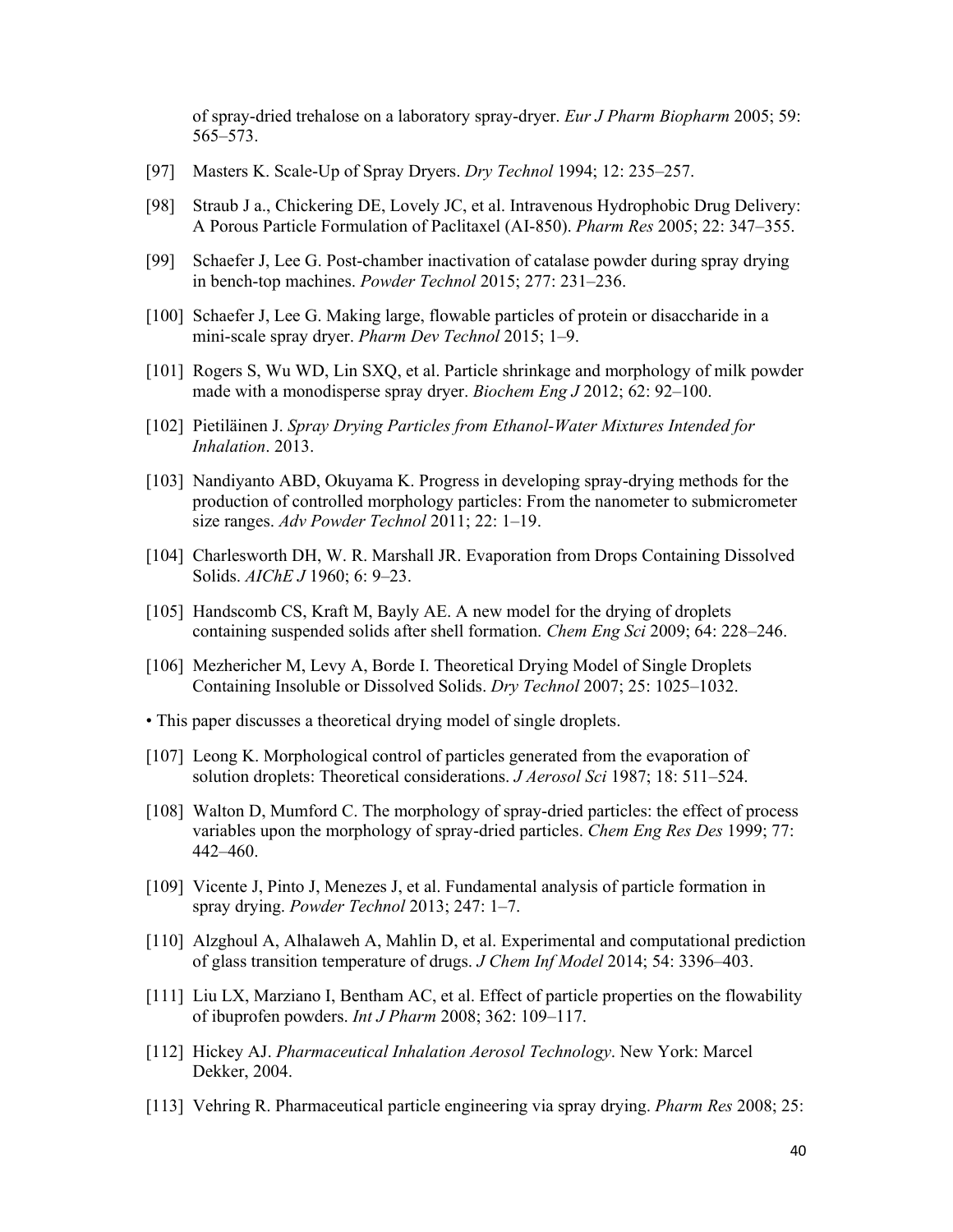999–1022.

- •• This is one of the very important reviews on the topic of particle engineering using spray drying.
- [114] Lechuga-Ballesteros D. Trileucine improves aerosol performance and stability of spray‐dried powders for inhalation. *J Pharm Sci* 2008; 97: 287–302.
- [115] Najafabadi AR, Gilani K, Barghi M, et al. The effect of vehicle on physical properties and aerosolisation behaviour of disodium cromoglycate microparticles spray dried alone or with l-leucine. *Int J Pharm* 2004; 285: 97–108.
- [116] Leong KH. Morphology of aerosol particles generated from the evaporation of solution drops. *J Aerosol Sci* 1981; 12: 417–435.
- [117] Gac JM, Gradoń L. A distributed parameter model for the spray drying of multicomponent droplets with a crust formation. *Adv Powder Technol* 2013; 24: 324– 330.
- [118] Al-Khattawi A, Alyami H, Townsend B, et al. Evidence-based nanoscopic and molecular framework for excipient functionality in compressed orally disintegrating tablets. *PLoS One* 2014; 9: e101369.
- [119] Lay Ma U V., Ziegler GR, Floros JD. Effect of sucrose on physical properties of spray-dried whole milk powder. *J Food Sci* 2008; 73: 431–438.
- [120] Magdassi A, Kamyshny A. Surface activity and functional properties of proteins. In: S M (ed) *Surface Activity of Proteins*. New York: Marcel Dekker, 1996, pp. 1–38.
- [121] Adler M, Unger M, Lee G. Surface composition of spray-dried particles of bovine serum albumin/trehalose/surfactant. *Pharm Res* 2000; 17: 863–870.
- [122] Imtiaz-Ul-Islam M, Langrish T a G. Comparing the crystallization of sucrose and lactose in spray dryers. *Food Bioprod Process* 2009; 87: 87–95.
- [123] Genskow LR. Dryer Scale-Up Methodology for the Process Industries. *Dry Technol* 1994; 12: 47–58.
- [124] Thybo P, Hovgaard L, Lindeløv JS, et al. Scaling up the spray drying process from pilot to production scale using an atomized droplet size criterion. *Pharm Res* 2008; 25: 1610–20.
- [125] Kemp IC, Hartwig T, Herdman R, et al. Spray drying with a two-fluid nozzle to produce fine particles: Atomization, scale-up, and modeling. *Dry Technol* 2016; 34: 1243–1252.
- [126] Chen XD. Heat-Mass Transfer and Structure Formation During Drying of Single Food Droplets. *Dry Technol* 2004; 22: 179–190.
- [127] FDA. Guidance for Industry, Waiver of in vivo bioavailability and bioequivalence studies for immediate release solid oral dosage forms based on a biopharmaceutics classification system. *Cent Drug Eval Res* 2015; 1–2.
- [128] Ivey JW, Vehring R. The use of modeling in spray drying of emulsions and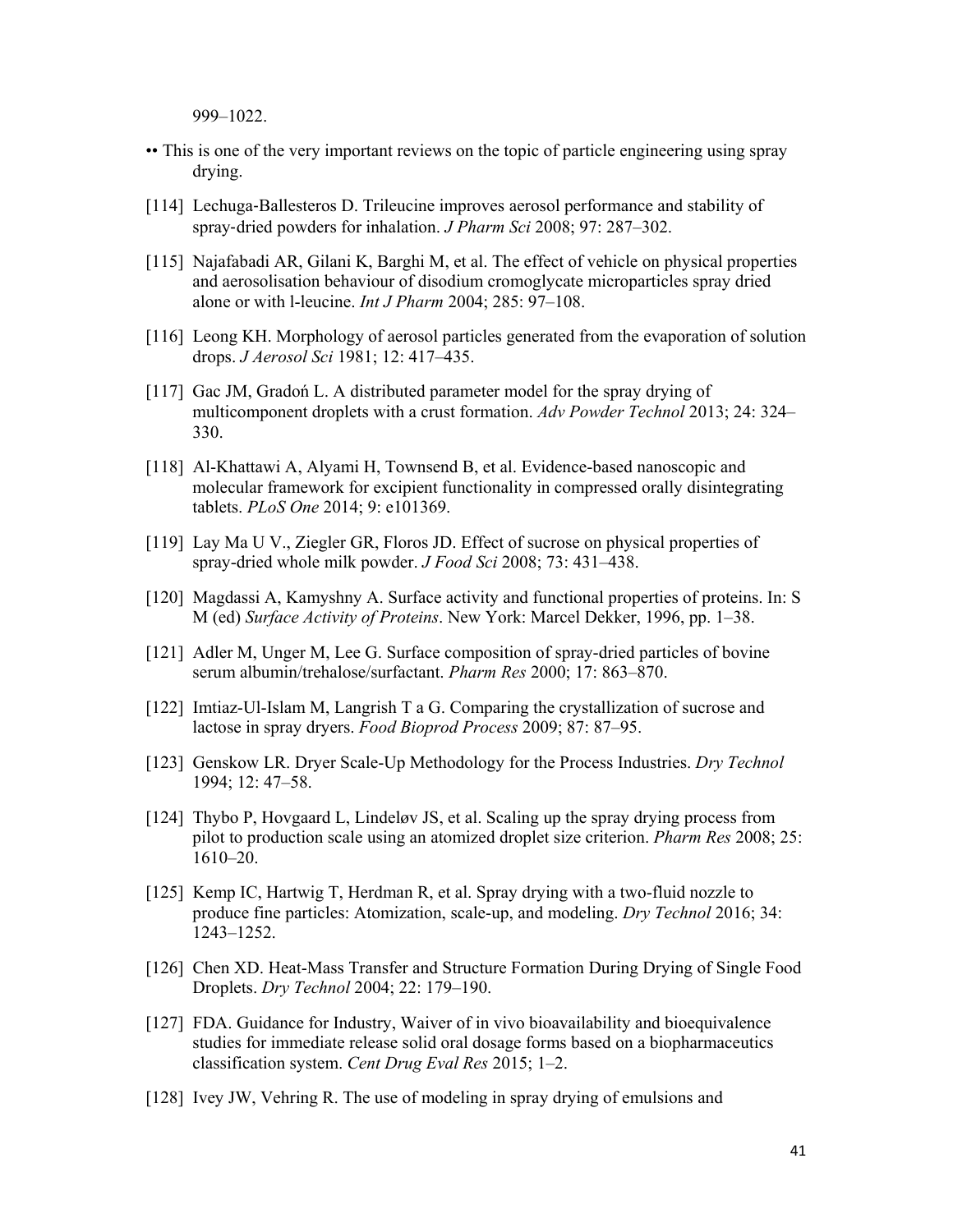suspensions accelerates formulation and process development. *Comput Chem Eng* 2010; 34: 1036–1040.

- [129] Kaur P, Singh SK, Garg V, et al. Optimization of spray drying process for formulation of solid dispersion containing polypeptide-k powder through quality by design approach. *Powder Technol* 2015; 284: 1–11.
- [130] Guimarães TF, Lanchote AD, Da Costa JS, et al. A multivariate approach applied to quality on particle engineering of spray-dried mannitol. *Adv Powder Technol* 2015; 26: 1094–1101.
- [131] Lebrun P, Krier F, Mantanus J, et al. Design space approach in the optimization of the spray-drying process. *Eur J Pharm Biopharm* 2012; 80: 226–234.
- [132] Dobry DE, Settell DM, Baumann JM, et al. A Model-Based Methodology for Spray-Drying Process Development. *J Pharm Innov* 2009; 4: 133–142.
- [133] Ali M, Mahmud T, Heggs PJ, et al. A one-dimensional plug-flow model of a countercurrent spray drying tower. *Chem Eng Res Des* 2014; 92: 826–841.
- [134] Pinto M, Kemp I, Bermingham S, et al. Development of an axisymmetric population balance model for spray drying and validation against experimental data and {CFD} simulations. *Chem Eng Res Des* 2014; 92: 619–634.
- [135] Sandler N, Wilson D. Prediction of Granule Packing and Flow Behavior Based on Particle Size and Shape Analysis. *J Pharm Sci* 2010; 99: 958–968.
- [136] ICH. Q6A Specifications: Test Procedures and Acceptance Criteria for New Drug Substance and New Drug Products: Chemical Substances. *ICH Harmon Tripart Guidel* 1999; 35.
- [137] Kerč J, Srčič S. Thermal analysis of glassy pharmaceuticals. *Thermochim Acta* 1995; 248: 81–95.
- [138] Lloyd R. Glass transition and caking of spray‐dried lactose. *Int J …* 1996; 305–311.
- [139] Beever P. Spontaneous Ignition of Milk Powders in a Spray-Drying Plant. *J Soc Dairy Technol* 1984; 37: 68–71.
- [140] Elversson J, Millqvist-Fureby A, Alderborn G, et al. Droplet and particle size relationship and shell thickness of inhalable lactose particles during spray drying. *J Pharm Sci* 2003; 92: 900–10.
- [141] Elversson J, Millqvist-Fureby A. Particle size and density in spray drying-effects of carbohydrate properties. *J Pharm Sci* 2005; 94: 2049–60.
- [142] Wang F-J, Wang C-H. Sustained release of etanidazole from spray dried microspheres prepared by non-halogenated solvents. *J Control Release* 2002; 81: 263–280.
- [143] Schindler A, Harper D. Relationships and Unperturbed Chain Dimensions. 1979; 17: 2593–2599.
- [144] Lakowicz JR. *Principles of Fluorescence Spectroscopy*. Springer Science & Business Media, 2006.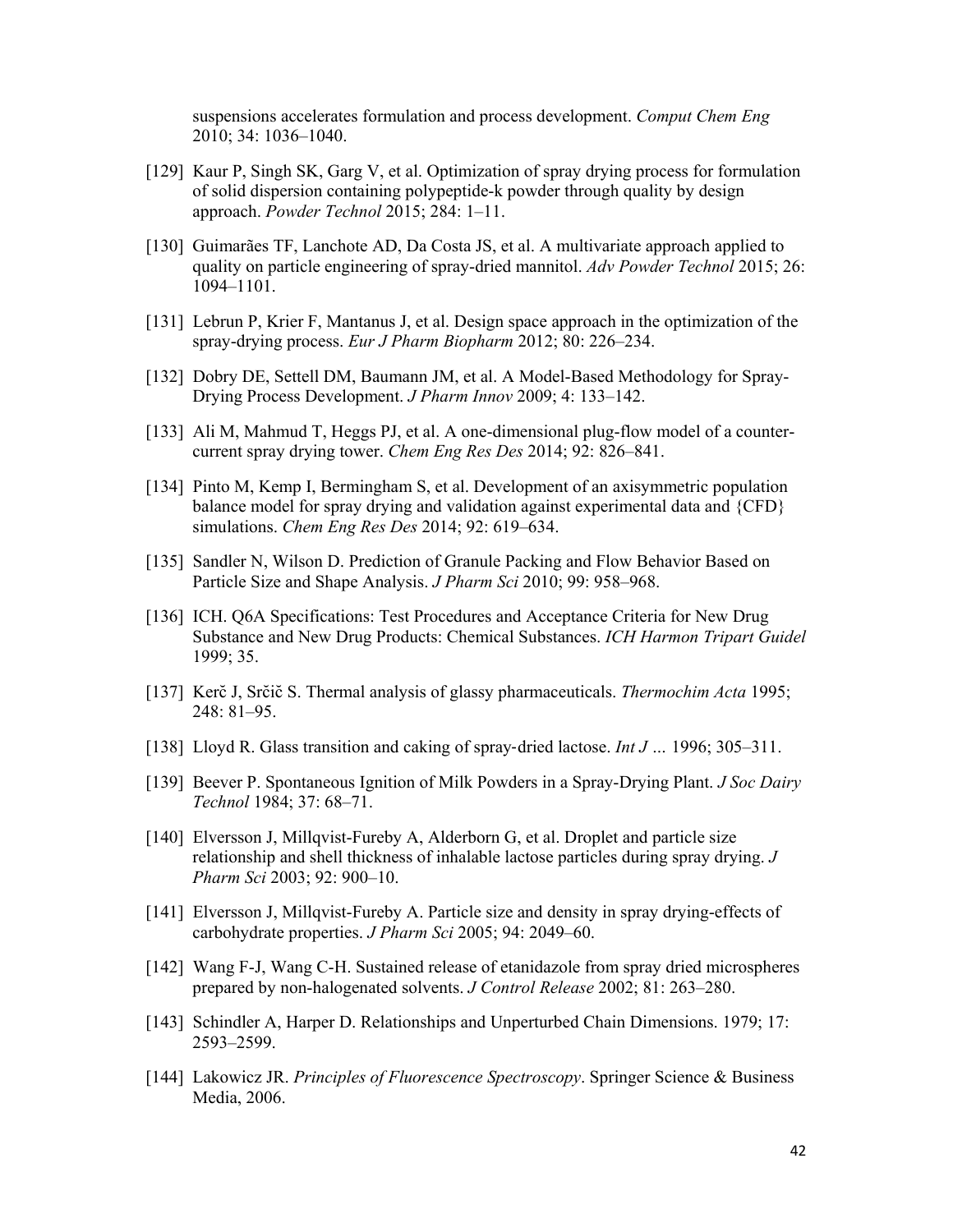- [145] Downton GE, Flores-Luna JL, King CJ. Mechanism of stickiness in hygroscopic, amorphous powders. *Ind Eng Chem Fundam* 1982; 21: 447–451.
- [146] ICH Expert Working Group. Impurities: Guideline for Residual Solvents Q3C (R5). *Int Conf Harmon Tech Requir Regist Pharm Hum Use* 2011; 29.
- [147] Santos L, Cordeiro P, Temtem M. Scale-up of Spray Dried Amorphous Solid Dispersions. *Eur Indust Pharm* 2013; 4–8.
- [148] Maa YF, Costantino HR, Nguyen P a, et al. The effect of operating and formulation variables on the morphology of spray-dried protein particles. *Pharm Dev Technol* 1997; 2: 213–23.
- [149] Adhikari B, Howes T, Bhandari BR, et al. Surface Stickiness of Drops of Carbohydrate and Organic Acid Solutions During Convective Drying: Experiments and Modeling. *Dry Technol* 2003; 21: 839–873.
- [150] Maas SG, Schaldach G, Littringer EM, et al. The impact of spray drying outlet temperature on the particle morphology of mannitol. *Powder Technol* 2011; 213: 27– 35.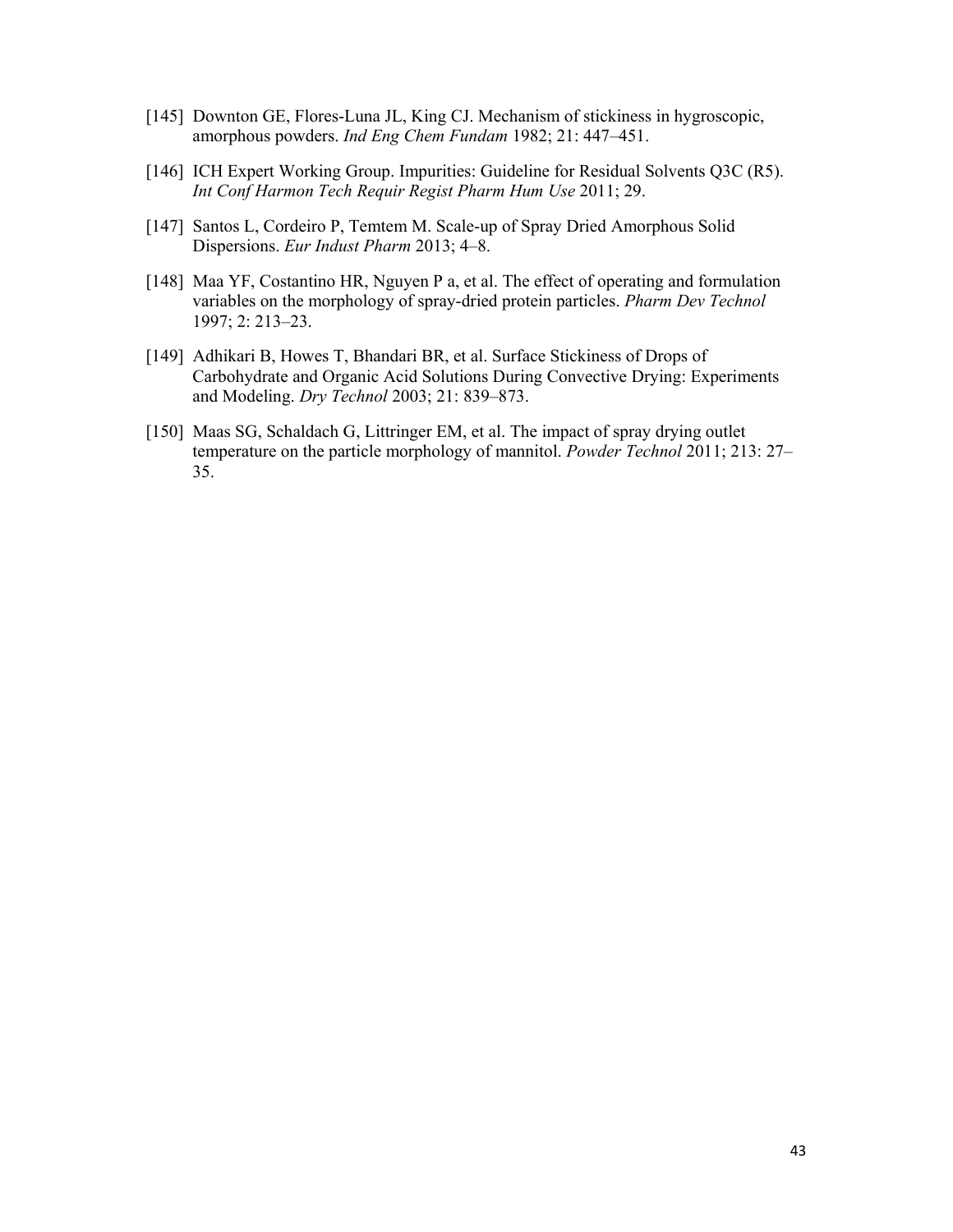|  | Table 1: Factors affecting product and process attributes to be considered during spray drying process development. |  |  |
|--|---------------------------------------------------------------------------------------------------------------------|--|--|

|      | <b>Primary factors</b>                                                                                                    | Properties to be investigated during process development                                                                                                                                                                                                                              | <b>References</b>                                     |
|------|---------------------------------------------------------------------------------------------------------------------------|---------------------------------------------------------------------------------------------------------------------------------------------------------------------------------------------------------------------------------------------------------------------------------------|-------------------------------------------------------|
|      | Temperature stability of feed materials on product<br>stability and process yield                                         | Decomposition temperature, $T_{dec}$ , melting point, $T_m$ , and glass transition<br>temperature, $T_g$                                                                                                                                                                              | [24, 110, 137]                                        |
|      | Crystalline/amorphous character of feed materials on<br>product stability and process yield                               | $T_g$ or $T_g$ shift of starting materials/product.<br>Theoretical link of molecular weight to glass formation                                                                                                                                                                        | [25, 26, 76]                                          |
| Feed | Hygroscopicity of feed materials on final product<br>stability and other product specs                                    | Equilibrium moisture content, DVS profile                                                                                                                                                                                                                                             | [24, 91, 138]                                         |
|      | Chemical incompatibility of feed materials on stability<br>and product specs                                              | Spectroscopic properties such as new or absent peaks                                                                                                                                                                                                                                  | [6]                                                   |
|      | Flammability of materials and any impurities on<br>process safety                                                         | Flash point for volatile materials or the auto-ignition temperature (AIT); cloud<br>ignition temperature (CIT) and in a solid/semi-solid layer minimum ignition layer<br>temperature (MILT)                                                                                           | [139]                                                 |
|      | Physico-chemical and rheological properties on<br>product structure (particle size, morphology, and<br>phase composition) | Equilibrium solubility, dispersibility, concentration, viscosity and molecular<br>weight of components.<br>Solubility of the materials at the wet bulb temperature, $T_{wb}$ ; Péclet number<br>affected by the diffusion coefficient and hydrodynamic diameter of the solutes, $d_H$ | [25, 76, 77, 83, 84, 109, 113,<br>$116, 140 - 144$ ]  |
|      | Rheological properties on process smooth operation                                                                        | Feed viscosity                                                                                                                                                                                                                                                                        | $[145]$                                               |
|      | Solvent Toxicity on product safety and process<br>environmental footprint                                                 | ICH solvent classification                                                                                                                                                                                                                                                            | $[146]$                                               |
|      | Solvent(s) flammability on process safety                                                                                 | Lower Explosion Limit (LEL) of the solvent system                                                                                                                                                                                                                                     | [6, 139]                                              |
|      | Solvent volatility on process evaporation rate (and<br>process throughput) and particle formation                         | Latent heat of vaporization, $\lambda$ ; Boiling Point $T_{boil}$ ; residual solvent in product,<br>moisture content, $T_{g}$ , particle phase structure, particle apparent density/porosity                                                                                          | $[3, 6, 11, 12, 25, 44, 64, 76-$<br>79, 89, 113, 147] |
|      | Material volatility on particle structure and porosity                                                                    | Latent heat of vaporization $(\lambda)$                                                                                                                                                                                                                                               | [6, 41]                                               |
|      | Surface activity of materials in solvent system on<br>product particle architecture                                       | Static/dynamic surface tension and secondary adsorption/diffusion coefficients<br>revealing surface mobility/self-organisation of feed materials                                                                                                                                      | [14, 82, 114, 120]                                    |
|      | Size $&$ morphology of primary particles on size and<br>surface morphology of product particles                           | Morphology of primary particles and product particles                                                                                                                                                                                                                                 | [14, 38, 113]                                         |
|      | Concentration of components in the spray drying feed<br>on process throughput                                             | Process throughput                                                                                                                                                                                                                                                                    | [6]                                                   |
|      | Concentration of components in the spray drying feed<br>on particle morphology                                            | Droplet stiffness (i.e. rigidity or resistance to deformation) due to high<br>concentration                                                                                                                                                                                           | $[82]$                                                |
|      | Presence of air bubbles (aeration) within the feed on<br>particle porosity                                                | Porosity or morphological examination                                                                                                                                                                                                                                                 | $[108]$                                               |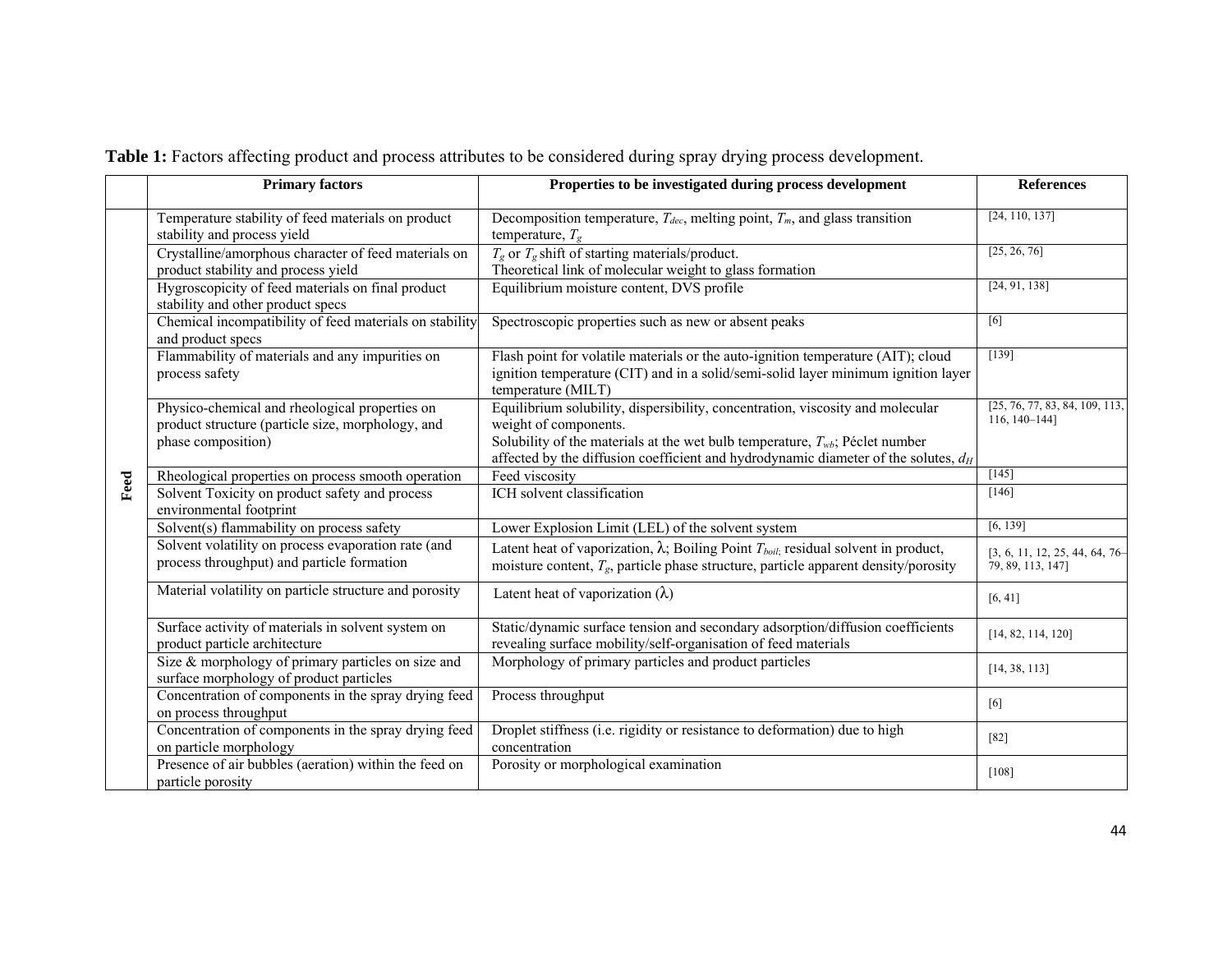|         | Atomisation mechanism or nozzle orifice diameter on<br>process smooth operation and particle size | Droplet size (or size distribution) and morphological examination of particles          | [80] [66]      |
|---------|---------------------------------------------------------------------------------------------------|-----------------------------------------------------------------------------------------|----------------|
|         | Feed flow rate on process throughput and product                                                  | Volumetric feed flow rate, F                                                            | [132] [78]     |
|         | quality attributes (particle size and moisture content)                                           | Particle size/droplet size                                                              |                |
|         |                                                                                                   | Moisture content                                                                        |                |
|         | Air flow rate in a two-fluid atomiser or frequency in                                             | Droplet size (or size distribution), droplet residence time and particle size           | [7][103]       |
|         | ultrasonic atomiser on particle size, moisture content                                            |                                                                                         |                |
| Process | and process smooth operation                                                                      |                                                                                         |                |
|         | Inlet Temperature, Outlet temperature (resulting from                                             | Evaporation rate                                                                        | [148][149][88] |
|         | $T_{in}$ and $F$ ) on product structure and process smooth                                        | Moisture content or residual solvent content                                            |                |
|         | operation/yield                                                                                   | $T_g$ of materials within droplet (material with higher $T_g$ would be less susceptible |                |
|         |                                                                                                   | to stickiness)                                                                          |                |
|         |                                                                                                   | Crystalline/amorphous particle phase structure                                          |                |
|         |                                                                                                   | Process yield (formation of deposits or degradation by high temperature)                |                |
|         |                                                                                                   | Process thermal efficiency (i.e. energy loss)                                           |                |
|         | Chamber dimensions on particle moisture content,                                                  | Droplet residence time                                                                  | $[7]$          |
|         | particle size and process smooth operation                                                        | Particle moisture content                                                               |                |
|         |                                                                                                   | Particle size                                                                           |                |
|         |                                                                                                   | Formation of deposits                                                                   |                |
|         | Temperature (inlet/outlet) on particle morphology                                                 | Péclet number                                                                           | [113][150]     |
|         |                                                                                                   |                                                                                         |                |